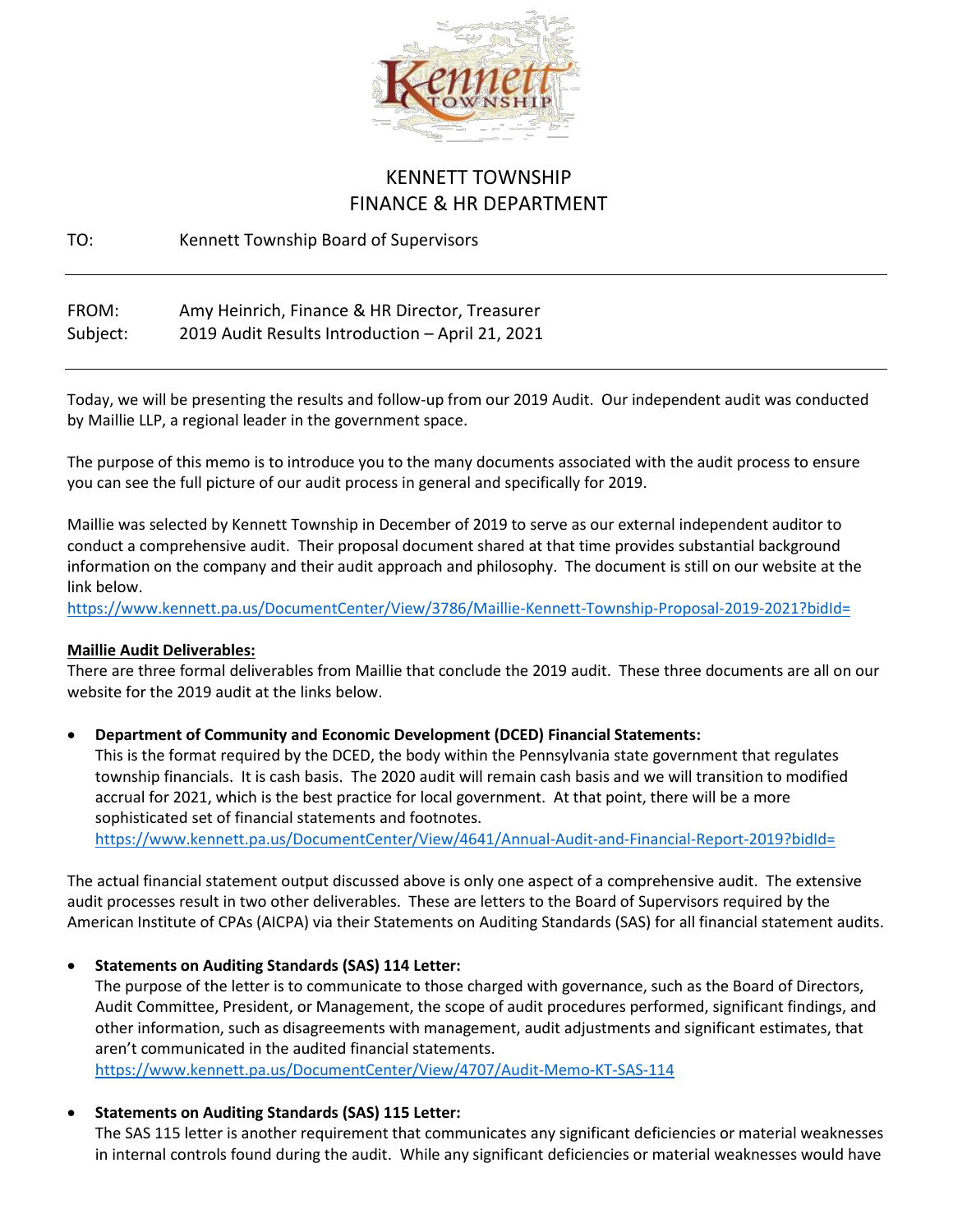been discussed with management during the audit, the AICPA requires the auditor to communicate them to those charged with governance in writing. Along with identifying deficiencies in the controls, the auditor may also offer recommendations for ways to improve these controls that will help to mitigate risk and strengthen the Township's accounting processes.

<https://www.kennett.pa.us/DocumentCenter/View/4708/Audit-Memo-KT-SAS-115>

#### **Township Response:**

• Given my review of processes and records in early 2019 and prior, the concerns and recommendations raised by Maillie are not a surprise to me. The presentation linked below includes a detailed response on each internal control deficiency or weakness identified by Maillie in the SAS 115 letter. The recommendations align with best practices that we agree are necessary in almost all cases and we implemented as many as possible as quickly as possible. That said, the overhaul required does take substantial time to fully implement as it includes new systems, staff, training, etc. For example, our new general ledger accounting system, Sage Intaact, is a key aspect to the final solutions. We are live on Sage as of January 1, 2021 with additional capabilities implemented continuously.

[https://www.kennett.pa.us/DocumentCenter/View/4714/Agenda-Item-5\\_2019-Audit](https://www.kennett.pa.us/DocumentCenter/View/4714/Agenda-Item-5_2019-Audit)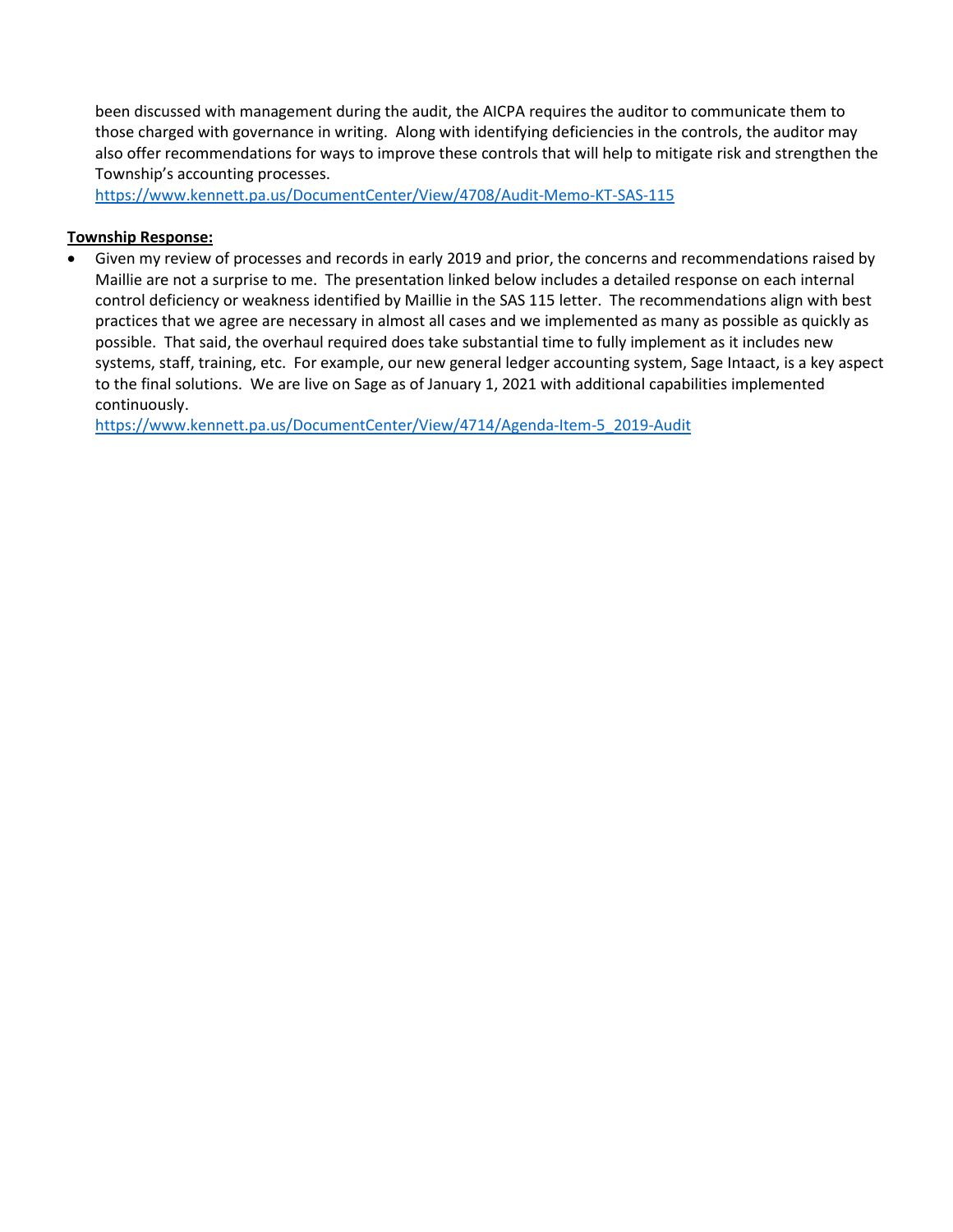

### **2019 Audit: Management Response to Internal Control**  Findings & Recommendations (SAS 115) March 19, 2021 | 12:30 p.m. | Remote Executive Session Via Zoom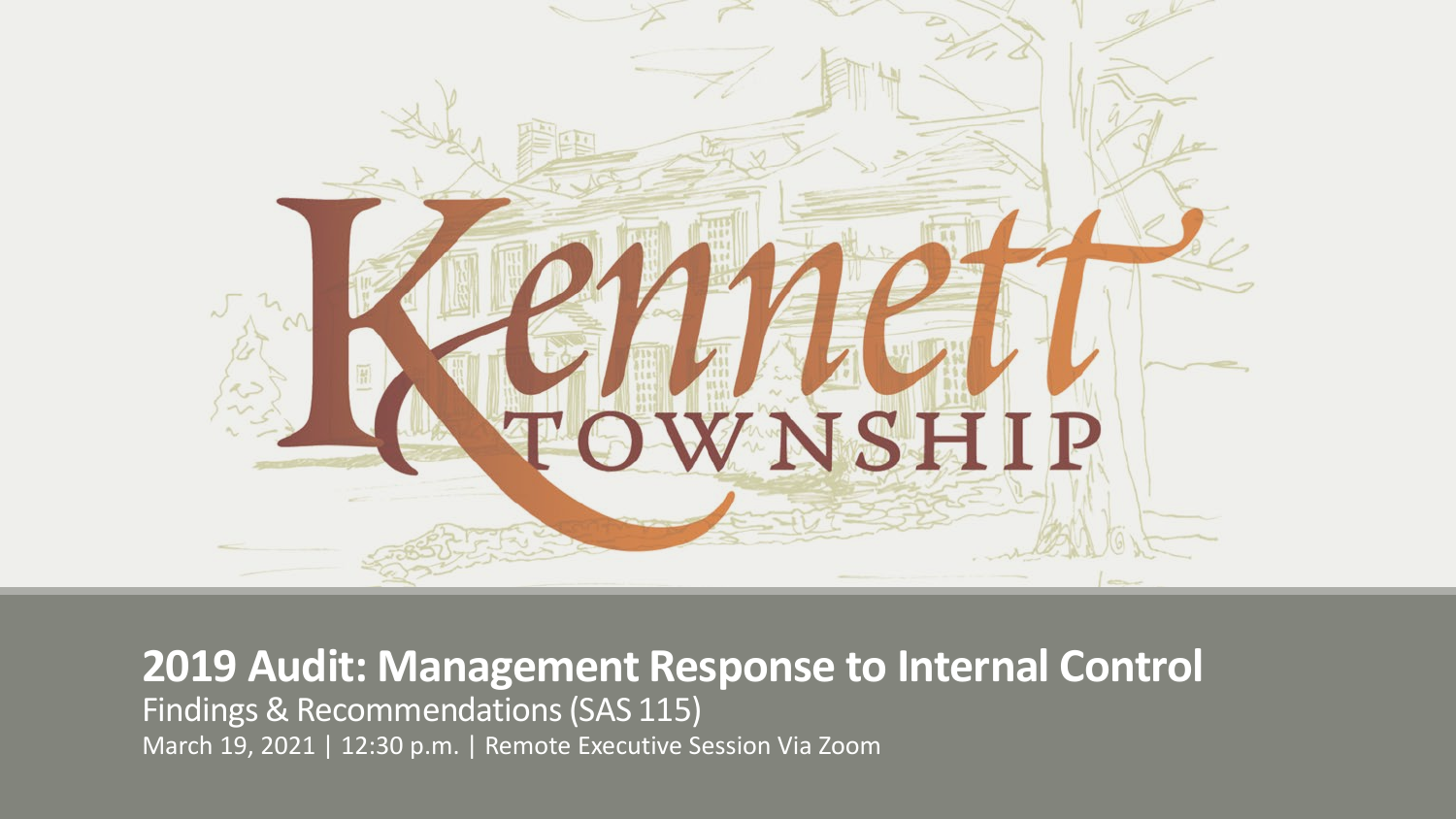# Introduction to 2019 Audit Findings

- > The former Township Manager, Lisa Moore, was dismissed from her position in early May 2019 after the discovery of potential fraud. Therefore, 2019 activity included suspected fraud and material weaknesses in internal controls.
- $\triangleright$  An extensive investigation was conducted by the District Attorney's office and Marcum LLP, a forensic accounting firm. Moore was charged with multiple felonies related to fraud, theft, and embezzlement of Township funds.
- Maillie LLP completed an extensive annual audit of Kennett Township 2019 financials.
- $\geq$  As expected, the 2019 audit conducted by Maillie LLP includes several deficiencies determined to be material weaknesses.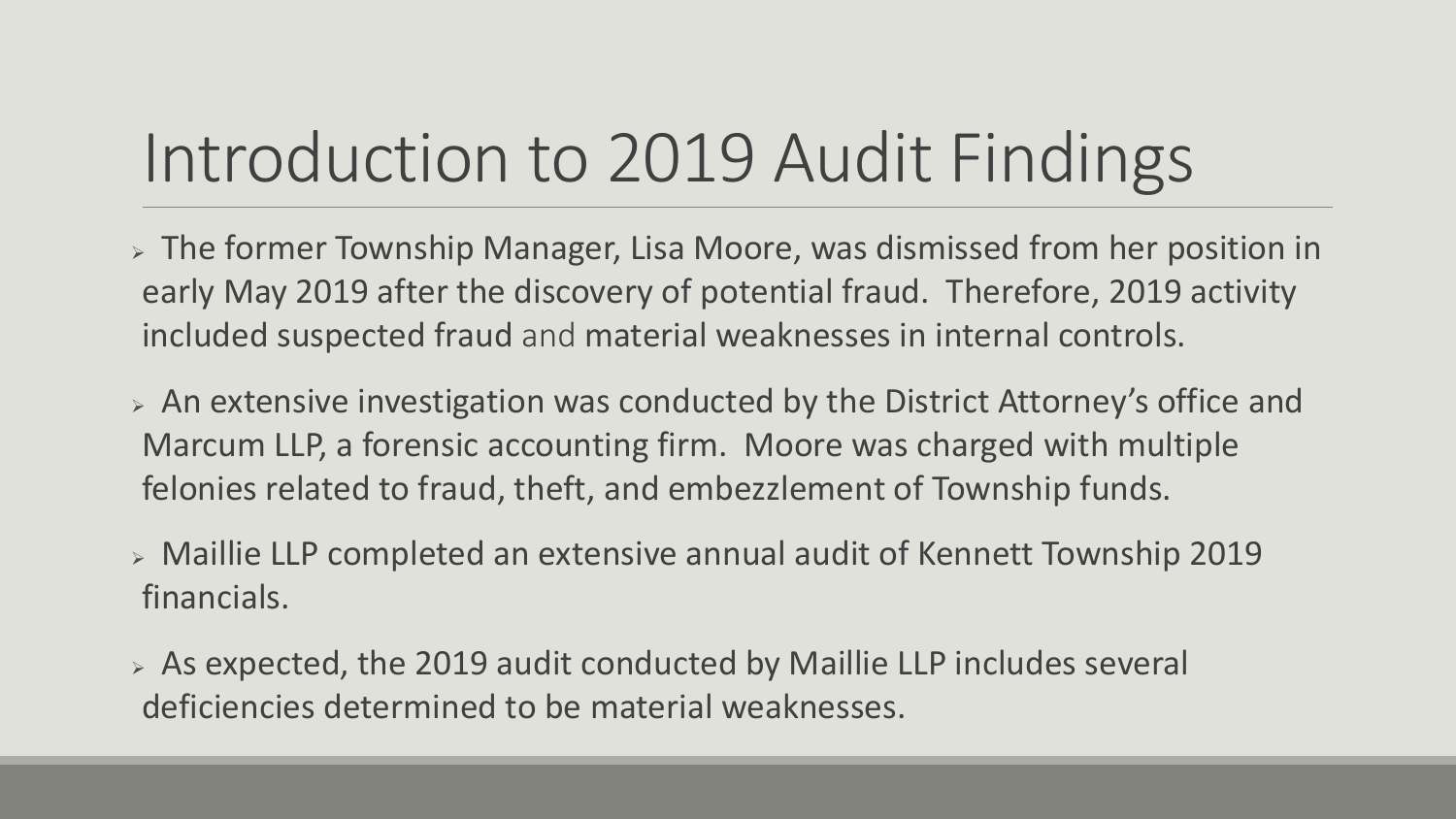## Introduction to 2019 Audit Findings

 **Township staff addressed almost all of the identified items as quickly as possible in late 2019-2020. A few remaining have been made more recently with the implementation of Sage Intact, our new general ledger system, and other systems enhancements.**

 $\triangleright$  This presentation responds and comments in detail to each material weakness identified in the audit.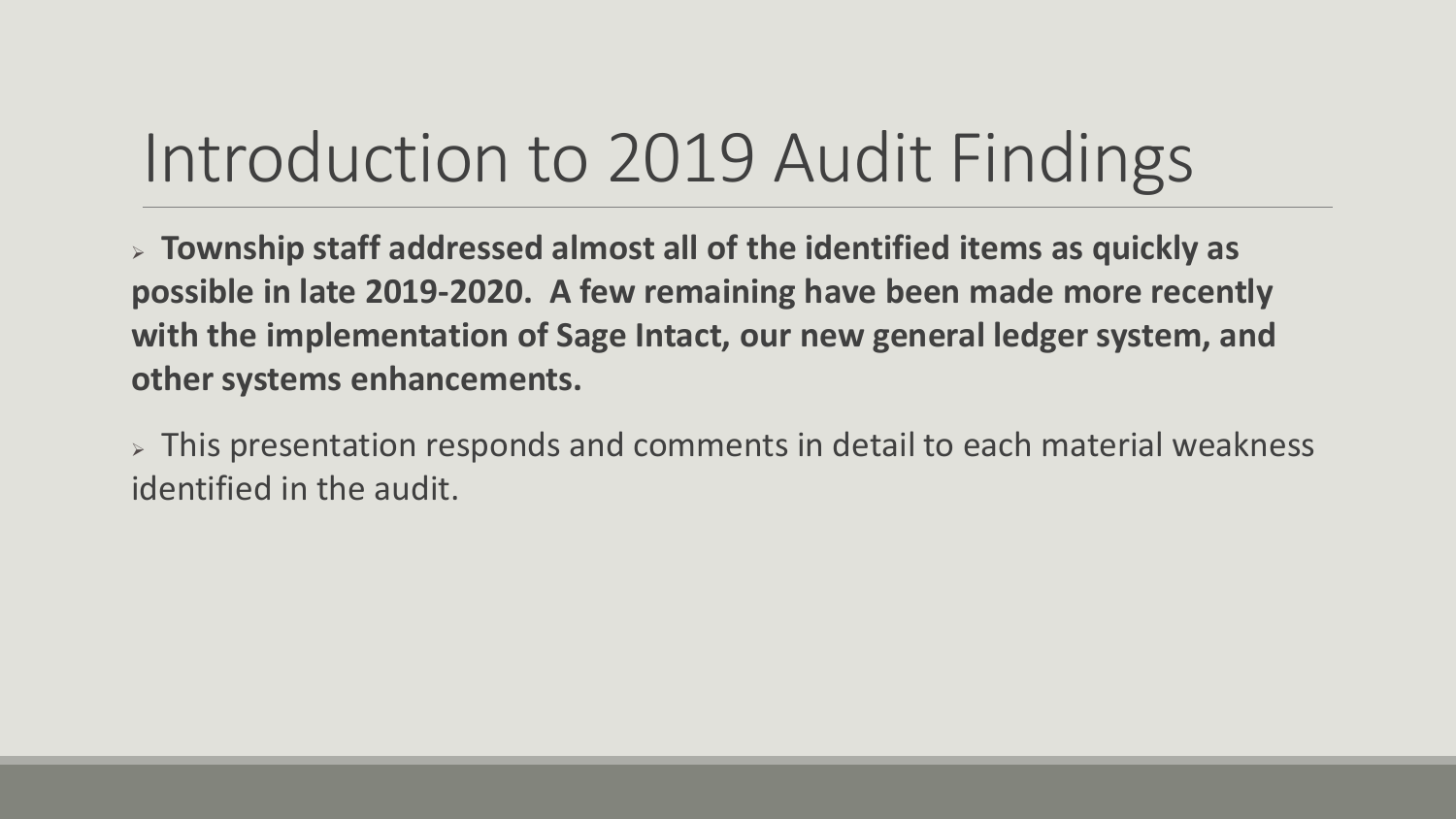# Investigation into Activity of Prior Township Manager

| <b>Audit Findings</b> (recapped by management)           | <b>Management Response</b>                                                                                                                                                                                                                                                                                                                                                                                                                                                          |
|----------------------------------------------------------|-------------------------------------------------------------------------------------------------------------------------------------------------------------------------------------------------------------------------------------------------------------------------------------------------------------------------------------------------------------------------------------------------------------------------------------------------------------------------------------|
| Investigation into Activity of prior Township<br>Manager | An extensive investigation was conducted by the Chester County District Attorney's<br>$\bullet$<br>office and Marcum LLP, a forensic accounting firm.<br>Forensic accounting findings were incorporated into legal charges against Moore by<br>District Attorney's office<br>2019 questionable & suspicious activity shown in line 482.00 Judgements & Losses<br>Every 2019 transaction has been thoroughly reviewed and reconciled to bank records<br>and other back-up documents. |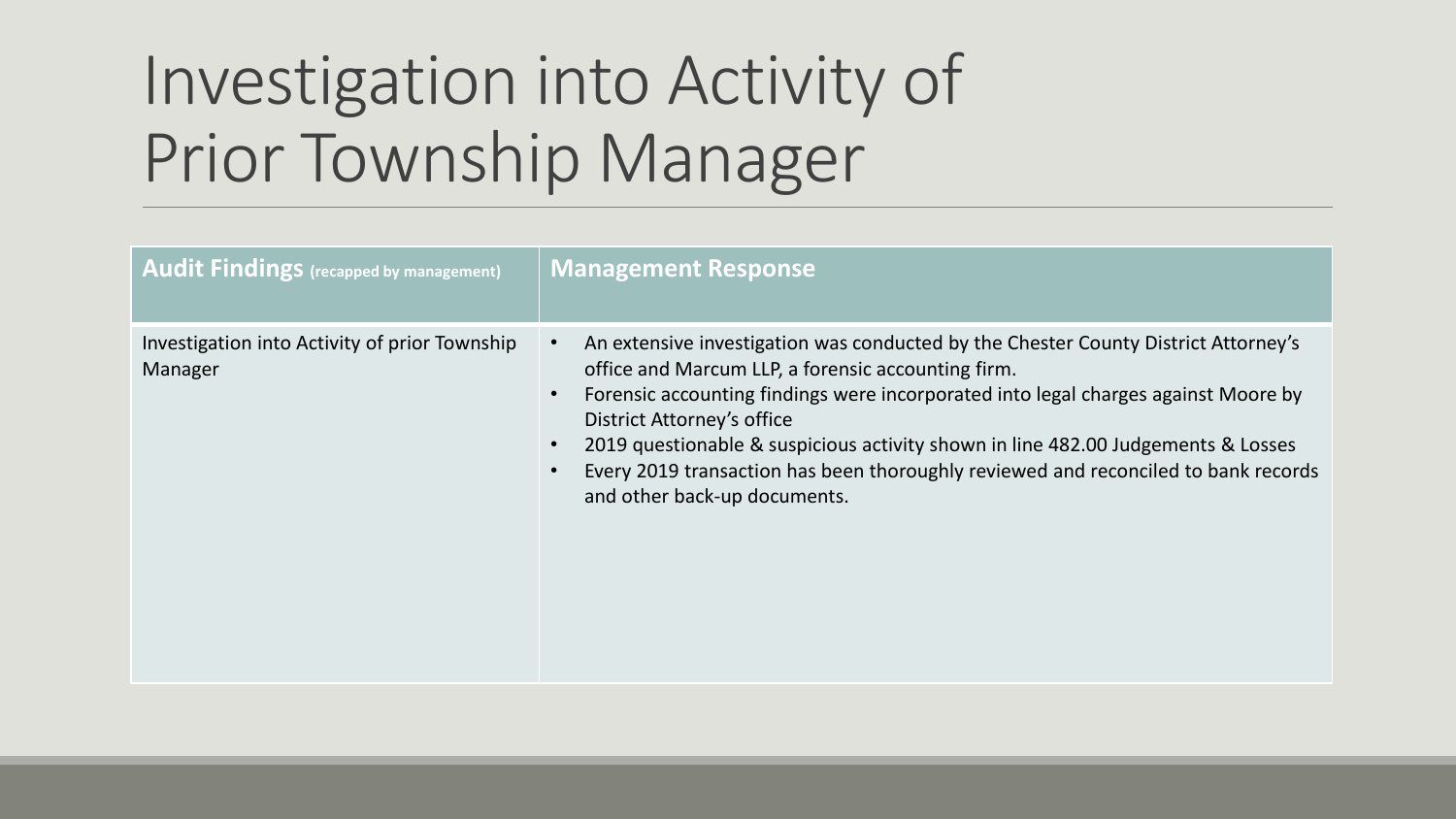### Interfund Balance & Fund Balance:

### **Audit Findings (recapped by management) Management Response**

- Initial amounts recorded as transfers between funds did not reconcile
- Differences existed between closing 2018 DCED fund balance and opening 2019 Quick Books fund balance.

- Internal QuickBooks (QB) financials from early 2019 and prior under the prior Manager's leadership were not accurate and did not match what was given to prior auditors & DCED.
- 2018 ending balances and all of 2019 has been thoroughly reviewed and reconciled to bank records and other back-up documents. Any required adjustments are reflected in the 2019 audit documents. The adjusting entries were completed together between Maillie and Township staff.
- Bank reconciliations are completed monthly and financials are reviewed monthly.
- 2019 and prior QB were separate QB companies per fund, which made keeping balanced records more challenging. All funds were merged into one QB company for 2020. It's even easier in Sage for 2021+
- All transfers between funds are recorded through revenue and expense accounts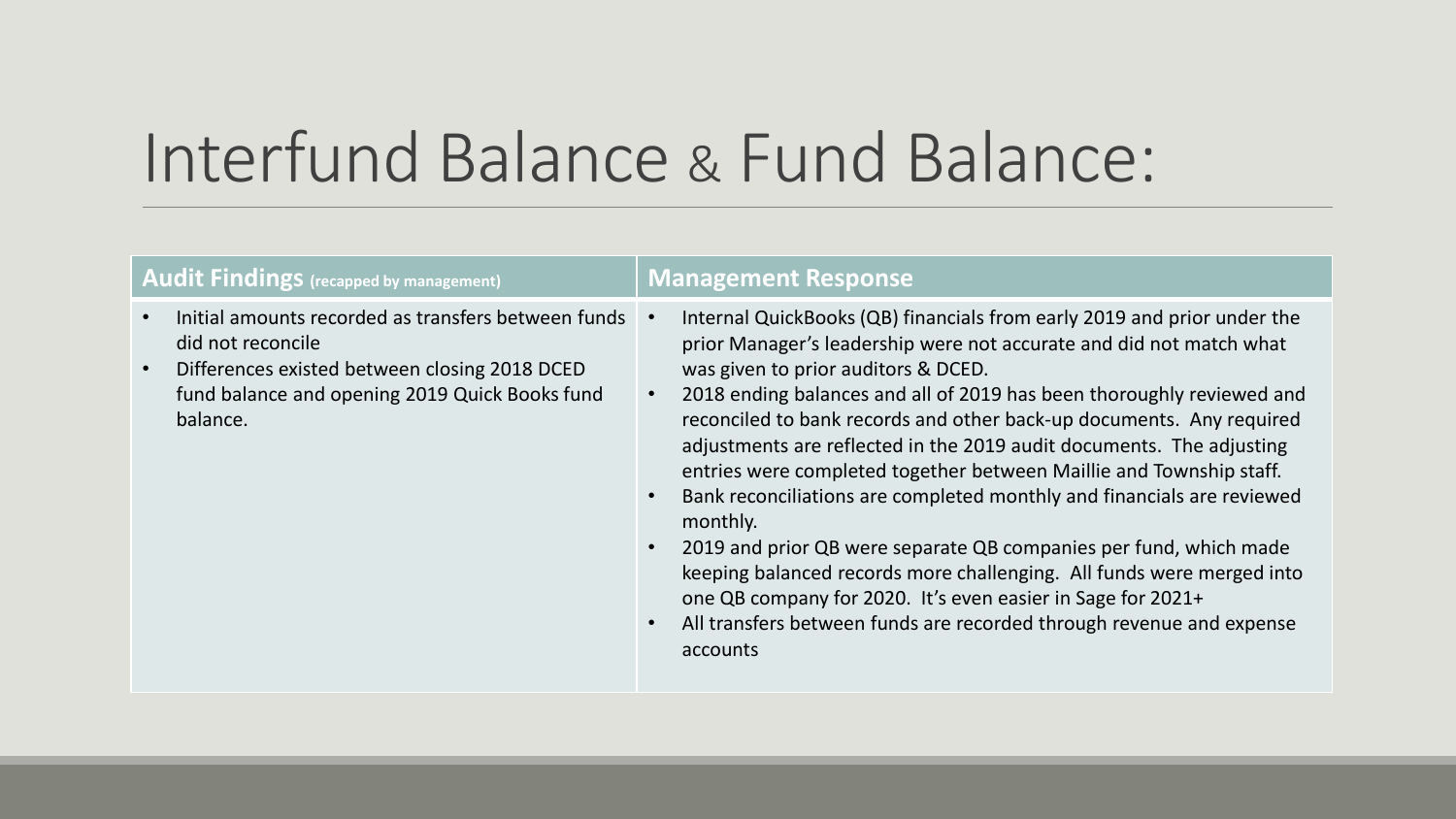### Cash Disbursements & Expense

| <b>Audit Findings</b> (recapped by management)                                                                                                                       | <b>Management Response</b>                                                                                                                                                                                                                                                                                                                                                                                                                                            |
|----------------------------------------------------------------------------------------------------------------------------------------------------------------------|-----------------------------------------------------------------------------------------------------------------------------------------------------------------------------------------------------------------------------------------------------------------------------------------------------------------------------------------------------------------------------------------------------------------------------------------------------------------------|
| Not all invoices had evidence of approval. Each individual<br>$\bullet$<br>invoice should have a signature indicating approval for<br>payment                        | All invoices are approved by one or more members of the management team.<br>Most activity without approvals or missing invoices was early 2019 w/ very limited missing approvals or<br>invoices later in 2019.                                                                                                                                                                                                                                                        |
| Invoices could not be located for 3 transactions (not related<br>$\bullet$<br>to the identified questionable & suspicious activity of the<br>prior Township Manager) | There was a lot of turmoil given the discovery of the fraud. While the Township was immediately stabilized<br>by the Board and interim manager, there were a few items that didn't get full approval and/or invoices were<br>lost. Those items have since been reviewed and were valid expenses.                                                                                                                                                                      |
| Checks signed using a stamp<br>$\bullet$                                                                                                                             | All stamped signatures were early 2019, prior to fraud discovery. All checks are signed by two members of<br>the Board of Supervisors. The usage of stamps have been eliminated in Township operations.                                                                                                                                                                                                                                                               |
| Checks for smaller amounts only had one signature<br>$\bullet$                                                                                                       | By prior process, smaller checks were permitted to have just one signature. That was changed; all checks<br>have 2 BOS signatures.                                                                                                                                                                                                                                                                                                                                    |
| Found one instance of a bill being paid twice (refund<br>$\bullet$<br>received)                                                                                      | QB has the capability to verify that an invoice number is unique, but it was not implemented. The new<br>Finance team immediately implemented that capability (& it is also used in Sage (new GL)).                                                                                                                                                                                                                                                                   |
| • Annual budgeted contributions to local boards and<br>authorities not in equal installments and limited back-up<br>provided                                         | Items were not always paid in their usual/logical interval in 2019 given the unique situations in 2019 with<br>turnover, freezing old bank accounts, opening new bank accounts, holding off on certain payments, etc.<br>Amounts have been verified vs budget to be correct for 2019 unless otherwise reported to the fraud GL. All<br>payments of this type now are accompanied by back-up and rationale if payment isn't distributed in<br>equal/logical intervals. |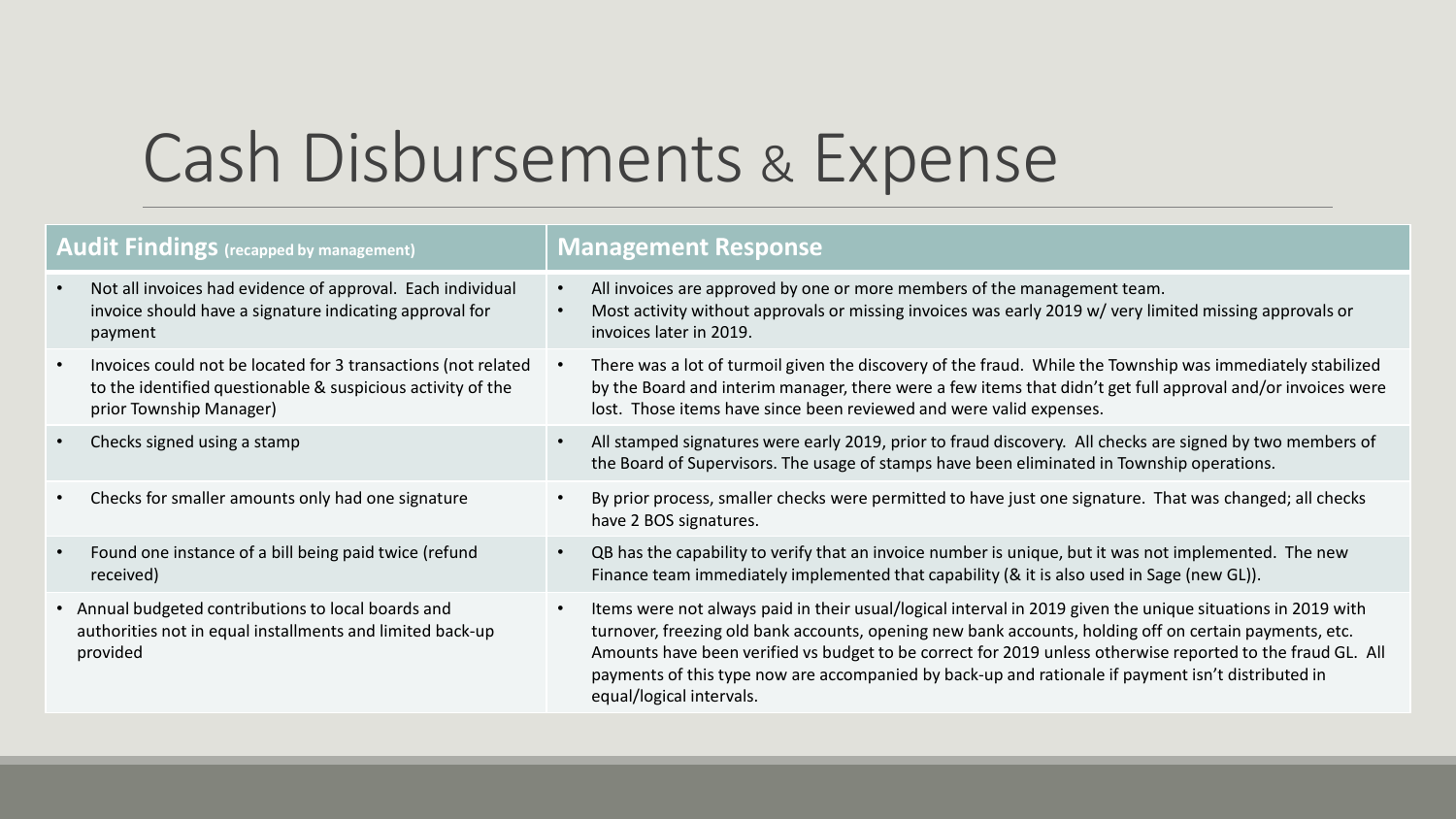### Journal Entries

| <b>Audit Findings</b> (recapped by management)                     | <b>Management Response</b>                                                                                                                                                                                                                                                     |  |  |  |  |  |
|--------------------------------------------------------------------|--------------------------------------------------------------------------------------------------------------------------------------------------------------------------------------------------------------------------------------------------------------------------------|--|--|--|--|--|
| No process to ensure manual entries were<br>reviewed and approved. |                                                                                                                                                                                                                                                                                |  |  |  |  |  |
| Recurring journal entries<br>$\circlearrowright$                   | Each have an established process and back-up<br>E.g. interest income and bank fees recorded during Bank Reconciliation process<br>in QB; recs are approved.<br>E.g. Payroll follows a template with all back-up available. Payroll is<br>reviewed/approved by multiple people. |  |  |  |  |  |
| Non-recurring journal entries<br>$\circ$                           | Miscellaneous journal entries all have back-up                                                                                                                                                                                                                                 |  |  |  |  |  |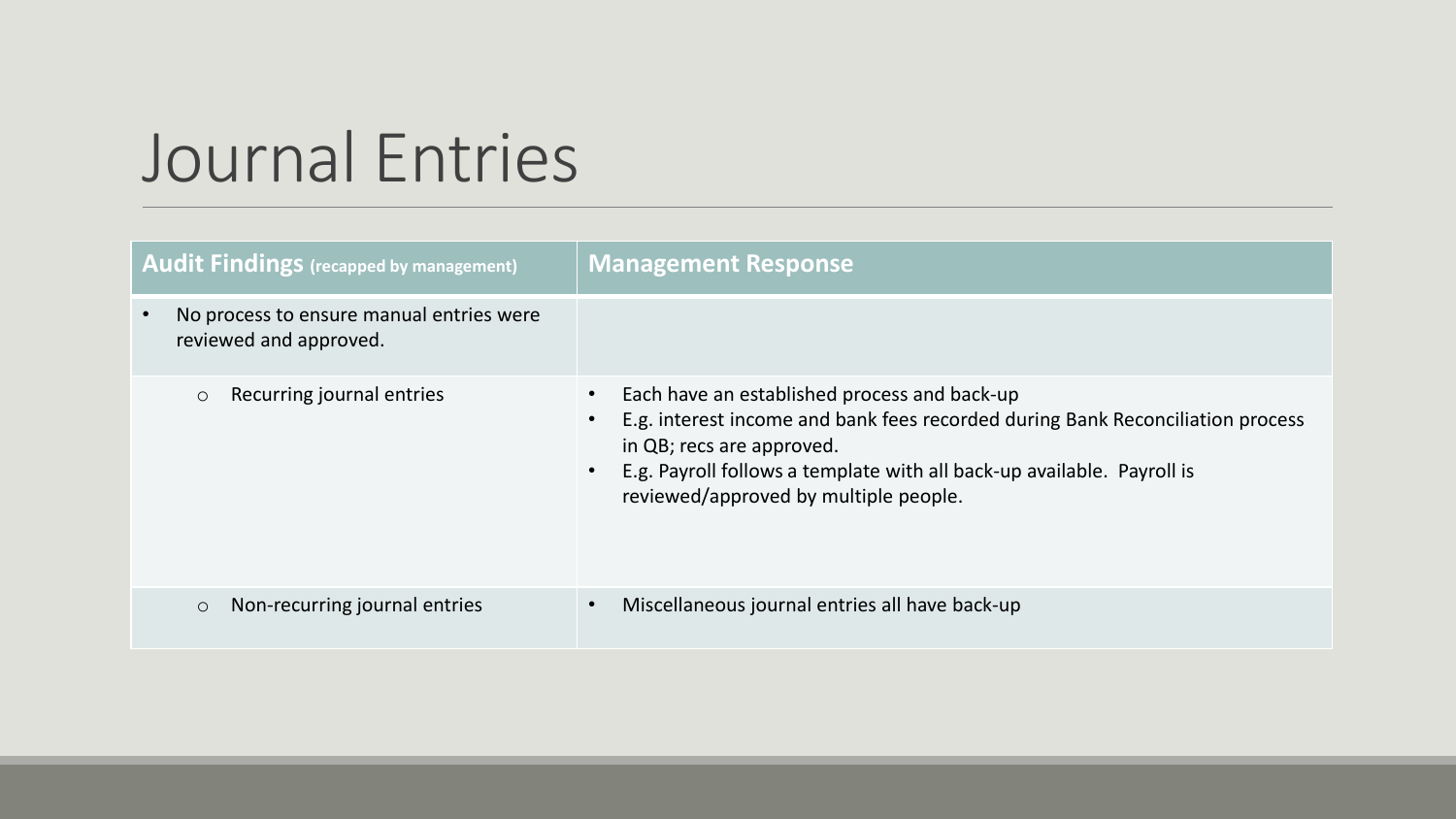# Cash Receipts - Segregation of Duties

|                        | <b>Audit Findings</b> (recapped by management)                                                                                                                                                                                      |           | <b>Management Response</b>                                                                                                                                                                                                                                                                                                                                                                                                                                   |
|------------------------|-------------------------------------------------------------------------------------------------------------------------------------------------------------------------------------------------------------------------------------|-----------|--------------------------------------------------------------------------------------------------------------------------------------------------------------------------------------------------------------------------------------------------------------------------------------------------------------------------------------------------------------------------------------------------------------------------------------------------------------|
| $\bullet$<br>$\bullet$ | Accounting clerk received all receipts, entered receipts into QB,<br>prepared the deposit and took to bank.<br>Duties not segregated                                                                                                | $\bullet$ | In 2019, there was only one other Finance team member other than the Twp Manager.<br>By the end of 2020, we had Finance/HR Director + 3 team members.<br>Duties have been segregated further.<br>We have put a lot of focus on implementing means of making payments w/ embedded controls (vs. cash<br>& checks mailed to Twp)                                                                                                                               |
|                        | The audit didn't specifically comment on cash vs. check but<br>would be "receipts' would be all encompassing.                                                                                                                       | $\bullet$ | We do not accept cash.<br>We now take credit cards for all payments, including permits & police reports. We never received much<br>cash but now do not accept any cash. Credit cards have also reduced the volume of checks.<br>Additionally, sewer payments go to a lockbox service to drastically reduce check volume. Lockbox has<br>many embedded controls.<br>Lastly, payments from other government bodies and most grant funders come electronically. |
| $\bullet$              | One employee, preferably the receptionist, should open the<br>mail, make a control list of all receipts (checks), and restrictively<br>endorse all items received as "for deposit only", preventing any<br>unauthorized endorsement | $\bullet$ | Receptionist opens mail, scans checks to Finance team members & puts in a secure box.<br>A control list has been added to the process.<br>She does not stamp given our stamps are bank account specific & the receptionist wouldn't know which<br>account (fund). Finance stamps each check. We will look into a small supplemental "Dep only" stamp.                                                                                                        |
| $\bullet$              | Checks should go to another employee for further processing &<br>deposit                                                                                                                                                            |           | Finance team member stamps with bank information, enters into GL & deposits in bank.                                                                                                                                                                                                                                                                                                                                                                         |
| $\bullet$              | Third person should compare deposit slips to list of receipts                                                                                                                                                                       |           | Deposits are reviewed by Finance Director & the bank statements are reconciled to the GL & approved.<br>Implementing review vs. control list.                                                                                                                                                                                                                                                                                                                |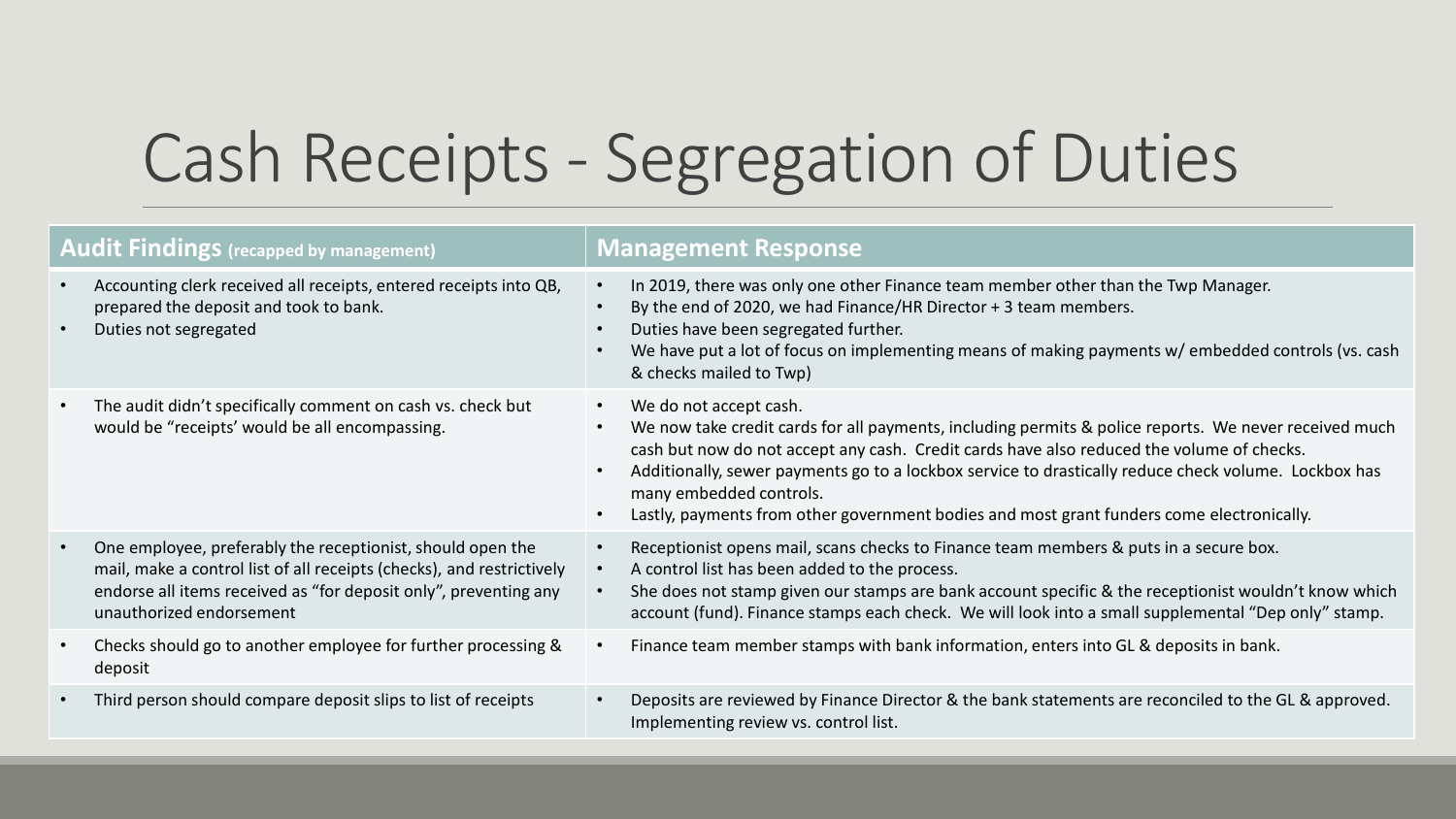# Approved Salaries

| <b>Audit Findings (recapped by management)</b>                                                              | <b>Management Response</b> |                                                                                          |  |  |
|-------------------------------------------------------------------------------------------------------------|----------------------------|------------------------------------------------------------------------------------------|--|--|
| Salaries were not approved by the BOS. Only<br>percent increases were approved.                             | $\bullet$                  | All salaries and any changes since the fraud discovery have been<br>approved by the BOS. |  |  |
| BOS should approve specific salary or hourly pay for<br>all employees as part of the annual budget process. | $\bullet$                  | There are signed memos for 2020 and 2021 completed at the end of the<br>budget process.  |  |  |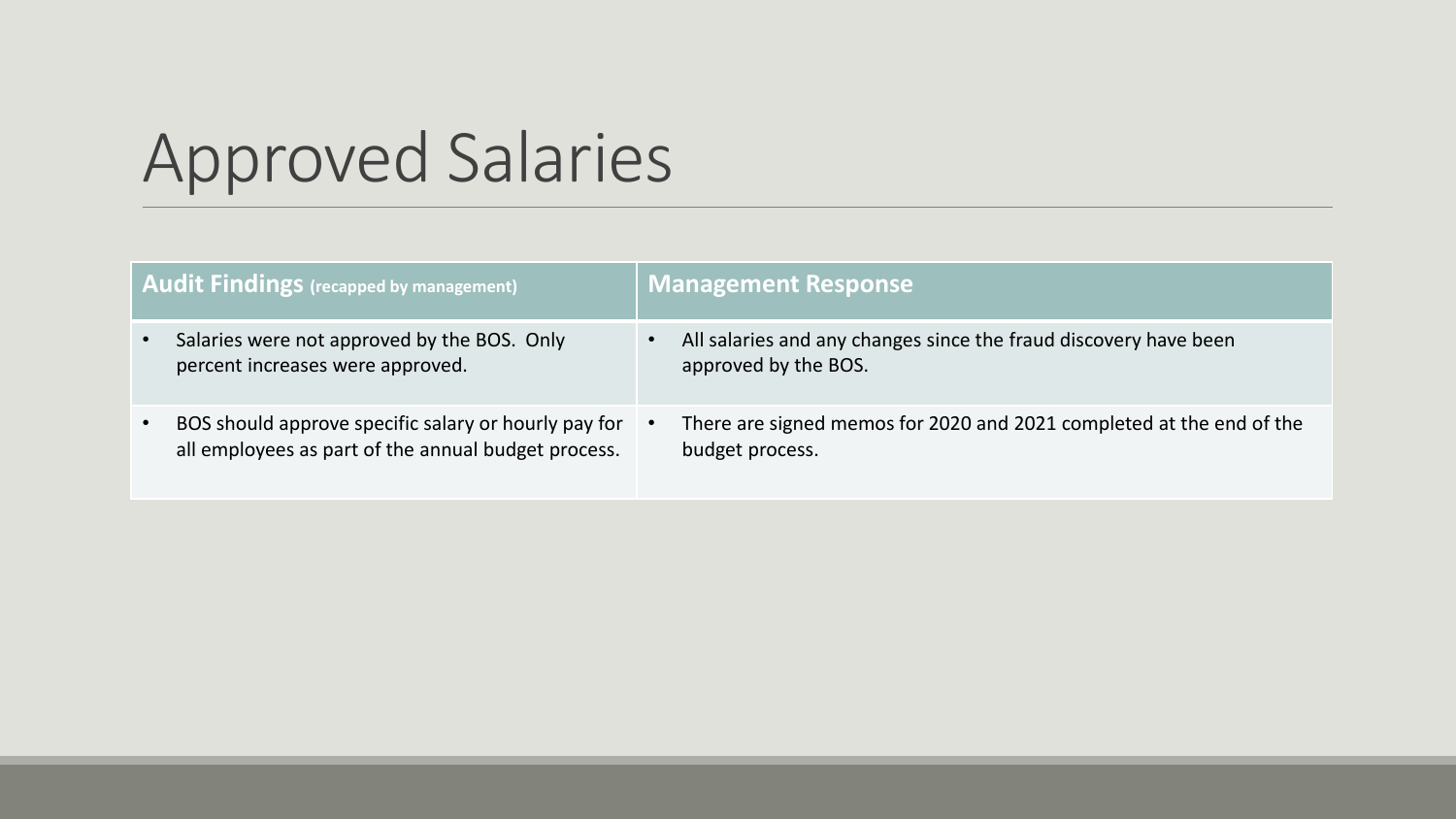### Escrow Funds

| <b>Audit Findings</b> (recapped by management)                                 | <b>Management Response</b>                                                                                                                                                                                                                                                                                                                                                                                                                                                                                                           |  |  |  |  |
|--------------------------------------------------------------------------------|--------------------------------------------------------------------------------------------------------------------------------------------------------------------------------------------------------------------------------------------------------------------------------------------------------------------------------------------------------------------------------------------------------------------------------------------------------------------------------------------------------------------------------------|--|--|--|--|
| The Township was unable to provide an accounting<br>of individual escrows held | As of 2019, the records were not complete, nor did we trust the accuracy<br>$\bullet$<br>of what existed.<br>Each escrow account has been reviewed in detail in conjunction with<br>$\bullet$<br>source documents, an accounting of each escrow has been created or<br>updated, and statements are being issued to the developers.<br>These statements include remaining balances or amounts owed. Most<br>$\bullet$<br>amounts owed have been paid.<br>This process took a substantial effort and continued into 2021.<br>$\bullet$ |  |  |  |  |
|                                                                                | In 2020, all escrow transactions were recorded in QB at the project level.<br>$\bullet$<br>This enabled us to create statements in excel with QB detail.                                                                                                                                                                                                                                                                                                                                                                             |  |  |  |  |
|                                                                                | In 2021, we launched Sage Intaact as our new GL. It has even more<br>$\bullet$<br>tracking capability and rebilling capability. Every detail is being tracked<br>and we are in the process of implementing the full capability to improve<br>further.                                                                                                                                                                                                                                                                                |  |  |  |  |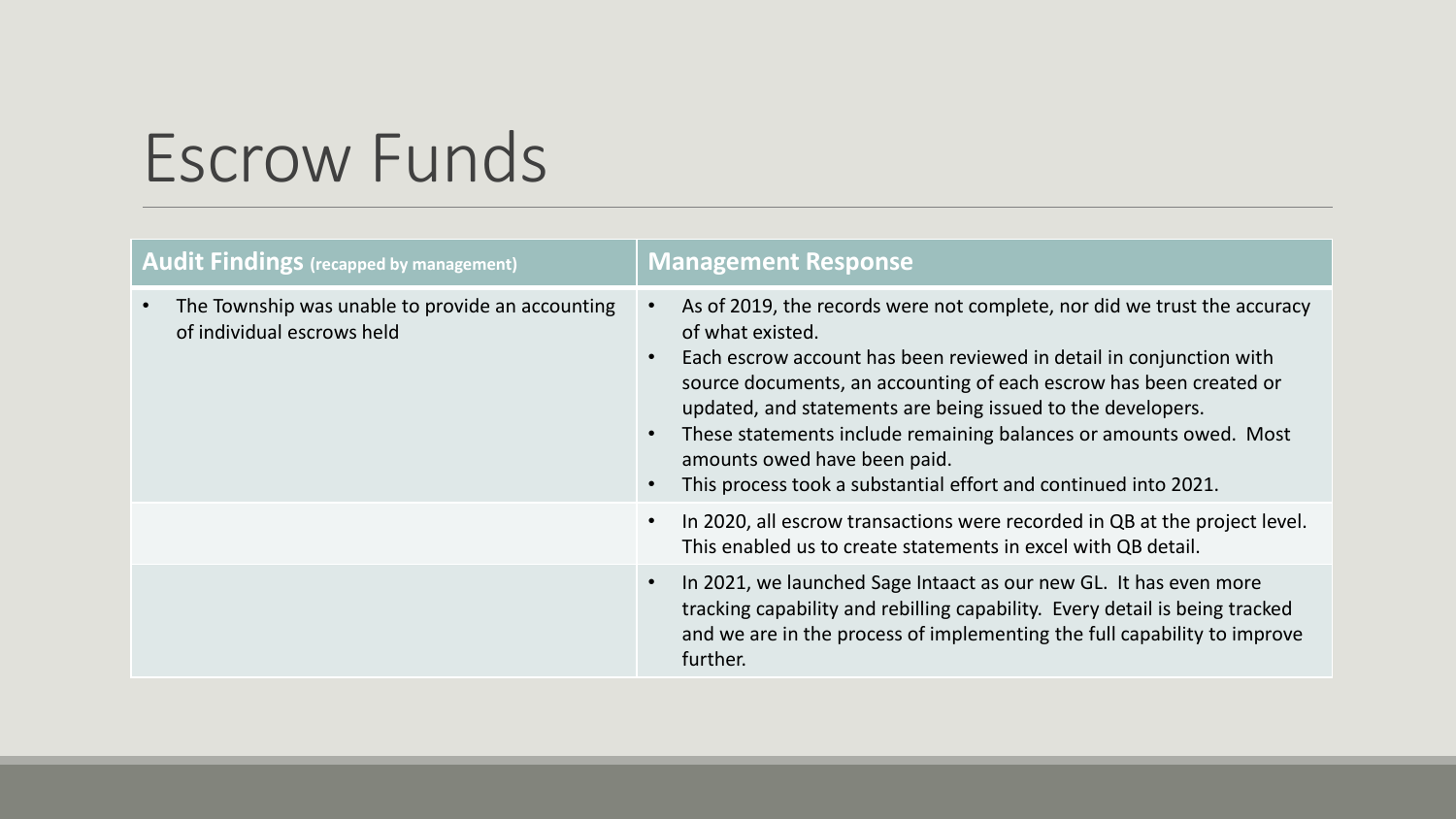### Purchase Orders

| <b>Audit Findings</b> (recapped by management)                                                                     | <b>Management Response</b>                                                                                                                                                                                                                                                          |  |  |  |  |  |
|--------------------------------------------------------------------------------------------------------------------|-------------------------------------------------------------------------------------------------------------------------------------------------------------------------------------------------------------------------------------------------------------------------------------|--|--|--|--|--|
| No system of effective review for purchases.<br>Recommend approving before purchasing via<br><b>Purchase Order</b> | All anticipated purchases and spend is budgeted. The budget is very<br>detailed with regards to any large items and large categories of spend.<br>We have implemented Purchase Orders consistently in Sage for 2021.<br>We manually created Purchase Order for large items in 2020. |  |  |  |  |  |

This item was not listed as a material weakness but was highly recommended by Maillie.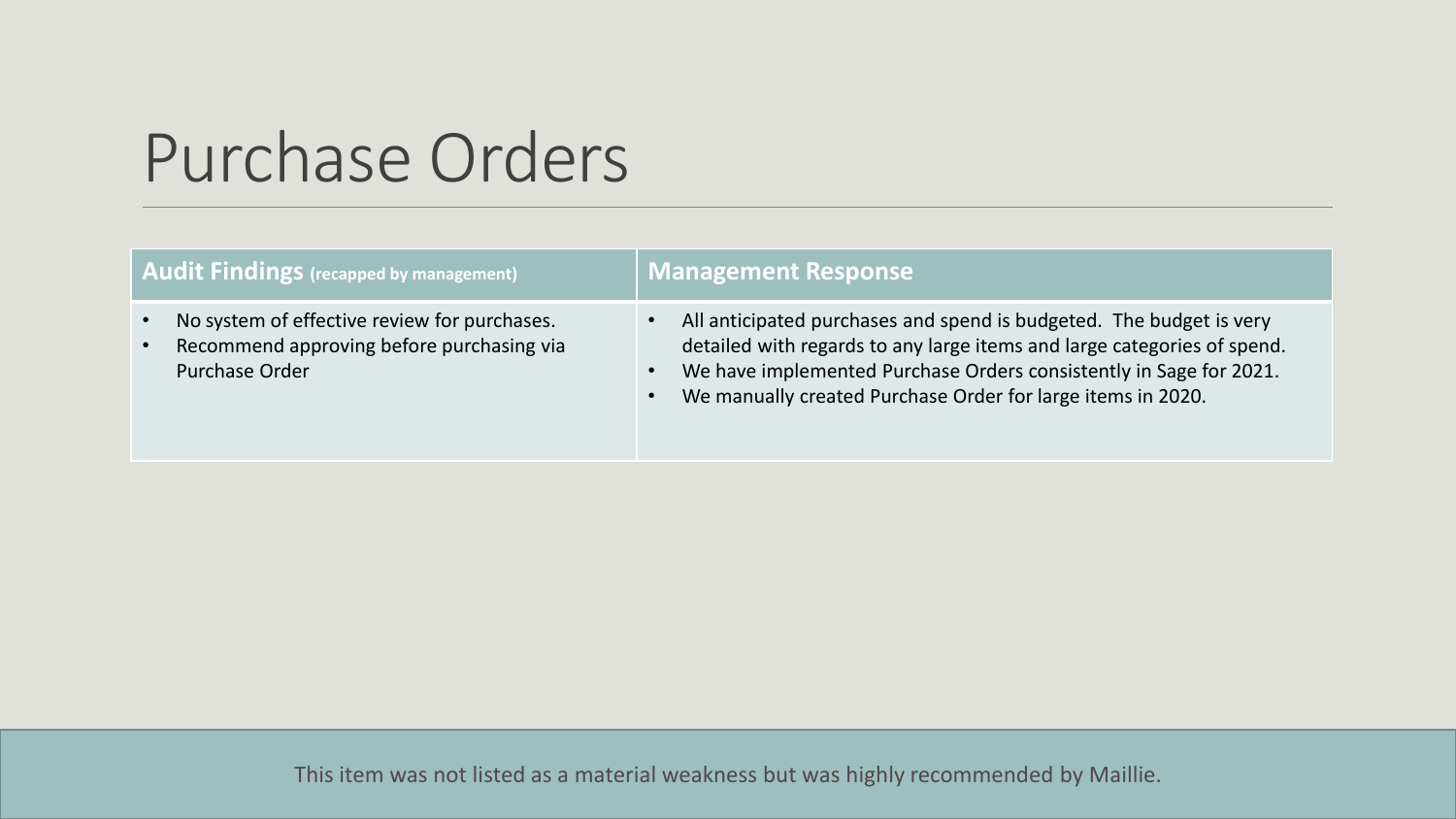# Sewer Billing

|           | <b>Audit Findings (recapped by management)</b>                                                                                      | <b>Management Response</b>                                                                                                                                                                                                                                                                                                                                                                                                                                                                                                                                |
|-----------|-------------------------------------------------------------------------------------------------------------------------------------|-----------------------------------------------------------------------------------------------------------------------------------------------------------------------------------------------------------------------------------------------------------------------------------------------------------------------------------------------------------------------------------------------------------------------------------------------------------------------------------------------------------------------------------------------------------|
| $\bullet$ | Several areas for improvement:                                                                                                      | There have been many improvements to Sewer Billing Processes                                                                                                                                                                                                                                                                                                                                                                                                                                                                                              |
| $\bullet$ | Water usage volume is typed in manually, which is<br>prone to errors.                                                               | Volume is now uploaded rather than typed in, totals are verified<br>$\bullet$                                                                                                                                                                                                                                                                                                                                                                                                                                                                             |
| $\bullet$ | Monitor a change report (report showing all edits) or<br>other method to ensure sewer billing data isn't<br>improperly manipulated. | Our sewer billing system has a report that shows changes which we are monitoring<br>Account changes are primarily made by an individual separate from the main person responsible for sewer billing to<br>provide segregation of duties<br>The County report that shows all home sales is used to update accounts for new owners and/or add new accounts<br>for new houses.<br>New accounts are given a sequential new account number. These show on the bills & bill register at the end &<br>enable easy review new accounts.                           |
| $\bullet$ | Ensure all sewer users are getting billed (ensure we<br>aren't missing any)                                                         | We've had extensive discussions of the sewer billing customers & the sewer system in conjunction with the Public<br>Works Director. This is an ongoing process but many concerning areas have been addressed & accounts have been<br>added/updated as required.                                                                                                                                                                                                                                                                                           |
| $\bullet$ | Other sewer improvements                                                                                                            | Harris (software provider) is also printing & mailing our sewer bills, which provides a low cost & efficient service as<br>well as another separation of duties.<br>Payments are sent to a lockbox service provided by our bank. Lockbox files are uploaded to record in Harris.<br>Customers can direct their bank's bill pay service to pay the lockbox as well.<br>Credit card payments are taken online at no fee to the customer & uploaded to Harris.<br>These methods drastically reduce the potential for errors & provide segregation of duties. |

This item was not listed as a material weakness but was highly recommended by Maillie.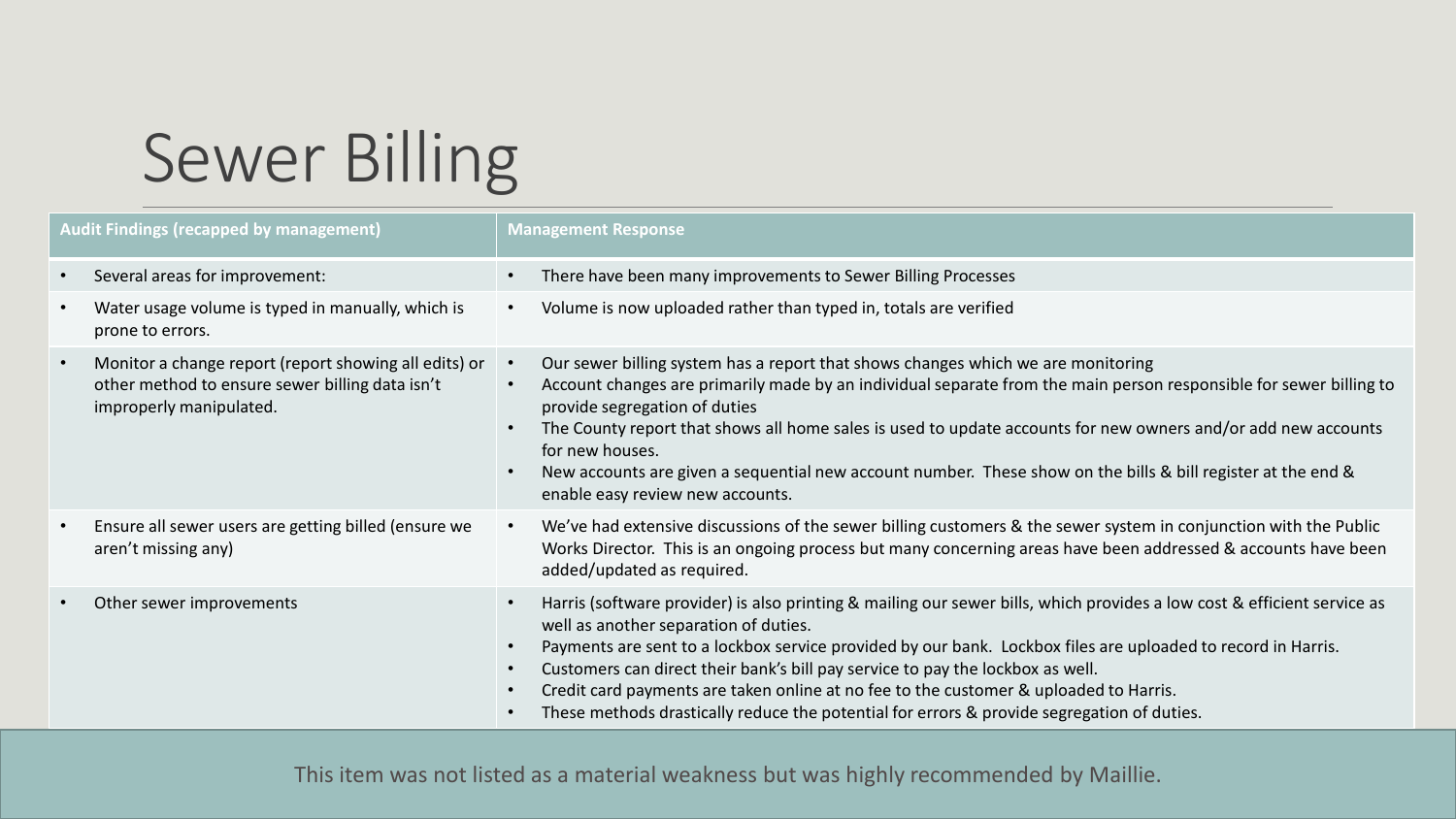# Documents for Board of Supervisors

| $\sqrt{\frac{1}{2}}$ Audit Findings (recapped by management) |                                                                                                                                                  |                        | <b>Management Response</b>                                                                                                                                                                                                                                                                                                                                                                                                     |  |  |  |  |  |  |
|--------------------------------------------------------------|--------------------------------------------------------------------------------------------------------------------------------------------------|------------------------|--------------------------------------------------------------------------------------------------------------------------------------------------------------------------------------------------------------------------------------------------------------------------------------------------------------------------------------------------------------------------------------------------------------------------------|--|--|--|--|--|--|
| $\bullet$                                                    | Bill voucher process in place                                                                                                                    | $\bullet$              | Bill voucher (BV) presented in every Board packet and approved at every Board meeting. The BV is<br>signed. Checks are signed by 2 BOS members and invoice back-up is provided when check are being<br>signed.                                                                                                                                                                                                                 |  |  |  |  |  |  |
| $\bullet$                                                    | Recommend report of receipts for oversight over revenue                                                                                          | $\bullet$              | The BOS receives a financial report with revenue by GL account every month. Throughout 2020, we<br>also showed more detail and commentary for tax revenue to enable monitoring for COVID impact.<br>Sage will enable us to more easily prepare a report with each revenue receipt if desired. This is<br>probably more practical with the upcoming Dashboard implementation where the BOS can drill into<br>each GL line item. |  |  |  |  |  |  |
|                                                              | To improve oversight over performance, we recommend that the<br><b>BOS</b> receive:<br>A report of budget vs. actuals for revenues and expenses. |                        | The BOS receives a monthly financial report with revenue and expenses vs. budget.                                                                                                                                                                                                                                                                                                                                              |  |  |  |  |  |  |
|                                                              | A report of current vs. prior year for revenues and expenses.<br>$\bullet$                                                                       | $\bullet$<br>$\bullet$ | In 2020, the monthly financial report didn't include 2019 given the fraud contained in early 2019, the<br>long audit process and the complexity of 2019 QB set-up.<br>In 2021, the monthly financial report currently shows the full-year 2020 results. Sage could enable us to<br>show a comparison to the same period YTD 2020 if desired. We are still learning more about Sage<br>reporting.                               |  |  |  |  |  |  |

This item was not listed as a material weakness but was highly recommended by Maillie.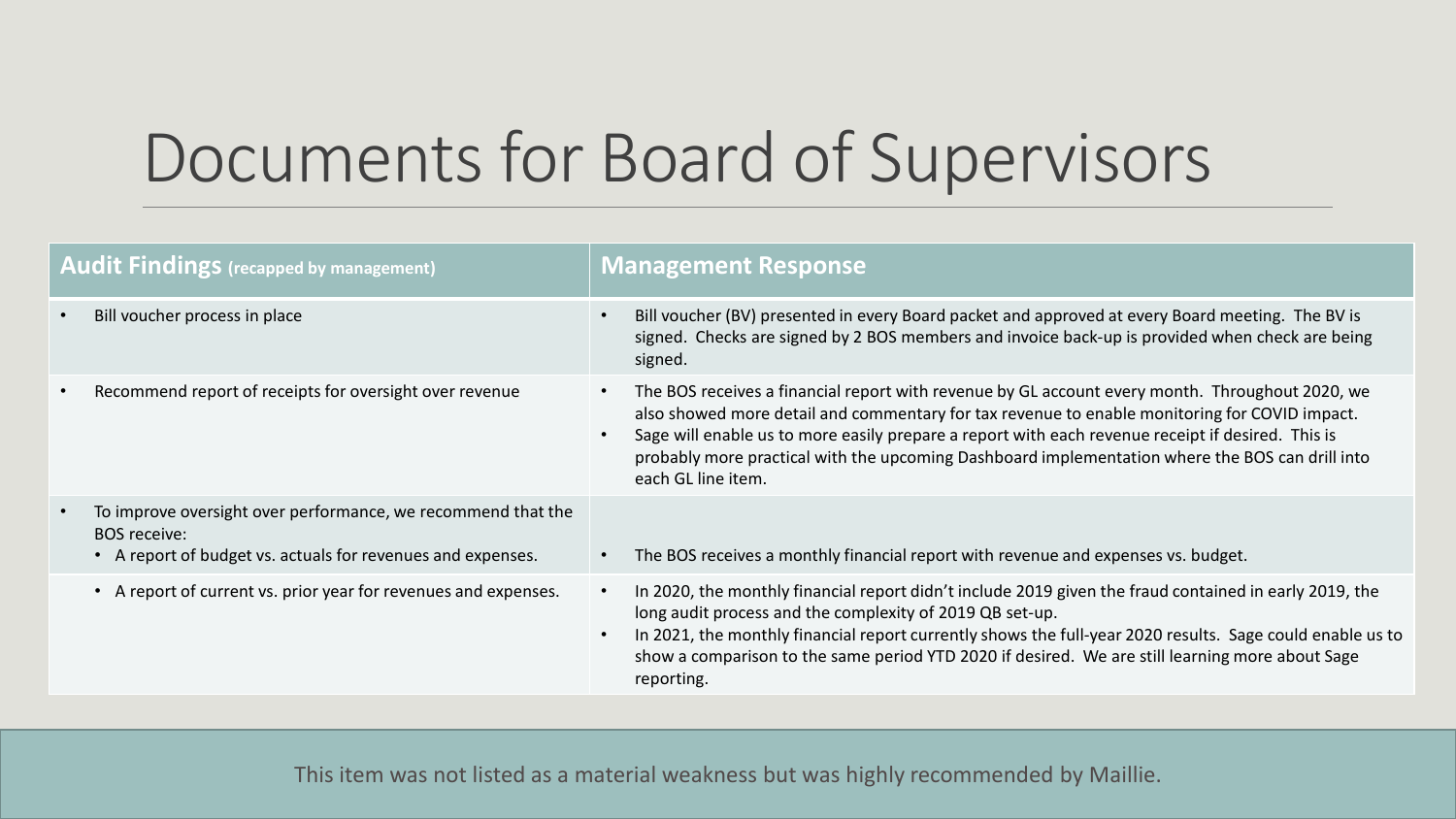### **KENNETT TOWNSHIP**

### **DCED REPORT**

*Year Ended December 31, 2019* 

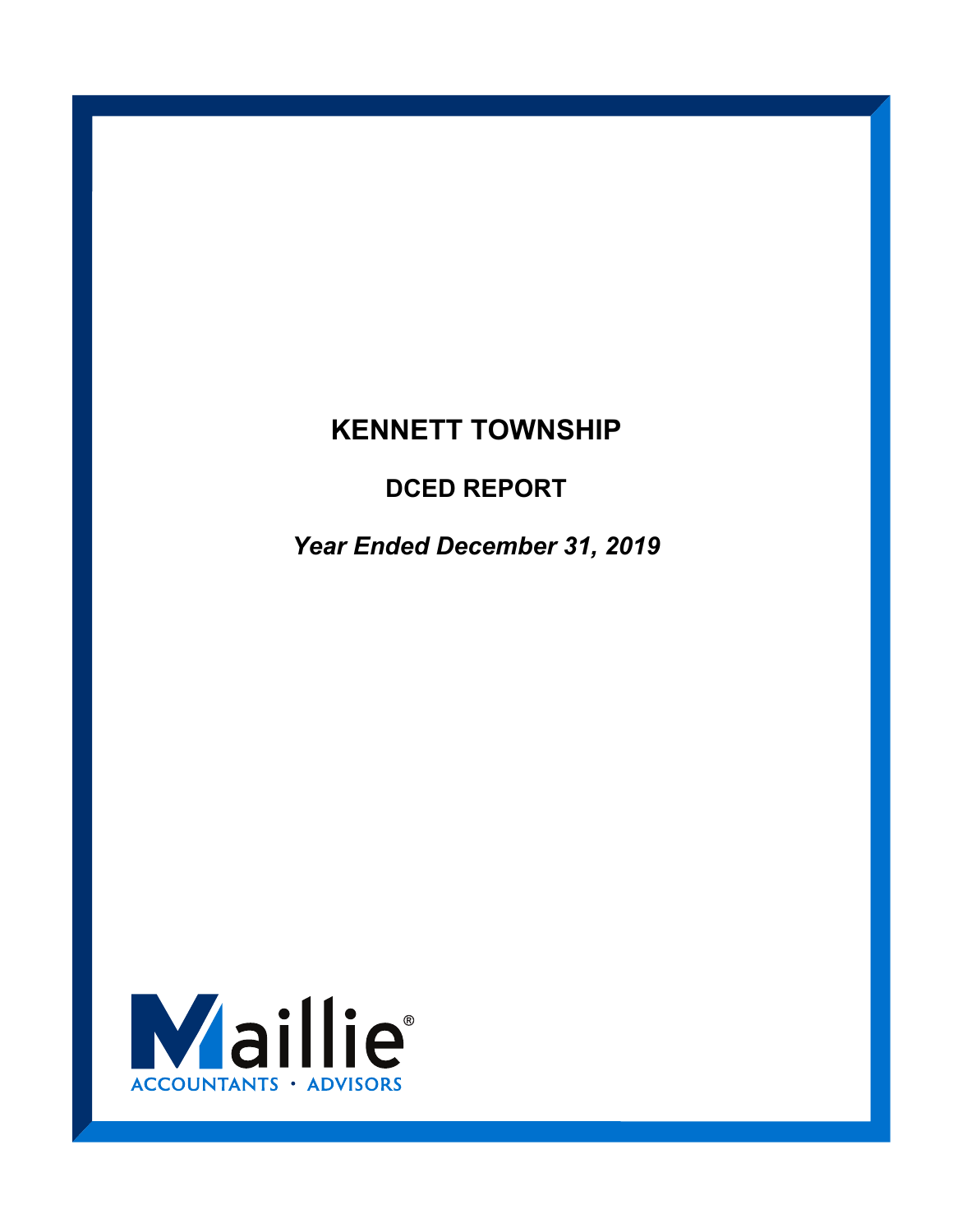|                                                             | Page |
|-------------------------------------------------------------|------|
| <b>Independent Auditors' Report</b>                         | 1    |
| <b>Financial Statements</b>                                 |      |
| <b>Balance Sheet</b>                                        | 10   |
| <b>Statement of Revenues and Expenditures</b>               | 12   |
| <b>Debt Statement</b>                                       | 24   |
| <b>Statement of Capital Expenditures</b>                    | 25   |
| <b>Supplementary Information</b>                            |      |
| Other Supplementary Information to the Financial Statements | 26   |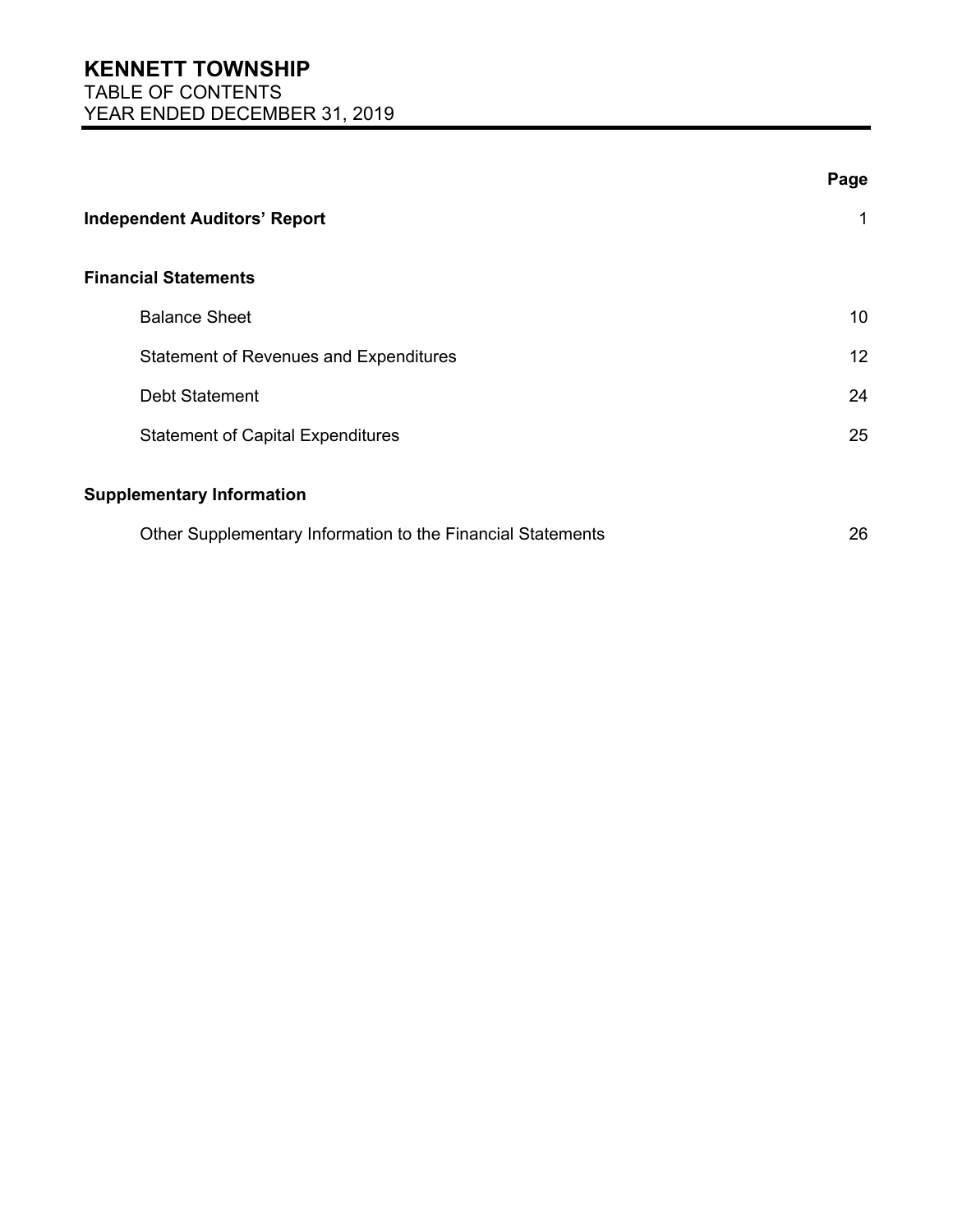

#### *Independent Auditors' Report*

To the Board of Supervisors Kennett Township Chadds Ford, Pennsylvania

#### *Report on the Financial Statements*

We have audited the accompanying cash basis financial statements included in the Department of Community and Economic Development's (DCED) prescribed form of Kennett Township as of and for the year ended December 31, 2019.

#### *Management's Responsibility for the Financial Statements*

Kennett Township's management is responsible for the preparation and fair presentation of these financial statements in accordance with the financial reporting provisions of the DCED prescribed form using the cash basis of accounting permitted by the Pennsylvania Department of Community and Economic Development. Management is also responsible for the design, implementation and maintenance of internal control relevant to the preparation and fair presentation of financial statements that are free from material misstatement, whether due to fraud or error.

#### *Auditors' Responsibility*

Our responsibility is to express an opinion on these financial statements based on our audit. We conducted our audit in accordance with auditing standards generally accepted in the United States of America. Those standards require that we plan and perform the audit to obtain reasonable assurance about whether the financial statements are free from material misstatement.

An audit involves performing procedures to obtain audit evidence about the amounts and disclosures in the financial statements. The procedures selected depend on the auditors' judgment, including the assessment of the risks of material misstatement of the financial statements, whether due to fraud or error. In making those risk assessments, the auditor considers internal control relevant to the entity's preparation and fair presentation of the financial statements in order to design audit procedures that are appropriate in the circumstances, but not for the purpose of expressing an opinion on the effectiveness of the entity's internal control. Accordingly, we express no such opinion. An audit also includes evaluating the appropriateness of accounting policies used and the reasonableness of significant accounting estimates made by management, as well as evaluating the overall presentation of the financial statements.

We believe that the audit evidence we have obtained is sufficient and appropriate to provide a basis for our audit opinions.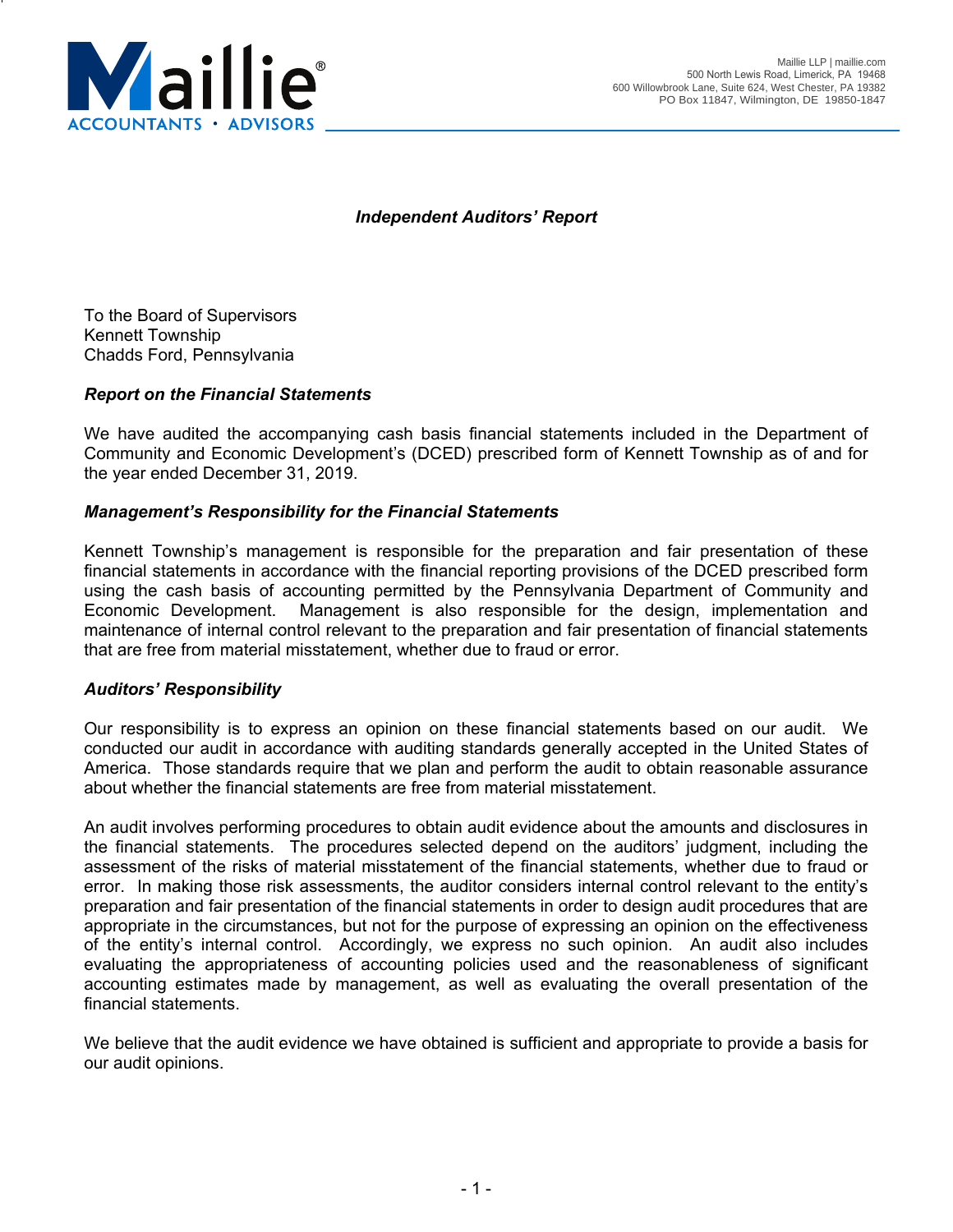#### *Basis for Qualified Opinion*

Kennett Township's financial statements do not disclose an accounting of General Fixed Assets, which is required for a complete presentation in accordance with the accounting basis described in the Basis of Accounting paragraph below. The effect on this financial report cannot be determined.

#### *Qualified Opinion*

In our opinion, except for the omission of the information described in the Basis for Qualified Opinion paragraph, the financial statements referred to above present fairly, in all material respects, the assets, liabilities and fund balances of Kennett Township as of December 31, 2019, and its revenues and expenditures for the year then ended, on the basis of accounting described below.

#### *Basis of Accounting*

We draw attention to the basis of accounting, which is described in the second paragraph of this report. The financial statements are prepared on the basis of the financial reporting provisions prescribed or permitted by the DCED, which is a basis of accounting principles other than accounting principles generally accepted in the United States of America, to comply with the requirements of the DCED. As permitted by the DCED, Kennett Township prepares its annual audit and financial report on the cash basis of accounting. Our opinion is not modified with respect to this matter

#### *Emphasis of Matter*

As discussed in Item C, the spread of the COVID-19 coronavirus is affecting the United States and global economies and may have an impact on Kennett Township's operational and financial performance. At this point, Kennett Township cannot reasonably estimate the impact on its operations or financial results. The accompanying financial statements do not include any adjustments related to the subsequent event. Our opinion is not modified with respect to this matter.

Mailli Lt

Limerick, Pennsylvania February 9, 2021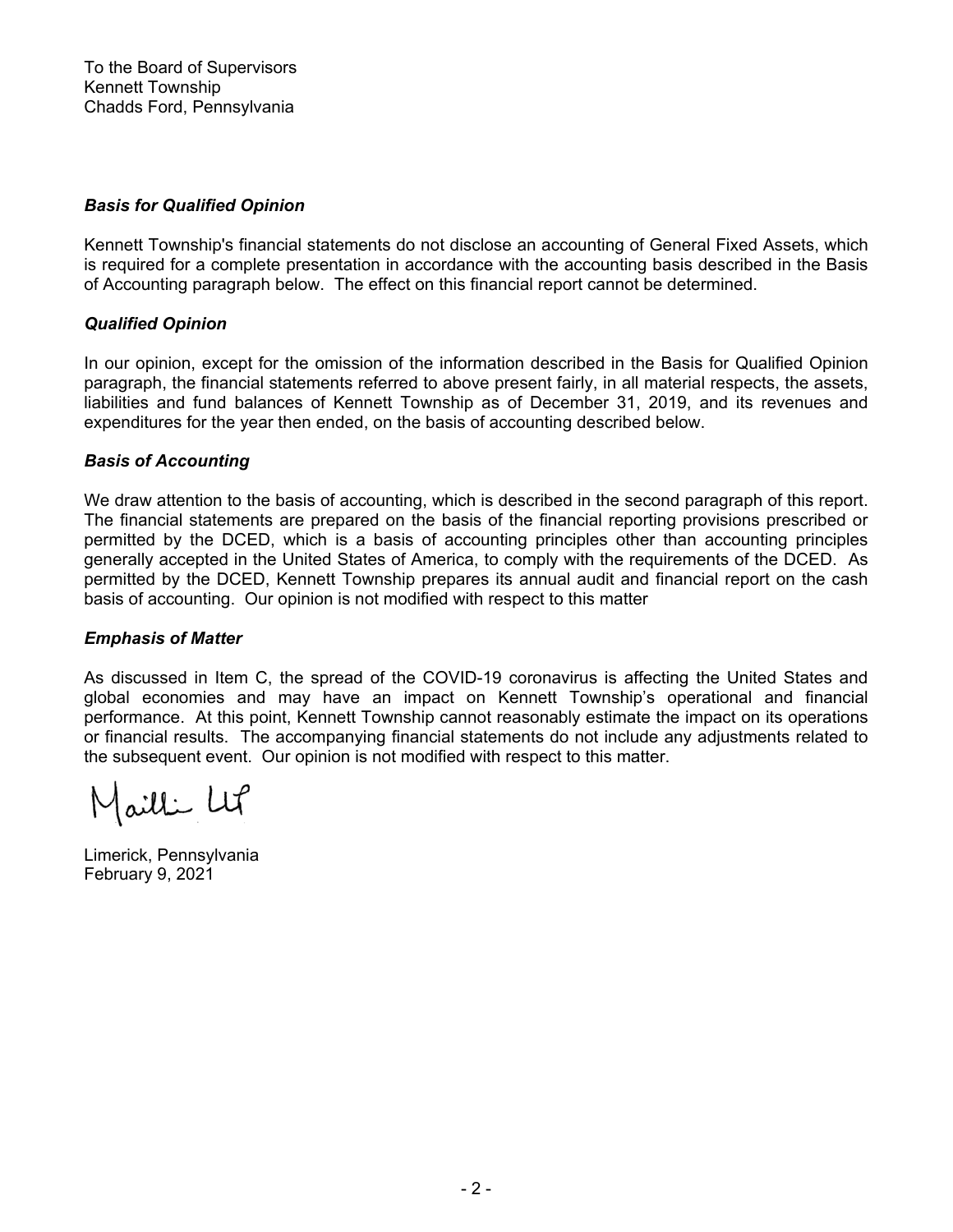**2019 MUNICIPAL ANNUAL AUDIT AND FINANCIAL REPORT** Department of Community & Economic Development Governor's Center for Local Government Services Commonwealth Keystone Building 400 North Street, 4th Floor Harrisburg, PA 17120-0225 ph: 888-223-6837 | fax: 717-783-1402

| City of:<br><u> 1980 - Jan James James Barbara, politik eta politik eta politik eta politik eta politik eta politik eta polit</u> |                        |
|-----------------------------------------------------------------------------------------------------------------------------------|------------------------|
| Borough of:<br><u> 1980 - Andrea Andrew Maria (b. 1980)</u>                                                                       | County:                |
| Township of: Kennett                                                                                                              | County: Chester        |
| Municipality of:                                                                                                                  | County:_______________ |

### **Section I - Introduction**

#### **Statutory Requirements**

- State law, under the provisions of the Borough Code, First Class Township Code and Second Class Township Code, requires that either the borough controller, elected auditors or appointed auditors file an Annual Audit and Financial Report.
- $\blacksquare$ State law, under the provisions of the Third Class City Code, requires a city's Director of Accounts and Finance to file an Annual Audit and Financial Report.
- The state's Administrative Code requires home rule municipalities to file an Annual Audit and Financial Report.
- $\blacksquare$ The Annual Audit and Financial Report forms, supplied by the Pennsylvania Department of Community and Economic Development (DCED), were developed and approved by a Uniform Forms Committee composed of representatives of the respective municipal associations.
- Form DCED-CLGS-30 (See Section IV) is the form adopted by the Committee for use by all municipalities in Pennsylvania to fulfill their statutory reporting requirements.

#### **One Form**

All municipalities are required to submit forms electronically to the DCED. The online form contains the same categories as in previous years: assets, liabilities, revenues and expenditures. Enter data only for those funds that your municipality uses. Leave the remaining columns blank. The online form will automatically calculate the amounts in the "Total" column.

#### **Submitting the Report**

- File one copy by the designated date at each of the places listed on page 9.
- $\blacksquare$ DO NOT submit a paper copy of this report to the DCED. Reports must be submitted online at: munstats.pa.gov/forms (Please see the e-filing instructions on page 7.)
- The online system will automatically round all figure to the nearest whole dollar. The system will also add all rows and columns, following basic accounting principles.
- Appointed independent auditors should attach their own opinion in the "Final Review" step of the online form. Additionally, appointed independent auditors should place a checkmark in Section II at the bottom of the "Final Review" step, then choose the "Appointed Auditor/CPA" title from the dropdown and provide a name and contact number in order to submit the form online.
- Elected controllers should place a checkmark in the box in Section I at the bottom of the "Final Review" step of the online form then choose the "Controller" title from the dropdown and provide a name and contact number in order to submit the form online.
- Elected Auditors must place a check mark in the box in Section I of the "Final Review" step of the online form, then choose the "Elected Auditor" title from the dropdown and provide the name and phone number for **at least 2 of the 3 elected auditors**. If you appointed an auditor to fill an elected auditor position, please choose the "Elected Auditor" title, not the "Appointed Auditor/CPA" title when submitting online.
- If you need assistance or have any questions when completing this report, please contact the Governor's Center for Local Government Services (GCLGS) toll-free at 888-223-6837.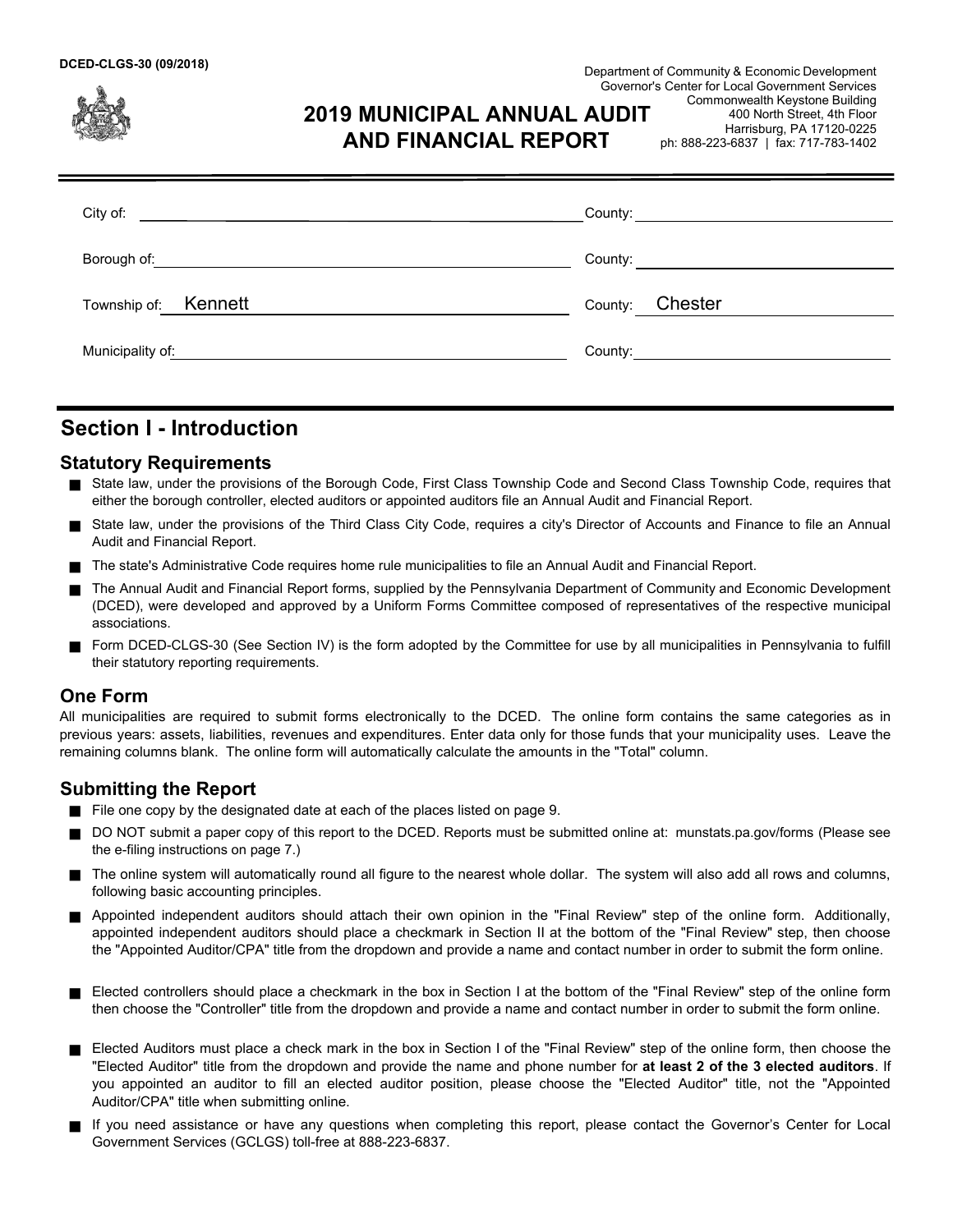#### **BALANCE SHEET**

#### **December 31, 2019**

|                    |                                                      |      | <b>GOVERNMENTAL FUNDS</b> |    |                                                                    |     |                            |                     |  |  |
|--------------------|------------------------------------------------------|------|---------------------------|----|--------------------------------------------------------------------|-----|----------------------------|---------------------|--|--|
|                    | <b>ASSETS AND OTHER DEBITS</b>                       |      | <b>General Fund</b>       |    | <b>Special Revenue</b><br>(Including State<br><b>Liquid Fuels)</b> |     | Capital<br><b>Projects</b> | <b>Debt Service</b> |  |  |
| 100-120            |                                                      |      | 2,788,951                 | \$ | 412,948                                                            | \$  | 131,459                    | \$                  |  |  |
| 140-144            |                                                      |      |                           |    |                                                                    |     |                            |                     |  |  |
| 121-129<br>145-149 | Accounts Receivable (excluding taxes)                |      |                           |    |                                                                    |     |                            |                     |  |  |
| 130                |                                                      |      | 128,995                   |    | 767,000                                                            |     |                            |                     |  |  |
| 131-139<br>150-159 |                                                      |      |                           |    |                                                                    |     |                            |                     |  |  |
| 160-169            |                                                      |      |                           |    |                                                                    |     |                            |                     |  |  |
| 180-189            |                                                      |      |                           |    |                                                                    |     |                            |                     |  |  |
|                    |                                                      |      | 2,917,946                 | \$ | 1,179,948                                                          | -\$ | 131,459                    | \$                  |  |  |
|                    |                                                      |      |                           |    |                                                                    |     |                            |                     |  |  |
|                    | <b>LIABILITIES AND OTHER CREDITS</b>                 |      |                           |    |                                                                    |     |                            |                     |  |  |
|                    | 210-229 Payroll Taxes and Other Payroll Withholdings | - \$ | 64 544 \$                 |    |                                                                    | -\$ |                            | -\$                 |  |  |

| 210-229 Payroll Taxes and Other Payroll Withholdings         | 64.544    |  |  |
|--------------------------------------------------------------|-----------|--|--|
| 200-209<br>231-239                                           |           |  |  |
| 230                                                          | 1.307.000 |  |  |
| 260-269                                                      |           |  |  |
| Current Portion of Long-Term Debt & Other Credits<br>240-259 |           |  |  |
|                                                              | 1,371,544 |  |  |

| <b>FUND AND ACCOUNT GROUP EQUITY</b>               |                          |           |         |  |
|----------------------------------------------------|--------------------------|-----------|---------|--|
| 281-284                                            | $\overline{\phantom{0}}$ |           |         |  |
| 290<br>Investment in General Fixed Assets          |                          |           |         |  |
| Fund Balance/Retained Earnings on 12/31<br>270-289 | 1.546.402                | 1,179,948 | 131.459 |  |
| 291-299                                            |                          |           |         |  |
|                                                    | 1,546,402                | 1.179.948 | 131.459 |  |
|                                                    |                          |           |         |  |

*Total Assets and Other Debits minus Total Liabilities and Other Credits must equal the Total Fund and Account Group Equity.*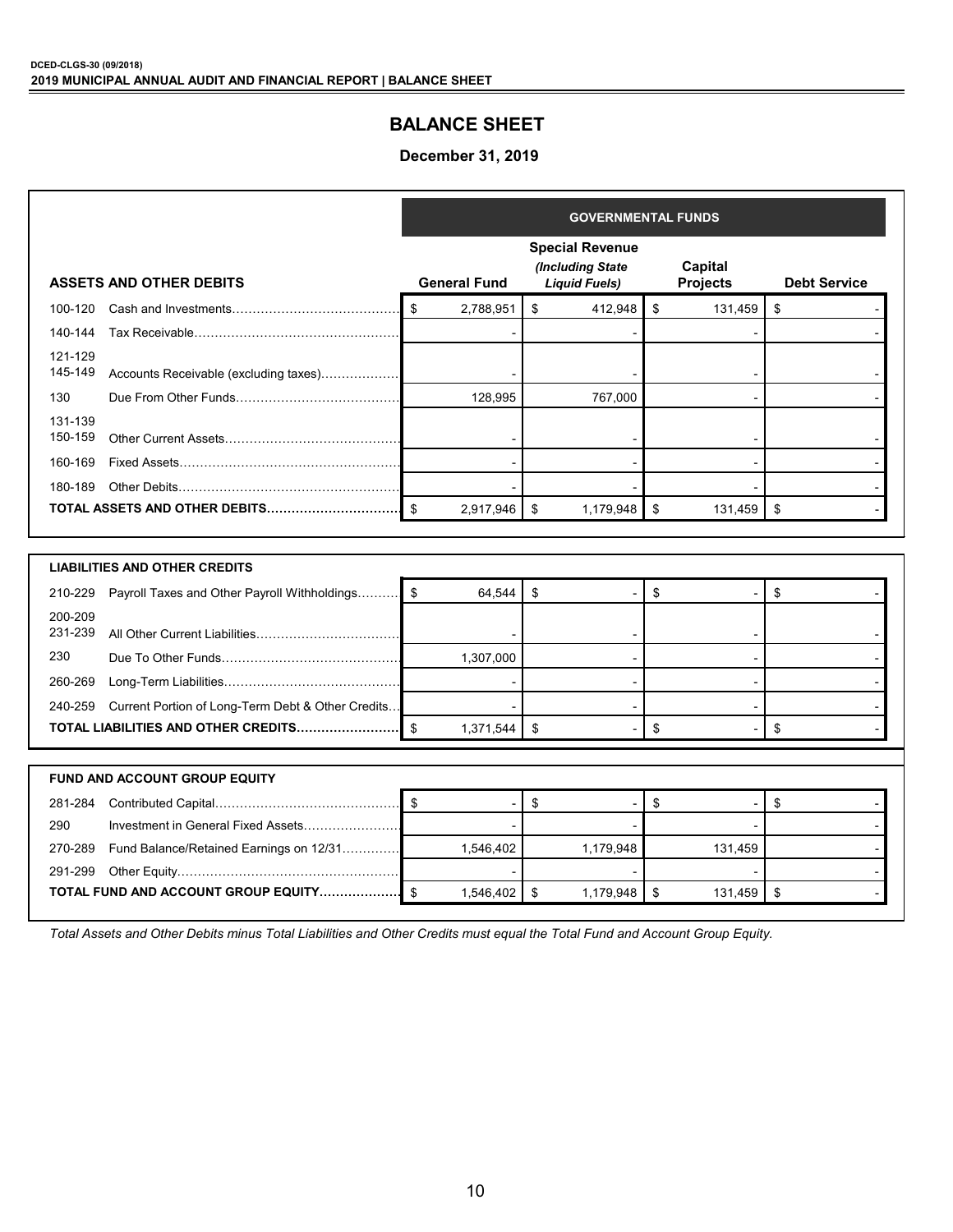|                                                             |                   | <b>PROPRIETARY FUNDS</b>   | <b>FIDUCIARY</b><br><b>FUND</b> | <b>ACCOUNT GROUPS</b>             | <b>TOTAL</b>                        |                           |
|-------------------------------------------------------------|-------------------|----------------------------|---------------------------------|-----------------------------------|-------------------------------------|---------------------------|
| <b>ASSETS AND OTHER DEBITS</b>                              | <b>Enterprise</b> | Internal<br><b>Service</b> | <b>Trust and</b><br>Agency      | General<br>Fixed<br><b>Assets</b> | General<br>Long<br><b>Term Debt</b> | <b>Memorandum</b><br>Only |
|                                                             | \$<br>466,514     | \$                         | \$<br>25,579                    | \$                                | S                                   | \$3,825,451               |
|                                                             |                   |                            |                                 |                                   |                                     |                           |
| 121-129<br>145-149<br>Accounts Receivable (excluding taxes) |                   |                            |                                 |                                   |                                     |                           |
| 130                                                         | 540.000           |                            |                                 |                                   |                                     | 1,435,995                 |
| 131-139<br>150-159                                          |                   |                            |                                 |                                   |                                     |                           |
|                                                             |                   |                            |                                 |                                   |                                     |                           |
|                                                             |                   |                            |                                 |                                   |                                     |                           |
|                                                             | \$1,006,514       | \$                         | \$<br>25,579                    | - \$                              | S                                   | \$5,261,446               |

| <b>LIABILITIES AND OTHER CREDITS</b>                      |     |         |   |             |  |             |
|-----------------------------------------------------------|-----|---------|---|-------------|--|-------------|
| 210-229 Payroll Taxes and Other Payroll Withholdings      |     | 285     |   |             |  | 64,829      |
| 200-209                                                   |     |         |   | 25.579      |  | 25,579      |
| 230                                                       |     | 128,995 |   |             |  | 1,435,995   |
|                                                           |     |         |   |             |  |             |
| 240-259 Current Portion of Long-Term Debt & Other Credits |     |         |   |             |  |             |
|                                                           | -\$ | 129,280 | - | 25,579<br>S |  | \$1,526,403 |

| <b>FUND AND ACCOUNT GROUP EQUITY</b>            |         |   |   |             |
|-------------------------------------------------|---------|---|---|-------------|
|                                                 |         | - |   |             |
| 290<br>Investment in General Fixed Assets       |         |   |   |             |
| 270-289 Fund Balance/Retained Earnings on 12/31 | 877.234 |   |   | 3,735,043   |
|                                                 |         |   |   |             |
| TOTAL FUND AND ACCOUNT GROUP EQUITY             | 877.234 | - | - | \$3,735,043 |

#### **TOTAL LIABILITIES AND FUND AND ACCOUNT GROUP EQUITY……………………………………………………………………………………**\$ 5,261,446

*Total Assets and Other Debits minus Total Liabilities and Other Credits must equal the Total Fund and Account Group Equity.*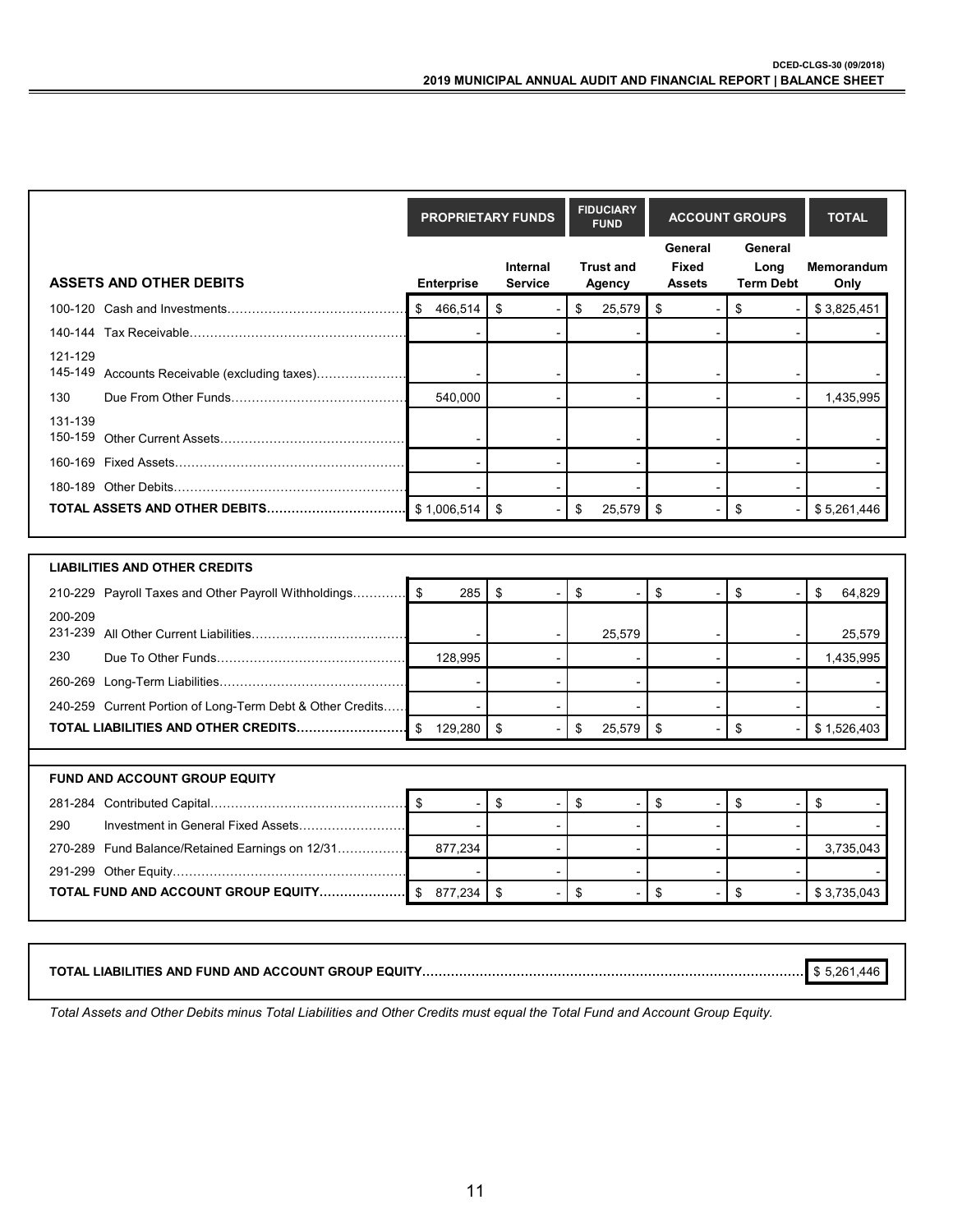#### **STATEMENT OF REVENUES AND EXPENDITURES**

 **December 31, 2019**

|              | <b>REVENUES</b>                                                             |                           |                                                                    | <b>GOVERNMENTAL FUNDS</b>      |                     |
|--------------|-----------------------------------------------------------------------------|---------------------------|--------------------------------------------------------------------|--------------------------------|---------------------|
| <b>TAXES</b> |                                                                             | <b>General Fund</b>       | <b>Special Revenue</b><br>(Including State<br><b>Liquid Fuels)</b> | Capital<br><b>Projects</b>     | <b>Debt Service</b> |
| 301.00       |                                                                             | \$<br>1,667,057           | \$<br>156,192                                                      | \$                             | \$                  |
| 305.00       | Occupation Taxes (levied under municipal code)                              |                           |                                                                    |                                |                     |
| 308.00       | Residence Taxes (levied by cities of the 3rd Class)                         |                           |                                                                    |                                |                     |
| 309.00       | Regional Asset District Sales Tax<br>(Allegheny County municipalities only) |                           |                                                                    |                                |                     |
| 310.00       |                                                                             |                           |                                                                    |                                |                     |
| 310.10       |                                                                             | 509,838                   |                                                                    |                                |                     |
| 310.20       | Earned Income Taxes/Wage Taxes                                              | 2,788,899                 | 712,012                                                            |                                |                     |
| 310.30       | Business Gross Receipts Taxes                                               |                           |                                                                    |                                |                     |
| 310.40       | Occupation Taxes (levied under Act 511)                                     |                           |                                                                    | $\overline{\phantom{a}}$       |                     |
| 310.50       |                                                                             |                           |                                                                    |                                |                     |
| 310.60       | Amusement/Admission Taxes                                                   |                           |                                                                    |                                |                     |
| 310.70       |                                                                             |                           |                                                                    |                                |                     |
| 310.90       | Other Local Tax Enabling Act/Act 511 Taxes                                  |                           |                                                                    |                                |                     |
|              |                                                                             |                           |                                                                    |                                |                     |
|              |                                                                             |                           |                                                                    |                                |                     |
|              |                                                                             |                           |                                                                    |                                |                     |
|              |                                                                             | \$<br>4,965,794           | \$<br>868,204                                                      | \$                             | \$                  |
|              |                                                                             |                           |                                                                    |                                |                     |
|              |                                                                             |                           |                                                                    |                                |                     |
|              | <b>LICENSES &amp; PERMITS</b>                                               |                           |                                                                    |                                |                     |
| 320-322      |                                                                             | 4,825                     | \$                                                                 | \$                             | \$                  |
| 321.80       |                                                                             | 186,128                   |                                                                    |                                |                     |
|              |                                                                             | $\mathfrak{L}$<br>190,953 | \$                                                                 | \$                             | \$                  |
|              |                                                                             |                           |                                                                    |                                |                     |
|              |                                                                             |                           |                                                                    |                                |                     |
|              | <b>FINES &amp; FORFEITS</b>                                                 |                           |                                                                    |                                |                     |
|              |                                                                             | $\sqrt{3}$<br>131,003     | \$<br>$\sim$                                                       | \$<br>$\overline{\phantom{a}}$ | \$                  |

|        | <b>INTEREST, RENTS &amp; ROYALTIES</b> |         |        |     |  |
|--------|----------------------------------------|---------|--------|-----|--|
| 341.00 |                                        | 112.436 | 18.333 | 126 |  |
| 342.00 |                                        |         |        |     |  |
|        | TOTAL INTEREST, RENTS & ROYALTIES      | 112.436 | 18,333 | 126 |  |

\*\**This tax was known as the Occupational Privilege Tax (OPT) prior to 2005 and the Emergency and Municipal Services Tax prior to 2008.*

**TOTAL FINES & FORFEITS…………………………………………** \$ 131,003 \$ - \$ - \$ -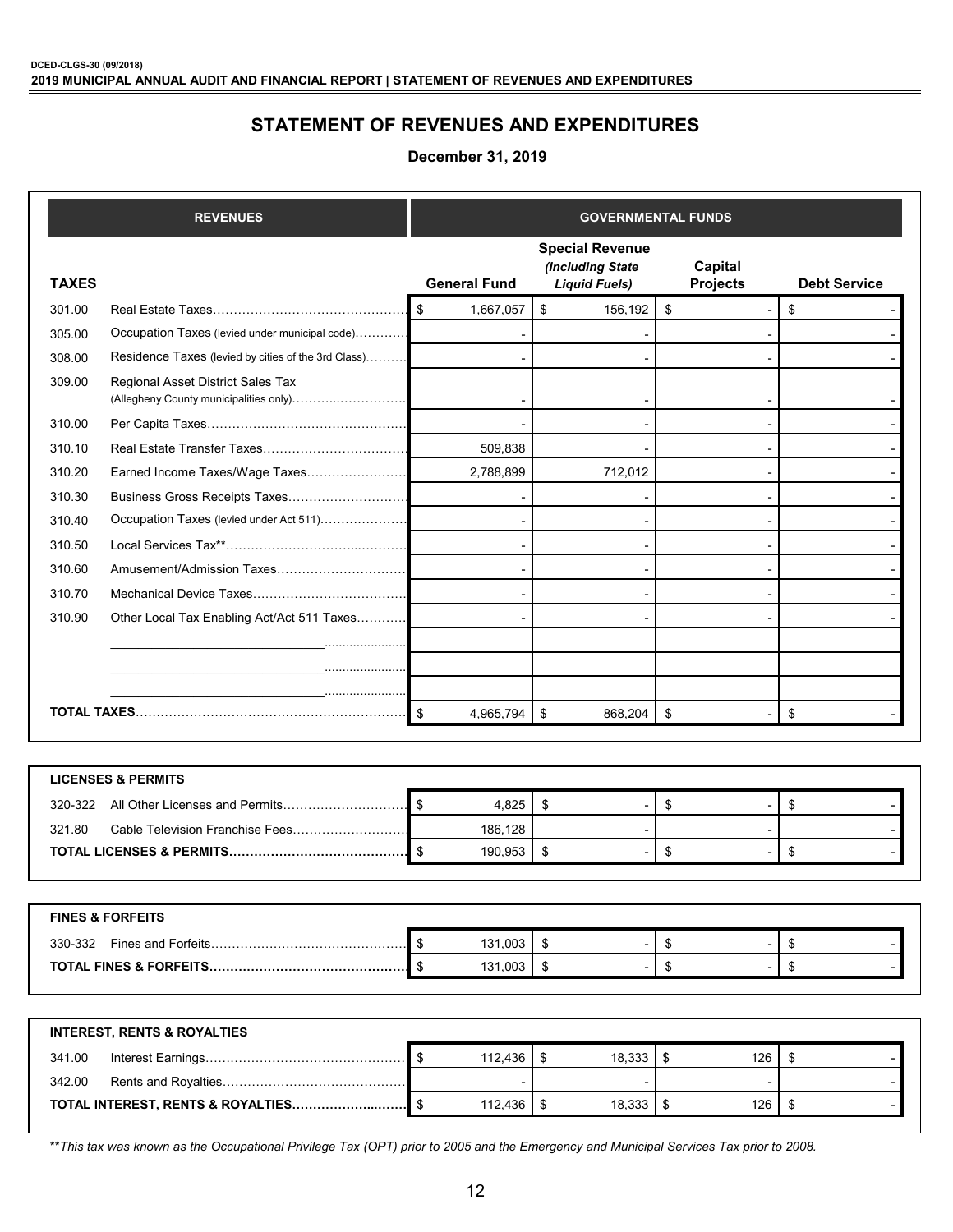|              | <b>REVENUES</b>                                                             |                                        | <b>PROPRIETARY FUNDS</b>          | <b>FIDUCIARY</b><br><b>FUND</b>   | <b>TOTAL</b>       |
|--------------|-----------------------------------------------------------------------------|----------------------------------------|-----------------------------------|-----------------------------------|--------------------|
| <b>TAXES</b> |                                                                             | <b>Enterprise</b>                      | <b>Internal</b><br><b>Service</b> | <b>Trust and</b><br><b>Agency</b> | Memorandum<br>Only |
| 301.00       |                                                                             | \$                                     | \$                                | \$<br>$\overline{\phantom{a}}$    | \$<br>1,823,249    |
| 305.00       | Occupation Taxes (levied under municipal code)                              |                                        |                                   |                                   |                    |
| 308.00       | Residence Taxes (levied by cities of the 3rd Class)                         |                                        |                                   |                                   |                    |
| 309.00       | Regional Asset District Sales Tax<br>(Allegheny County municipalities only) |                                        |                                   |                                   |                    |
| 310.00       |                                                                             |                                        |                                   |                                   |                    |
| 310.10       |                                                                             |                                        |                                   |                                   | 509,838            |
| 310.20       | Earned Income Taxes/Wage Taxes                                              |                                        |                                   |                                   | 3,500,911          |
| 310.30       | Business Gross Receipts Taxes                                               |                                        |                                   |                                   |                    |
| 310.40       | Occupation Taxes (levied under Act 511)                                     |                                        |                                   |                                   |                    |
| 310.50       |                                                                             |                                        |                                   |                                   |                    |
| 310.60       | Amusement/Admission Taxes                                                   |                                        |                                   |                                   |                    |
| 310.70       |                                                                             |                                        |                                   |                                   |                    |
| 310.90       | Other Local Tax Enabling Act/Act 511 Taxes                                  |                                        |                                   |                                   |                    |
|              |                                                                             |                                        |                                   |                                   |                    |
|              |                                                                             |                                        |                                   |                                   |                    |
|              |                                                                             |                                        |                                   |                                   |                    |
|              |                                                                             | \$                                     | \$                                | \$                                | \$<br>5,833,998    |
|              |                                                                             |                                        |                                   |                                   |                    |
|              |                                                                             |                                        |                                   |                                   |                    |
|              | <b>LICENSES &amp; PERMITS</b>                                               |                                        |                                   |                                   |                    |
| 320-322      | All Other Licenses and Permits                                              | $\sqrt{3}$<br>$\overline{\phantom{a}}$ | \$<br>$\overline{\phantom{a}}$    | \$<br>$\blacksquare$              | \$<br>4,825        |
| 321.80       | Cable Television Franchise Fees                                             | \$<br>$\blacksquare$                   | \$<br>$\blacksquare$              | \$<br>$\blacksquare$              | 186,128            |
|              |                                                                             | \$                                     | \$                                | \$                                | \$<br>190,953      |
|              |                                                                             |                                        |                                   |                                   |                    |
|              | <b>FINES &amp; FORFEITS</b>                                                 |                                        |                                   |                                   |                    |
| 330-332      |                                                                             | \$                                     | \$                                | \$                                | \$<br>131,003      |
|              | <b>TOTAL FINES &amp; FORFEITS</b>                                           | \$                                     | \$                                | \$                                | \$<br>131,003      |
|              |                                                                             |                                        |                                   |                                   |                    |
|              |                                                                             |                                        |                                   |                                   |                    |
|              | <b>INTEREST, RENTS &amp; ROYALTIES</b>                                      |                                        |                                   |                                   |                    |

|        | INIERESI, RENIS & RUIALIIES |  |          |  |  |  |  |  |         |
|--------|-----------------------------|--|----------|--|--|--|--|--|---------|
| 341.00 |                             |  | 15.706 L |  |  |  |  |  | 146.601 |
| 342.00 |                             |  |          |  |  |  |  |  |         |
|        |                             |  | 15.706   |  |  |  |  |  | 146.601 |

\*\**This tax was known as the Occupational Privilege Tax (OPT) prior to 2005 and the Emergency and Municipal Services Tax prior to 2008.*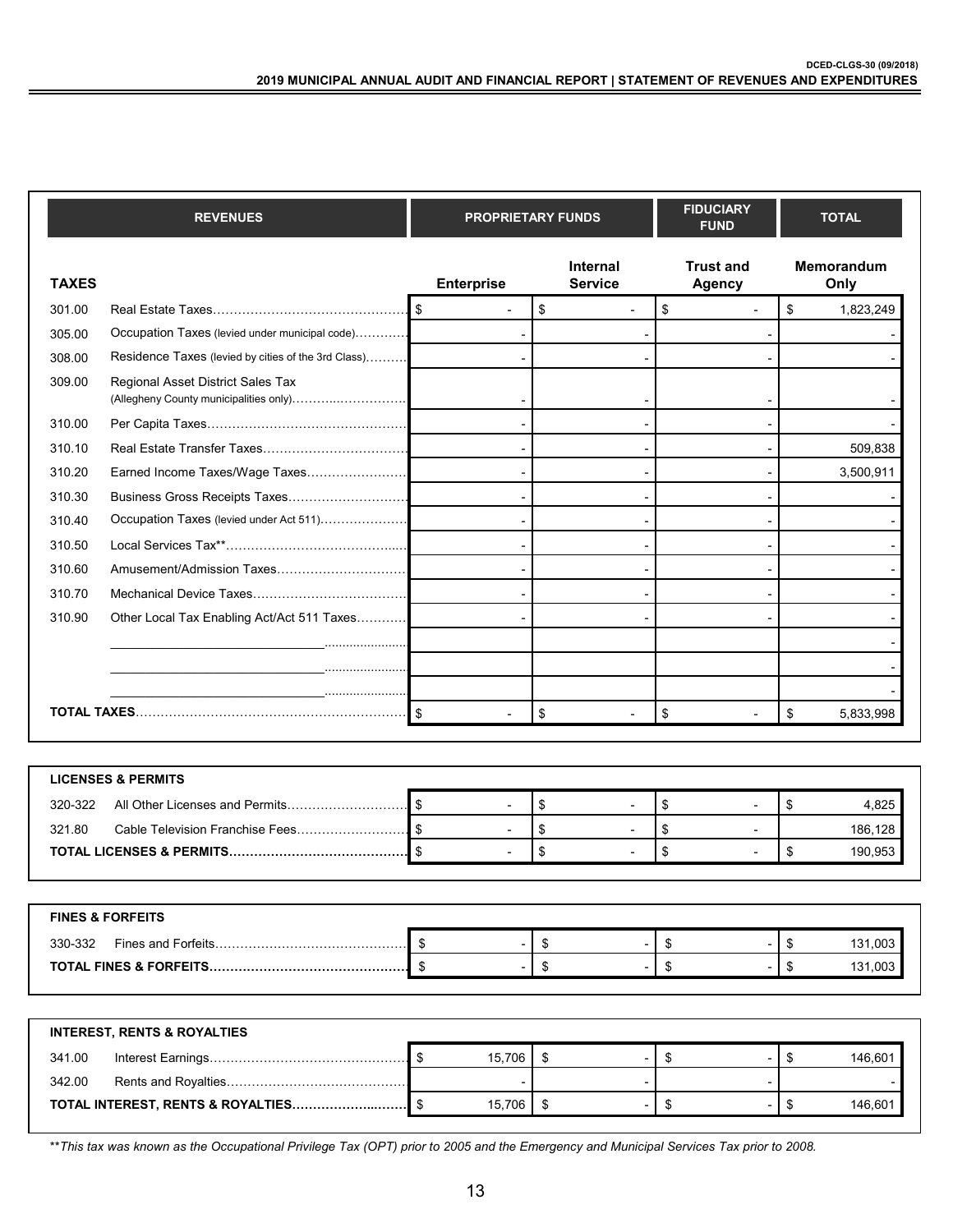#### **DCED-CLGS-30 (09/2018) 2019 MUNICIPAL ANNUAL AUDIT AND FINANCIAL REPORT | STATEMENT OF REVENUES AND EXPENDITURES**

|                | <b>INTERGOVERNMENTAL REVENUES</b>               | <b>GOVERNMENTAL FUNDS</b> |                                                                     |                            |                     |  |  |  |
|----------------|-------------------------------------------------|---------------------------|---------------------------------------------------------------------|----------------------------|---------------------|--|--|--|
| <b>FEDERAL</b> |                                                 | <b>General Fund</b>       | <b>Special Revenue</b><br>(Including State)<br><b>Liquid Fuels)</b> | Capital<br><b>Projects</b> | <b>Debt Service</b> |  |  |  |
| 351.03         |                                                 |                           |                                                                     |                            | ж                   |  |  |  |
| 351.09         |                                                 |                           |                                                                     |                            |                     |  |  |  |
| 351.00         | All Other Federal Capital and Operating Grants  |                           |                                                                     |                            |                     |  |  |  |
| 352.01         |                                                 |                           |                                                                     |                            |                     |  |  |  |
| 352.00         | All Other Federal Shared Revenue & Entitlements |                           |                                                                     |                            |                     |  |  |  |
| 353.00         | Federal Payments in Lieu of Taxes               |                           |                                                                     |                            |                     |  |  |  |
|                |                                                 |                           |                                                                     |                            |                     |  |  |  |

| <b>STATE</b> |                                                                             |              |         |          |
|--------------|-----------------------------------------------------------------------------|--------------|---------|----------|
| 354.03       |                                                                             |              | \$      | \$<br>\$ |
| 354.09       |                                                                             |              |         |          |
| 354.15       |                                                                             | 51,559       |         |          |
| 354.00       | All Other State Capital and Operating Grants                                |              | 212,054 |          |
| 355.01       | Public Utility Realty Tax (PURTA)                                           | 5,286        |         |          |
| $355.02 -$   | 355.03 Motor Vehicle Fuel Tax<br>(Liquid Fuels Tax) and State Road Turnback |              | 343,033 |          |
| 355.04       |                                                                             | 1,200        |         |          |
| 355.05       | General Municipal Pension System State Aid                                  | 133,133      |         |          |
| 355.07       | Foreign Fire Insurance Tax Distribution                                     | 73,094       |         |          |
| 355.08       | Local Share Assessment/Gaming Proceeds                                      |              |         |          |
| 355.09       | Marcellus Shale Impact Fee Distribution                                     |              |         |          |
| 355.00       | All Other State Shared Revenues & Entitlements                              |              |         |          |
| 356.00       | State Payments in Lieu of Taxes                                             |              |         |          |
|              |                                                                             | $264,272$ \$ | 555,087 | \$<br>S  |

|        | <b>LOCAL GOVERNMENT UNITS</b>                                                      |        |  |       |  |
|--------|------------------------------------------------------------------------------------|--------|--|-------|--|
| 357.03 |                                                                                    |        |  | 2,432 |  |
| 357.00 | All Other Local Governmental Units Capital                                         | 20,000 |  |       |  |
| 358.00 | Local Government Unit Shared Payments for<br>Contracted Intergovernmental Services |        |  |       |  |
| 359.00 | Local Governmental Units, Authorities<br>Payments and Payments in Lieu of Taxes    |        |  |       |  |
|        |                                                                                    | 20,000 |  | 2,432 |  |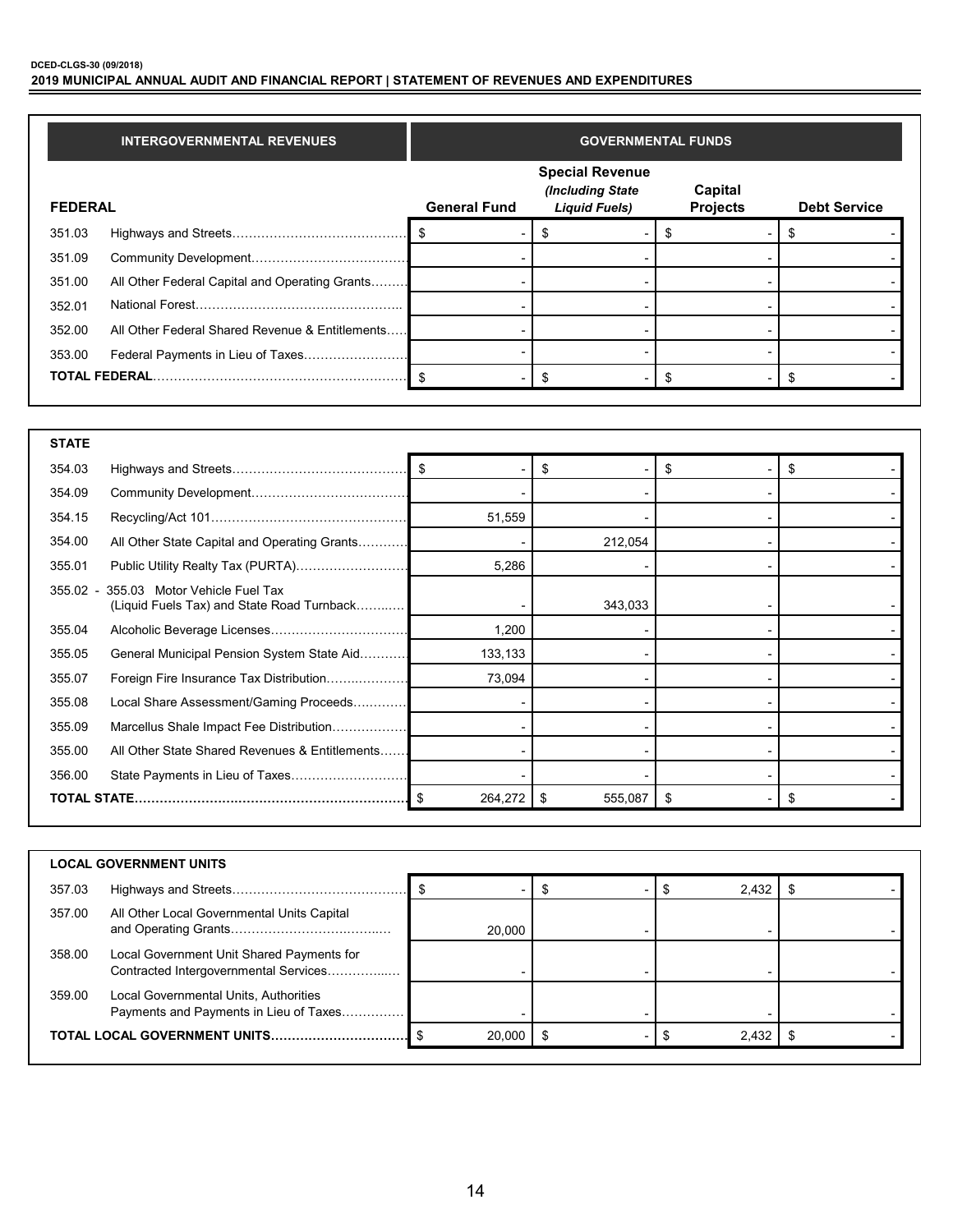#### **2019 MUNICIPAL ANNUAL AUDIT AND FINANCIAL REPORT | STATEMENT OF REVENUES AND EXPENDITURES**

|                | <b>INTERGOVERNMENTAL REVENUES</b>                                           |                   | <b>PROPRIETARY FUNDS</b>          | <b>FIDUCIARY</b><br><b>FUND</b>   | <b>TOTAL</b>              |
|----------------|-----------------------------------------------------------------------------|-------------------|-----------------------------------|-----------------------------------|---------------------------|
| <b>FEDERAL</b> |                                                                             | <b>Enterprise</b> | <b>Internal</b><br><b>Service</b> | <b>Trust and</b><br><b>Agency</b> | <b>Memorandum</b><br>Only |
| 351.03         |                                                                             |                   | \$                                | \$                                | \$                        |
| 351.09         |                                                                             |                   |                                   |                                   |                           |
| 351.00         | All Other Federal Capital and Operating Grants                              |                   |                                   |                                   |                           |
| 352.01         |                                                                             |                   |                                   |                                   |                           |
| 352.00         | All Other Federal Shared Revenue & Entitlements                             |                   |                                   |                                   |                           |
| 353.00         | Federal Payments in Lieu of Taxes                                           |                   |                                   |                                   |                           |
|                |                                                                             | $\sqrt{3}$        | \$                                | \$                                | \$                        |
|                |                                                                             |                   |                                   |                                   |                           |
|                |                                                                             |                   |                                   |                                   |                           |
| <b>STATE</b>   |                                                                             |                   |                                   |                                   |                           |
| 354.03         |                                                                             |                   | \$                                | \$                                | \$                        |
| 354.09         |                                                                             |                   |                                   |                                   |                           |
| 354.15         |                                                                             |                   |                                   |                                   | 51,559                    |
| 354.00         | All Other State Capital and Operating Grants                                |                   |                                   |                                   | 212,054                   |
| 355.01         | Public Utility Realty Tax (PURTA)                                           |                   |                                   |                                   | 5,286                     |
| $355.02 -$     | 355.03 Motor Vehicle Fuel Tax<br>(Liquid Fuels Tax) and State Road Turnback |                   |                                   |                                   | 343,033                   |
| 355.04         |                                                                             |                   |                                   |                                   | 1,200                     |
| 355.05         | General Municipal Pension System State Aid                                  |                   |                                   |                                   | 133,133                   |
| 355.07         | Foreign Fire Insurance Tax Distribution                                     |                   |                                   |                                   | 73,094                    |
| 355.08         | Local Share Assessment/Gaming Proceeds                                      |                   |                                   |                                   |                           |
| 355.09         | Marcellus Shale Impact Fee Distribution                                     |                   |                                   |                                   |                           |
| 355.00         | All Other State Shared Revenues & Entitlements                              |                   |                                   |                                   |                           |
| 356.00         | State Payments in Lieu of Taxes                                             |                   |                                   |                                   |                           |

|        | <b>LOCAL GOVERNMENT UNITS</b>                                                      |  |        |
|--------|------------------------------------------------------------------------------------|--|--------|
| 357.03 |                                                                                    |  | 2.432  |
| 357.00 | All Other Local Governmental Units Capital                                         |  | 20,000 |
| 358.00 | Local Government Unit Shared Payments for<br>Contracted Intergovernmental Services |  |        |
| 359.00 | Local Governmental Units, Authorities<br>Payments and Payments in Lieu of Taxes    |  |        |
|        |                                                                                    |  | 22.432 |
|        |                                                                                    |  |        |

**TOTAL STATE…………………….……………………………………** \$ - \$ - \$ - \$ 819,359

| <b>NUINTERGOVERNMENTAL REVENUES.</b> | 791<br>×1 |
|--------------------------------------|-----------|
|                                      |           |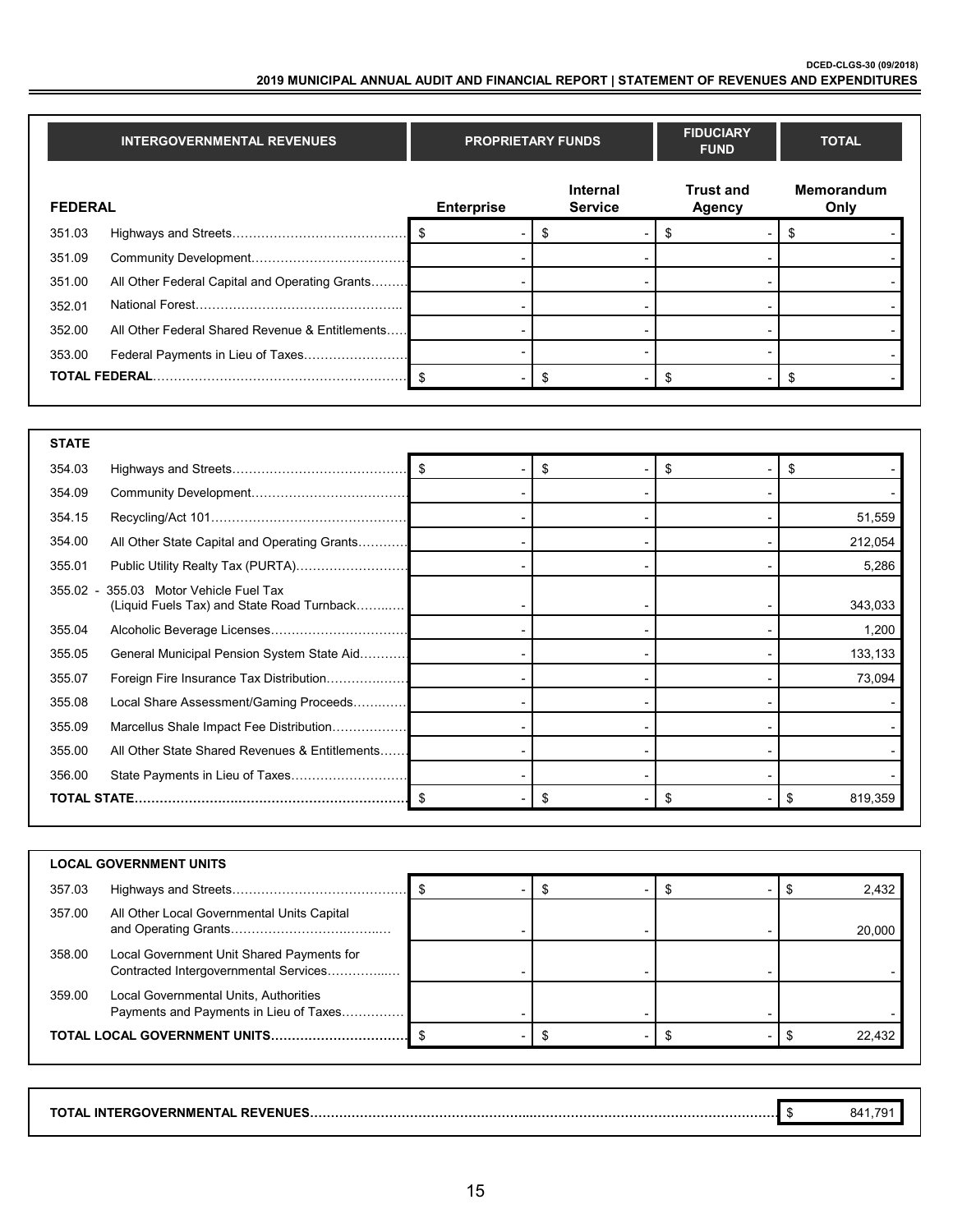**2019 MUNICIPAL ANNUAL AUDIT AND FINANCIAL REPORT | STATEMENT OF REVENUES AND EXPENDITURES**

|        | <b>REVENUES</b>                                         | <b>GOVERNMENTAL FUNDS</b> |                                                                    |                     |                     |  |  |
|--------|---------------------------------------------------------|---------------------------|--------------------------------------------------------------------|---------------------|---------------------|--|--|
|        | <b>CHARGES FOR SERVICE</b>                              | <b>General Fund</b>       | <b>Special Revenue</b><br>(Including State<br><b>Liquid Fuels)</b> | Capital<br>Projects | <b>Debt Service</b> |  |  |
| 361.00 |                                                         | \$<br>198,461             | \$                                                                 | \$                  | \$                  |  |  |
| 362.00 |                                                         | 552,779                   |                                                                    |                     |                     |  |  |
| 363.20 |                                                         |                           |                                                                    |                     |                     |  |  |
| 363.00 | All Other Charges for Highway & Streets Services        |                           | 31,869                                                             |                     |                     |  |  |
| 364.10 | Wastewater/Sewage Charges                               |                           |                                                                    |                     |                     |  |  |
| 364.30 | Solid Waste Collection & Disposal Charge (trash)        |                           |                                                                    |                     |                     |  |  |
| 364.60 | Host Municipality Benefit Fee for Solid Waste Facility. |                           |                                                                    |                     |                     |  |  |
| 364.00 | All Other Charges for Sanitation Services               |                           |                                                                    |                     |                     |  |  |
| 365.00 |                                                         |                           |                                                                    |                     |                     |  |  |
| 366.00 |                                                         |                           |                                                                    |                     |                     |  |  |
| 367.00 |                                                         | 26,176                    |                                                                    |                     |                     |  |  |
| 368.00 |                                                         |                           |                                                                    |                     |                     |  |  |
| 369.00 |                                                         |                           |                                                                    |                     |                     |  |  |
| 370.00 |                                                         |                           |                                                                    |                     |                     |  |  |
| 372.00 |                                                         |                           |                                                                    |                     |                     |  |  |
| 373.00 |                                                         |                           |                                                                    |                     |                     |  |  |
| 374.00 |                                                         |                           |                                                                    |                     |                     |  |  |
| 375.00 |                                                         |                           |                                                                    |                     |                     |  |  |
| 377.00 |                                                         |                           |                                                                    |                     |                     |  |  |
| 378.00 |                                                         |                           |                                                                    |                     |                     |  |  |
| 379.00 |                                                         |                           |                                                                    |                     |                     |  |  |
|        |                                                         | $\mathfrak{S}$<br>777,416 | \$<br>31,869                                                       | \$                  | \$                  |  |  |
|        |                                                         |                           |                                                                    |                     |                     |  |  |
|        | <b>UNCLASSIFIED OPERATING REVENUES</b>                  |                           |                                                                    |                     |                     |  |  |
| 383.00 |                                                         | \$                        | \$                                                                 | \$                  | \$                  |  |  |
| 386.00 | Escheats (sale of personal property)                    |                           |                                                                    |                     |                     |  |  |
| 387.00 | Contributions & Donations from Private Sectors          |                           | 9,000                                                              |                     |                     |  |  |
| 388.00 | Fiduciary Fund Pension Contributions                    |                           |                                                                    |                     |                     |  |  |
| 389.00 | All Other Unclassified Operating Revenues***            |                           |                                                                    |                     |                     |  |  |
|        | TOTAL UNCLASSIFIED OPERATING REVENUES                   | \$                        | \$<br>9,000                                                        | \$                  | \$                  |  |  |

|        | <b>OTHER FINANCING SOURCES</b>     |        |            |              |  |
|--------|------------------------------------|--------|------------|--------------|--|
| 391.00 |                                    |        |            | 103,000      |  |
| 392.00 |                                    | 5,256  | 767,725    | 601,158      |  |
| 393.00 | Proceeds of General Long-Term Debt |        |            |              |  |
| 394.00 |                                    |        |            |              |  |
| 395.00 |                                    | 51,121 |            |              |  |
|        |                                    | 56,377 | 767,725 \$ | $704,158$ \$ |  |
|        |                                    |        |            |              |  |
|        |                                    |        |            |              |  |

**TOTAL REVENUES……………………………………….……………**\$ 6,518,251 \$ 2,250,218 \$ 706,716 \$ -

*\*\* The total of line 392.00 must match the total of line 492.00*

*\*\*\* This amount cannot be greater than 1% of "TOTAL REVENUES" in each of the funds.*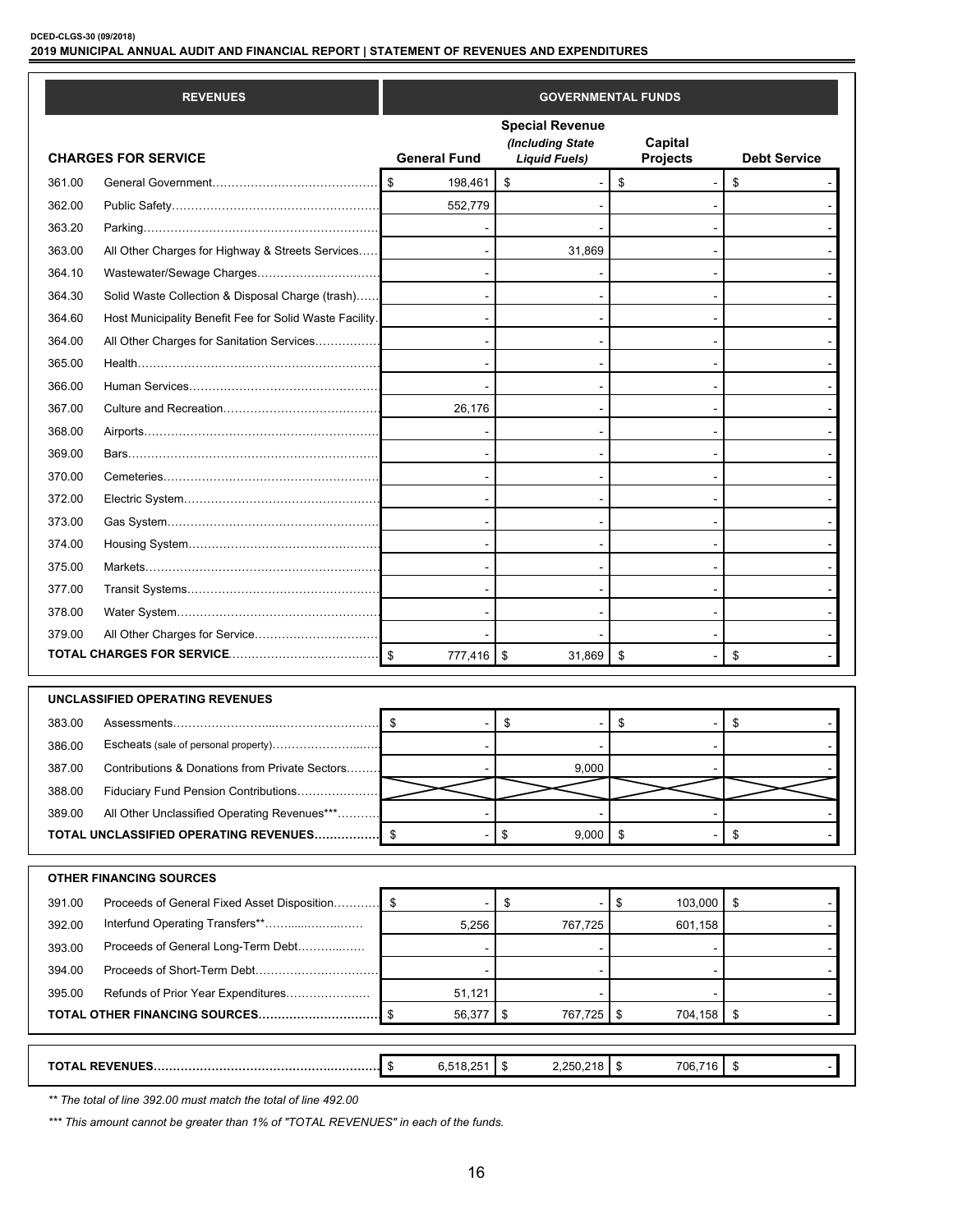**2019 MUNICIPAL ANNUAL AUDIT AND FINANCIAL REPORT | STATEMENT OF REVENUES AND EXPENDITURES**

|        | <b>REVENUES</b>                                         |                                    | <b>PROPRIETARY FUNDS</b> | <b>FIDUCIARY</b><br><b>FUND</b> | <b>TOTAL</b>      |
|--------|---------------------------------------------------------|------------------------------------|--------------------------|---------------------------------|-------------------|
|        |                                                         |                                    | <b>Internal</b>          | <b>Trust and</b>                | <b>Memorandum</b> |
|        | <b>CHARGES FOR SERVICE</b>                              | <b>Enterprise</b>                  | <b>Service</b>           | <b>Agency</b>                   | Only              |
| 361.00 |                                                         | \$                                 | \$                       | \$                              | \$<br>198,461     |
| 362.00 |                                                         |                                    |                          |                                 | 552,779           |
| 363.20 |                                                         |                                    |                          |                                 |                   |
| 363.00 | All Other Charges for Highway & Streets Services        |                                    |                          |                                 | 31,869            |
| 364.10 | Wastewater/Sewage Charges                               | 2,041,693                          |                          |                                 | 2,041,693         |
| 364.30 | Solid Waste Collection & Disposal Charge (trash)        |                                    |                          |                                 |                   |
| 364.60 | Host Municipality Benefit Fee for Solid Waste Facility. |                                    |                          |                                 |                   |
| 364.00 | All Other Charges for Sanitation Services               |                                    |                          |                                 |                   |
| 365.00 |                                                         |                                    |                          |                                 |                   |
| 366.00 |                                                         |                                    |                          |                                 |                   |
| 367.00 |                                                         |                                    |                          |                                 | 26,176            |
| 368.00 |                                                         |                                    |                          |                                 |                   |
| 369.00 |                                                         |                                    |                          |                                 |                   |
| 370.00 |                                                         |                                    |                          |                                 |                   |
| 372.00 |                                                         |                                    |                          |                                 |                   |
| 373.00 |                                                         |                                    |                          |                                 |                   |
| 374.00 |                                                         |                                    |                          |                                 |                   |
| 375.00 |                                                         |                                    |                          |                                 |                   |
| 377.00 |                                                         |                                    |                          |                                 |                   |
| 378.00 |                                                         |                                    |                          |                                 |                   |
| 379.00 |                                                         |                                    |                          |                                 |                   |
|        |                                                         | $\mathfrak{s}$<br>2,041,693        | \$                       | \$                              | \$<br>2,850,978   |
|        |                                                         |                                    |                          |                                 |                   |
|        | UNCLASSIFIED OPERATING REVENUES                         |                                    |                          |                                 |                   |
| 383.00 |                                                         | \$                                 | \$                       | \$                              | \$                |
| 386.00 | Escheats (sale of personal property)                    |                                    |                          |                                 |                   |
| 387.00 | Contributions & Donations from Private Sectors          |                                    |                          |                                 | 9,000             |
| 388.00 | Fiduciary Fund Pension Contributions                    |                                    |                          |                                 |                   |
| 389.00 | All Other Unclassified Operating Revenues***            | 1,414                              |                          |                                 | 1,414             |
|        | TOTAL UNCLASSIFIED OPERATING REVENUES                   | $\boldsymbol{\mathsf{s}}$<br>1,414 | \$                       | \$                              | \$<br>10,414      |
|        |                                                         |                                    |                          |                                 |                   |
|        | <b>OTHER FINANCING SOURCES</b>                          |                                    |                          |                                 |                   |
| 391.00 | Proceeds of General Fixed Asset Disposition             | \$                                 | \$                       | \$                              | \$<br>103,000     |
| 392.00 | Interfund Operating Transfers**                         | 585,000                            |                          |                                 | 1,959,139         |
| 393.00 | Proceeds of General Long-Term Debt                      |                                    |                          |                                 |                   |
| 394.00 | Proceeds of Short-Term Debt                             |                                    |                          |                                 |                   |
| 395.00 | Refunds of Prior Year Expenditures                      |                                    |                          |                                 | 51,121            |
|        | TOTAL OTHER FINANCING SOURCES                           | $\boldsymbol{\$}$<br>585,000       | \$                       | \$                              | \$<br>2,113,260   |
|        |                                                         |                                    |                          |                                 |                   |
|        |                                                         | \$<br>2,643,813                    | \$                       | $\,$                            | \$<br>12,118,998  |
|        |                                                         |                                    |                          |                                 |                   |

*\*\* The total of line 392.00 must match the total of line 492.00*

*\*\*\* This amount cannot be greater than 1% of "TOTAL REVENUES" in each of the funds.*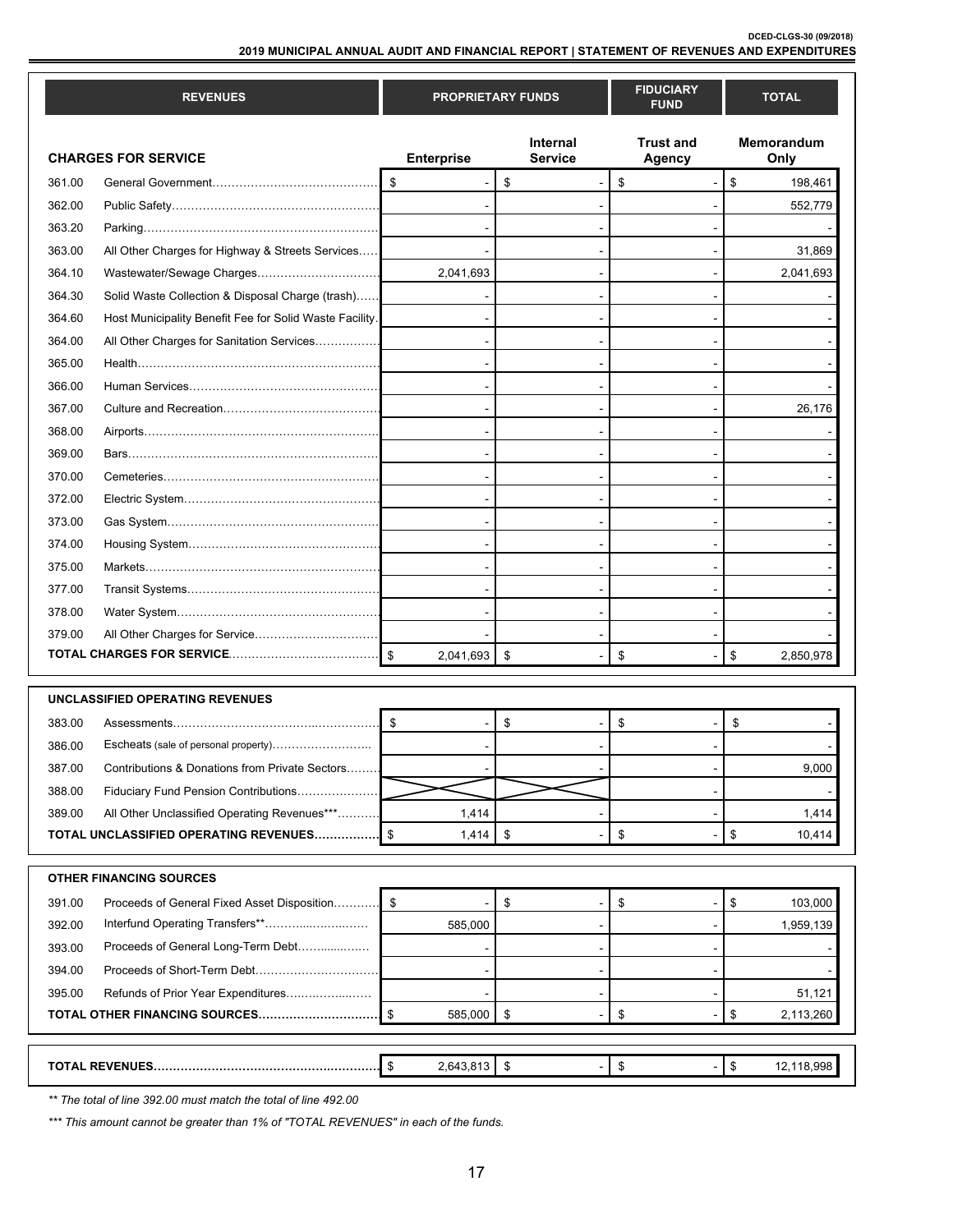419.00 Other Public Safety………………………………………… - - - -

| <b>EXPENDITURES</b>       |                                                                                                                                                                                                          |                                                     |                                                                    | <b>GOVERNMENTAL FUNDS</b>  |                     |
|---------------------------|----------------------------------------------------------------------------------------------------------------------------------------------------------------------------------------------------------|-----------------------------------------------------|--------------------------------------------------------------------|----------------------------|---------------------|
| <b>GENERAL GOVERNMENT</b> |                                                                                                                                                                                                          | <b>General Fund</b>                                 | <b>Special Revenue</b><br>(Including State<br><b>Liquid Fuels)</b> | Capital<br><b>Projects</b> | <b>Debt Service</b> |
|                           | Legislative (Governing) Body                                                                                                                                                                             | $\sqrt{3}$<br>7,500                                 | \$                                                                 | \$                         | \$                  |
|                           | Executive (Manager or Mayor)                                                                                                                                                                             | 51.650                                              |                                                                    |                            |                     |
|                           | Auditing Services/Financial Administration                                                                                                                                                               | 453,690                                             |                                                                    |                            |                     |
|                           |                                                                                                                                                                                                          | 3,090                                               |                                                                    |                            |                     |
|                           |                                                                                                                                                                                                          | 69,812                                              |                                                                    |                            |                     |
|                           |                                                                                                                                                                                                          | 447,486                                             |                                                                    |                            |                     |
|                           | Other General Government Administration                                                                                                                                                                  | 263,473                                             |                                                                    |                            |                     |
|                           |                                                                                                                                                                                                          | 78,500                                              |                                                                    |                            |                     |
|                           |                                                                                                                                                                                                          | 373,630                                             |                                                                    |                            |                     |
|                           |                                                                                                                                                                                                          |                                                     |                                                                    |                            |                     |
|                           |                                                                                                                                                                                                          | 1,832,382                                           | \$                                                                 | \$                         | \$                  |
|                           |                                                                                                                                                                                                          |                                                     |                                                                    |                            |                     |
|                           |                                                                                                                                                                                                          |                                                     |                                                                    |                            |                     |
|                           |                                                                                                                                                                                                          |                                                     |                                                                    |                            |                     |
|                           |                                                                                                                                                                                                          |                                                     |                                                                    |                            |                     |
|                           |                                                                                                                                                                                                          |                                                     |                                                                    |                            |                     |
|                           |                                                                                                                                                                                                          |                                                     |                                                                    |                            |                     |
|                           |                                                                                                                                                                                                          |                                                     |                                                                    |                            |                     |
|                           |                                                                                                                                                                                                          |                                                     |                                                                    |                            |                     |
|                           |                                                                                                                                                                                                          |                                                     |                                                                    |                            |                     |
|                           |                                                                                                                                                                                                          |                                                     |                                                                    |                            |                     |
|                           |                                                                                                                                                                                                          |                                                     |                                                                    |                            |                     |
| <b>PUBLIC SAFETY</b>      | IT-Networking Services-Data Processing<br>General Government Buildings and Plant<br>Emergency Management & Communications<br>Examination of Licensed Occupations<br>Public Scales (weights and measures) | 83,551<br>1,190,846<br>605,218<br>94,724<br>150,588 | \$                                                                 | \$                         | \$                  |

| <b>HEALTH AND HUMAN SERVICES</b>                      |  |  |  |  |  |  |
|-------------------------------------------------------|--|--|--|--|--|--|
|                                                       |  |  |  |  |  |  |
|                                                       |  |  |  |  |  |  |
| <b>PUBLIC WORKS - SANITATION</b>                      |  |  |  |  |  |  |
| 426.00                                                |  |  |  |  |  |  |
| Solid Waste Collection and Disposal (trash)<br>427.00 |  |  |  |  |  |  |
| 428.00                                                |  |  |  |  |  |  |
| Wastewater/Sewage Collection & Treatment<br>429.00    |  |  |  |  |  |  |
|                                                       |  |  |  |  |  |  |

**TOTAL PUBLIC SAFETY………………………..……………………** \$ 2,041,376 \$ - \$ - \$ -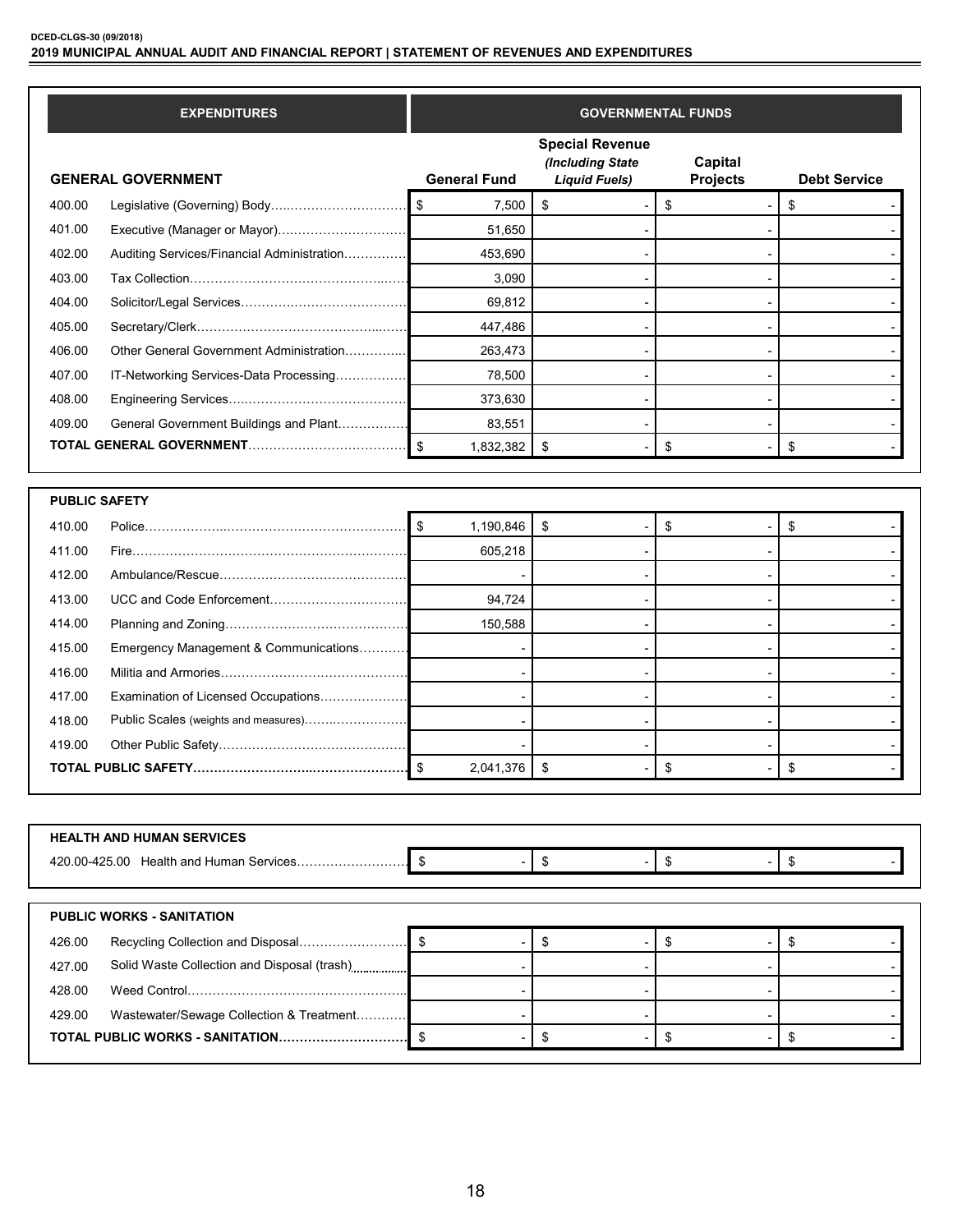**2019 MUNICIPAL ANNUAL AUDIT AND FINANCIAL REPORT | STATEMENT OF REVENUES AND EXPENDITURES**

|        | <b>EXPENDITURES</b>                           |                   | <b>PROPRIETARY FUNDS</b>       | <b>FIDUCIARY</b><br><b>FUND</b>   | <b>TOTAL</b>       |
|--------|-----------------------------------------------|-------------------|--------------------------------|-----------------------------------|--------------------|
|        | <b>GENERAL GOVERNMENT</b>                     | <b>Enterprise</b> | Internal<br><b>Service</b>     | <b>Trust and</b><br><b>Agency</b> | Memorandum<br>Only |
| 400.00 |                                               | \$                | \$                             | \$                                | \$<br>7,500        |
| 401.00 | Executive (Manager or Mayor)                  |                   |                                |                                   | 51,650             |
| 402.00 | Auditing Services/Financial Administration    |                   |                                |                                   | 453,690            |
| 403.00 |                                               |                   |                                |                                   | 3,090              |
| 404.00 |                                               |                   |                                |                                   | 69,812             |
| 405.00 |                                               |                   |                                |                                   | 447,486            |
| 406.00 | Other General Government Administration       |                   |                                |                                   | 263,473            |
| 407.00 | IT-Networking Services-Data Processing        |                   |                                |                                   | 78,500             |
| 408.00 |                                               |                   |                                |                                   | 373,630            |
| 409.00 | General Government Buildings and Plant        |                   |                                |                                   | 83,551             |
|        |                                               |                   | \$                             | \$                                | \$<br>1,832,382    |
|        |                                               |                   |                                |                                   |                    |
|        | <b>PUBLIC SAFETY</b>                          |                   |                                |                                   |                    |
| 410.00 |                                               | $\sqrt{3}$        | \$                             | \$                                | \$<br>1,190,846    |
| 411.00 |                                               |                   |                                |                                   | 605,218            |
| 412.00 |                                               |                   |                                |                                   |                    |
| 413.00 |                                               |                   |                                |                                   | 94,724             |
| 414.00 |                                               |                   |                                |                                   | 150,588            |
| 415.00 | Emergency Management & Communications         |                   |                                |                                   |                    |
| 416.00 |                                               |                   |                                |                                   |                    |
| 417.00 | Examination of Licensed Occupations           |                   | $\overline{\phantom{a}}$       |                                   |                    |
| 418.00 | Public Scales (weights and measures)          |                   |                                |                                   |                    |
| 419.00 |                                               |                   |                                |                                   |                    |
|        |                                               | $\blacksquare$    | \$<br>$\overline{\phantom{a}}$ | \$                                | \$<br>2,041,376    |
|        |                                               |                   |                                |                                   |                    |
|        |                                               |                   |                                |                                   |                    |
|        | <b>HEALTH AND HUMAN SERVICES</b>              |                   |                                |                                   |                    |
|        | 420.00-425.00 Health and Human Services       | \$                | \$                             | \$                                | \$                 |
|        |                                               |                   |                                |                                   |                    |
|        | <b>PUBLIC WORKS - SANITATION</b>              |                   |                                |                                   |                    |
| 426.00 | Recycling Collection and Disposal             | \$                | \$                             | \$                                | \$                 |
| 427.00 | Solid Waste Collection and Disposal (garbage) |                   |                                |                                   |                    |
| 428.00 |                                               |                   |                                |                                   |                    |
| 429.00 | Wastewater/Sewage Collection & Treatment      | 1,593,641         |                                |                                   | 1,593,641          |
|        | TOTAL PUBLIC WORKS - SANITATION               | \$<br>1,593,641   | \$                             | \$                                | \$<br>1,593,641    |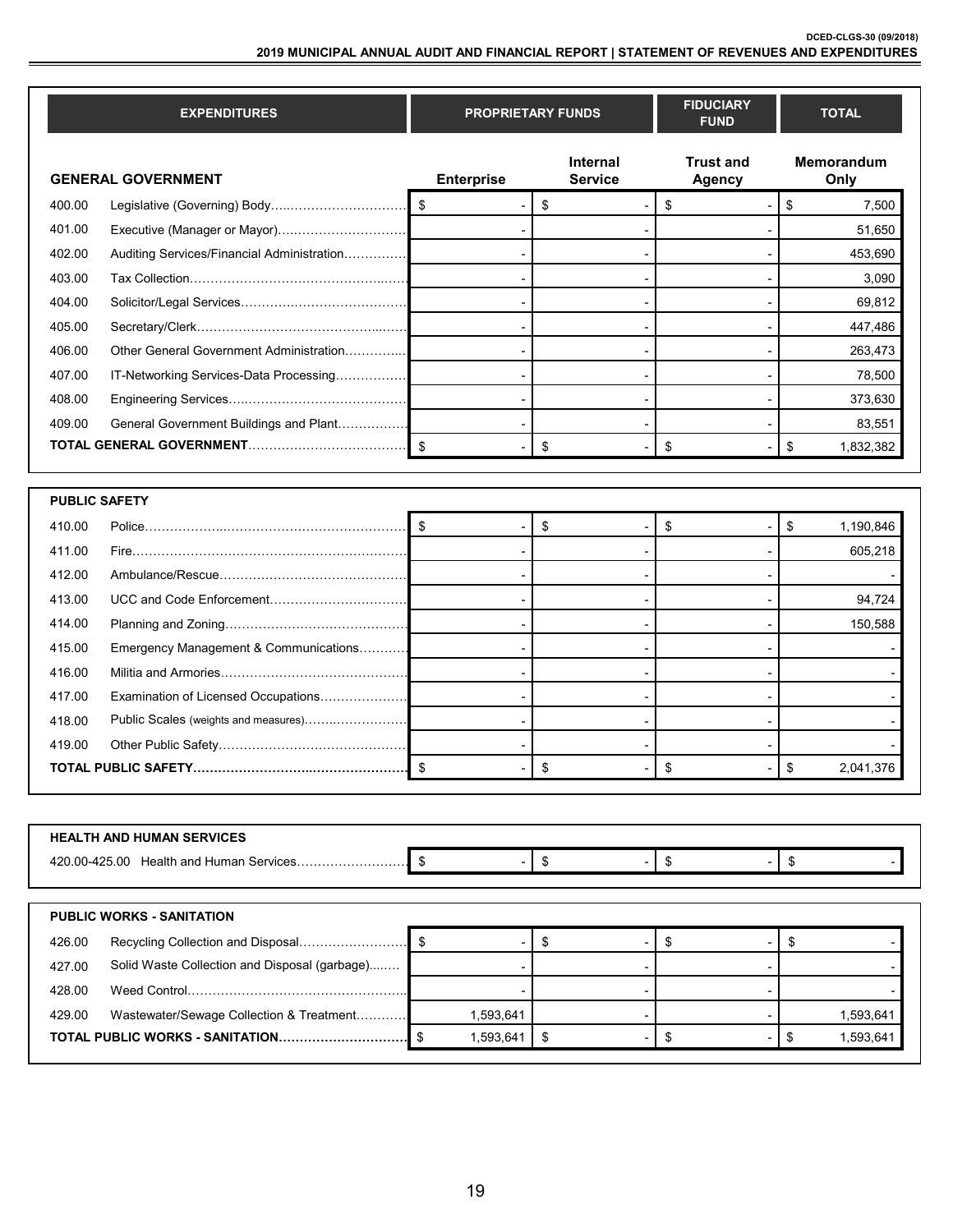#### **DCED-CLGS-30 (09/2018) 2019 MUNICIPAL ANNUAL AUDIT AND FINANCIAL REPORT | STATEMENT OF REVENUES AND EXPENDITURES**

|        | <b>EXPENDITURES</b>                          | <b>GOVERNMENTAL FUNDS</b> |                                            |                                |                     |  |
|--------|----------------------------------------------|---------------------------|--------------------------------------------|--------------------------------|---------------------|--|
|        |                                              |                           | <b>Special Revenue</b><br>(Including State | Capital                        |                     |  |
|        | <b>PUBLIC WORKS - HIGHWAYS &amp; STREETS</b> | <b>General Fund</b>       | <b>Liquid Fuels)</b>                       | <b>Projects</b>                | <b>Debt Service</b> |  |
| 430.00 | General Services - Administration            | \$<br>5,696               | \$<br>402                                  | \$                             | \$                  |  |
| 431.00 |                                              |                           |                                            |                                |                     |  |
| 432.00 | Winter Maintenance - Snow Removal            | 82,957                    |                                            |                                |                     |  |
| 433.00 |                                              | 11,901                    |                                            |                                |                     |  |
| 434.00 |                                              | 2,070                     |                                            |                                |                     |  |
| 435.00 |                                              |                           |                                            | 138,249                        |                     |  |
| 436.00 |                                              |                           |                                            |                                |                     |  |
| 437.00 | Repairs of Tools and Machinery               | 72,677                    |                                            |                                |                     |  |
| 438.00 | Maintenance & Repairs of Roads & Bridges     | 647,428                   |                                            | 6,418                          |                     |  |
| 439.00 | Highway Construction and Rebuilding Projects |                           | 343,364                                    | 182,795                        |                     |  |
|        | TOTAL PUBLIC WORKS - HIGHWAYS & STREETS      | \$<br>822,729             | \$<br>343,766                              | \$<br>327,462                  | \$                  |  |
|        |                                              |                           |                                            |                                |                     |  |
| 440.00 | <b>PUBLIC WORKS - OTHER SERVICES</b>         | \$                        | \$                                         | \$                             | \$                  |  |
| 441.00 |                                              |                           |                                            |                                |                     |  |
| 442.00 |                                              |                           |                                            |                                |                     |  |
| 443.00 |                                              |                           |                                            |                                |                     |  |
| 444.00 |                                              |                           |                                            |                                |                     |  |
| 445.00 |                                              |                           |                                            |                                |                     |  |
| 446.00 |                                              |                           |                                            |                                |                     |  |
| 447.00 |                                              |                           |                                            |                                |                     |  |
| 448.00 |                                              |                           |                                            |                                |                     |  |
| 449.00 | Water Transport and Terminals                |                           |                                            |                                |                     |  |
|        | <b>TOTAL PUBLIC WORKS - OTHER SERVICES</b>   | \$                        | \$                                         | \$                             | \$                  |  |
|        |                                              |                           |                                            |                                |                     |  |
|        | <b>CULTURE AND RECREATION</b>                |                           |                                            |                                |                     |  |
| 451.00 | Culture-Recreation Administration            |                           | \$                                         | \$<br>$\overline{\phantom{a}}$ | \$                  |  |
| 452.00 |                                              |                           |                                            |                                |                     |  |
| 453.00 |                                              |                           |                                            |                                |                     |  |
| 454.00 |                                              |                           | 142,724                                    |                                |                     |  |
| 455.00 |                                              |                           |                                            |                                |                     |  |
| 456.00 |                                              |                           | 145,157                                    |                                |                     |  |
| 457.00 |                                              |                           |                                            |                                |                     |  |
| 458.00 |                                              |                           |                                            |                                |                     |  |
| 459.00 |                                              | 71,320                    |                                            |                                |                     |  |
|        |                                              | $\mathfrak{s}$<br>71,320  | \$<br>287,881                              | \$                             | \$                  |  |
|        |                                              |                           |                                            |                                |                     |  |
|        | <b>COMMUNITY DEVELOPMENT</b>                 |                           |                                            |                                |                     |  |
| 461.00 | Conservation of Natural Resources            |                           | 560,499<br>\$                              | \$                             | \$                  |  |
| 462.00 | Community Development and Housing            |                           |                                            | 118,488                        |                     |  |
| 463.00 |                                              | 127,559                   |                                            |                                |                     |  |
| 464.00 |                                              |                           |                                            |                                |                     |  |

**TOTAL COMMUNITY DEVELOPMENT..……………………………**\$ 127,559 \$ 560,499 \$ 118,488 \$ -

465.00 - 469.00 All Other Community Development……………… - - - -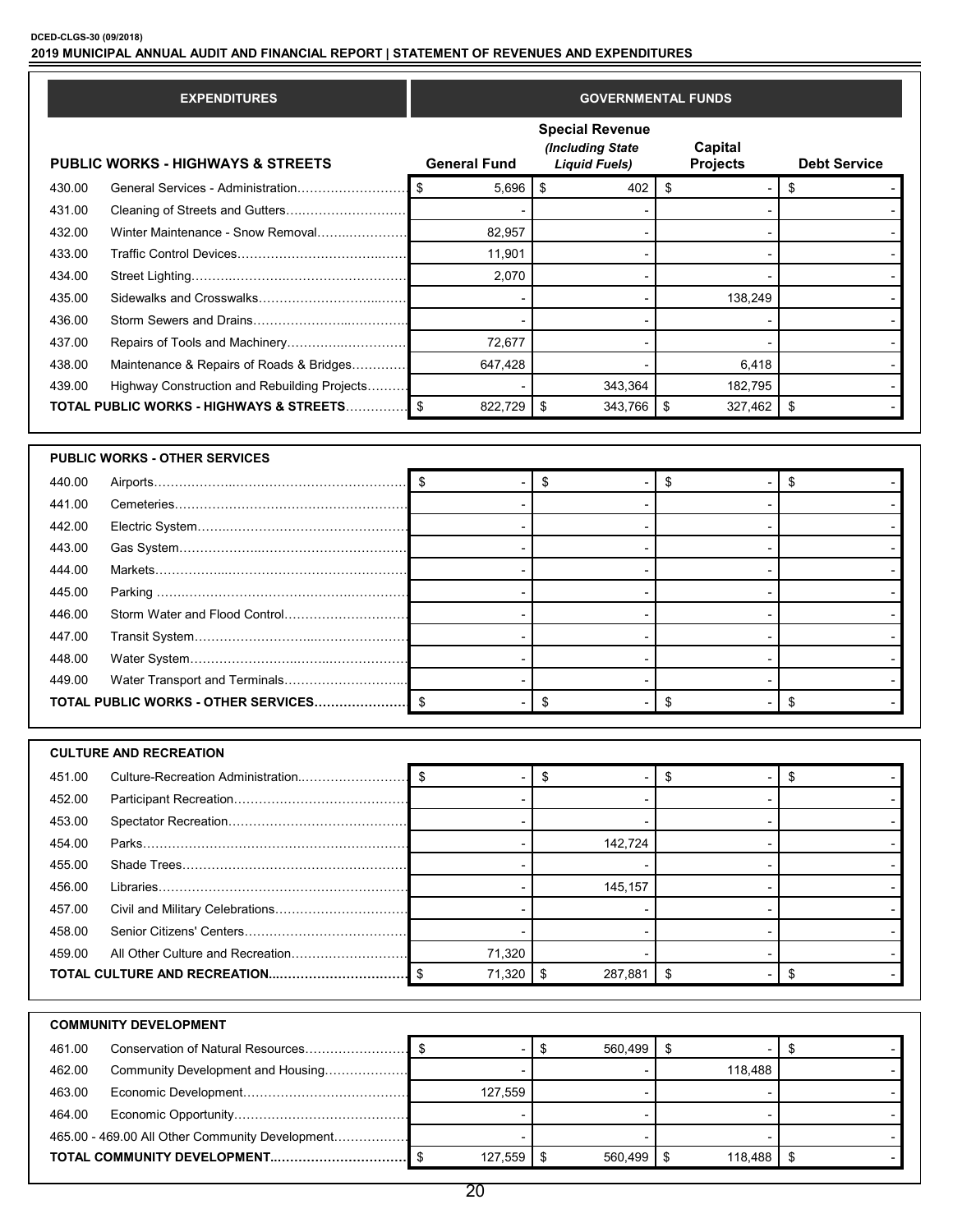**2019 MUNICIPAL ANNUAL AUDIT AND FINANCIAL REPORT | STATEMENT OF REVENUES AND EXPENDITURES**

|        | <b>EXPENDITURES</b>                                |                   | <b>PROPRIETARY FUNDS</b>          | <b>FIDUCIARY</b><br><b>FUND</b>   | <b>TOTAL</b>              |         |
|--------|----------------------------------------------------|-------------------|-----------------------------------|-----------------------------------|---------------------------|---------|
|        | <b>PUBLIC WORKS - HIGHWAYS &amp; STREETS</b>       | <b>Enterprise</b> | <b>Internal</b><br><b>Service</b> | <b>Trust and</b><br><b>Agency</b> | <b>Memorandum</b><br>Only |         |
| 430.00 | General Services - Administration                  | \$                | \$                                | \$                                | \$                        | 6,098   |
| 431.00 | Cleaning of Streets and Gutters                    |                   |                                   |                                   |                           |         |
| 432.00 | Winter Maintenance - Snow Removal                  |                   |                                   |                                   |                           | 82,957  |
| 433.00 |                                                    |                   |                                   |                                   |                           | 11,901  |
| 434.00 |                                                    |                   |                                   |                                   |                           | 2,070   |
| 435.00 |                                                    |                   |                                   |                                   | 138,249                   |         |
| 436.00 |                                                    |                   |                                   |                                   |                           |         |
| 437.00 | Repairs of Tools and Machinery                     |                   |                                   |                                   |                           | 72,677  |
| 438.00 | Maintenance & Repairs of Roads & Bridges           |                   |                                   |                                   | 653,846                   |         |
| 439.00 | Highway Construction and Rebuilding Projects       |                   |                                   |                                   | 526,159                   |         |
|        | <b>TOTAL PUBLIC WORKS - HIGHWAYS &amp; STREETS</b> | \$                | \$                                | \$                                | \$<br>1,493,957           |         |
|        |                                                    |                   |                                   |                                   |                           |         |
|        |                                                    |                   |                                   |                                   |                           |         |
|        | <b>PUBLIC WORKS - OTHER SERVICES</b>               |                   |                                   |                                   |                           |         |
| 440.00 |                                                    | - \$              | \$                                | \$                                | \$                        |         |
| 441.00 |                                                    |                   |                                   |                                   |                           |         |
| 442.00 |                                                    |                   |                                   |                                   |                           |         |
| 443.00 |                                                    |                   |                                   |                                   |                           |         |
| 444.00 |                                                    |                   |                                   |                                   |                           |         |
| 445.00 |                                                    |                   |                                   |                                   |                           |         |
| 446.00 | Storm Water and Flood Control                      |                   |                                   |                                   |                           |         |
| 447.00 |                                                    |                   |                                   |                                   |                           |         |
| 448.00 |                                                    |                   |                                   |                                   |                           |         |
| 449.00 | Water Transport and Terminals                      |                   |                                   |                                   |                           |         |
|        | TOTAL PUBLIC WORKS - OTHER SERVICES                | \$                | \$                                | \$                                | \$                        |         |
|        |                                                    |                   |                                   |                                   |                           |         |
|        | <b>CULTURE AND RECREATION</b>                      |                   |                                   |                                   |                           |         |
| 451.00 | Culture-Recreation Administration                  | - \$              | \$                                | \$                                | \$                        |         |
| 452.00 |                                                    |                   |                                   |                                   |                           |         |
| 453.00 |                                                    |                   |                                   |                                   |                           |         |
| 454.00 |                                                    |                   |                                   |                                   | 142,724                   |         |
| 455.00 |                                                    |                   |                                   |                                   |                           |         |
| 456.00 |                                                    |                   |                                   |                                   | 145,157                   |         |
| 457.00 | Civil and Military Celebrations                    |                   |                                   |                                   |                           |         |
| 458.00 |                                                    |                   |                                   |                                   |                           |         |
| 459.00 | All Other Culture and Recreation                   |                   |                                   |                                   |                           | 71,320  |
|        | TOTAL CULTURE AND RECREATION                       | $\mathfrak s$     | \$                                | \$                                | \$<br>359,201             |         |
|        |                                                    |                   |                                   |                                   |                           |         |
|        | <b>COMMUNITY DEVELOPMENT</b>                       |                   |                                   |                                   |                           |         |
| 461.00 | Conservation of Natural Resources                  | \$                | \$                                | \$                                | \$<br>560,499             |         |
| 462.00 | Community Development and Housing                  |                   |                                   |                                   | 118,488                   |         |
| 463.00 |                                                    |                   |                                   |                                   | 127,559                   |         |
| 464.00 |                                                    |                   |                                   |                                   |                           |         |
|        | 465.00 - 469.00 All Other Community Development    |                   |                                   |                                   |                           |         |
|        |                                                    | \$                | \$                                | \$                                | \$                        | 806,546 |
|        |                                                    |                   |                                   |                                   |                           |         |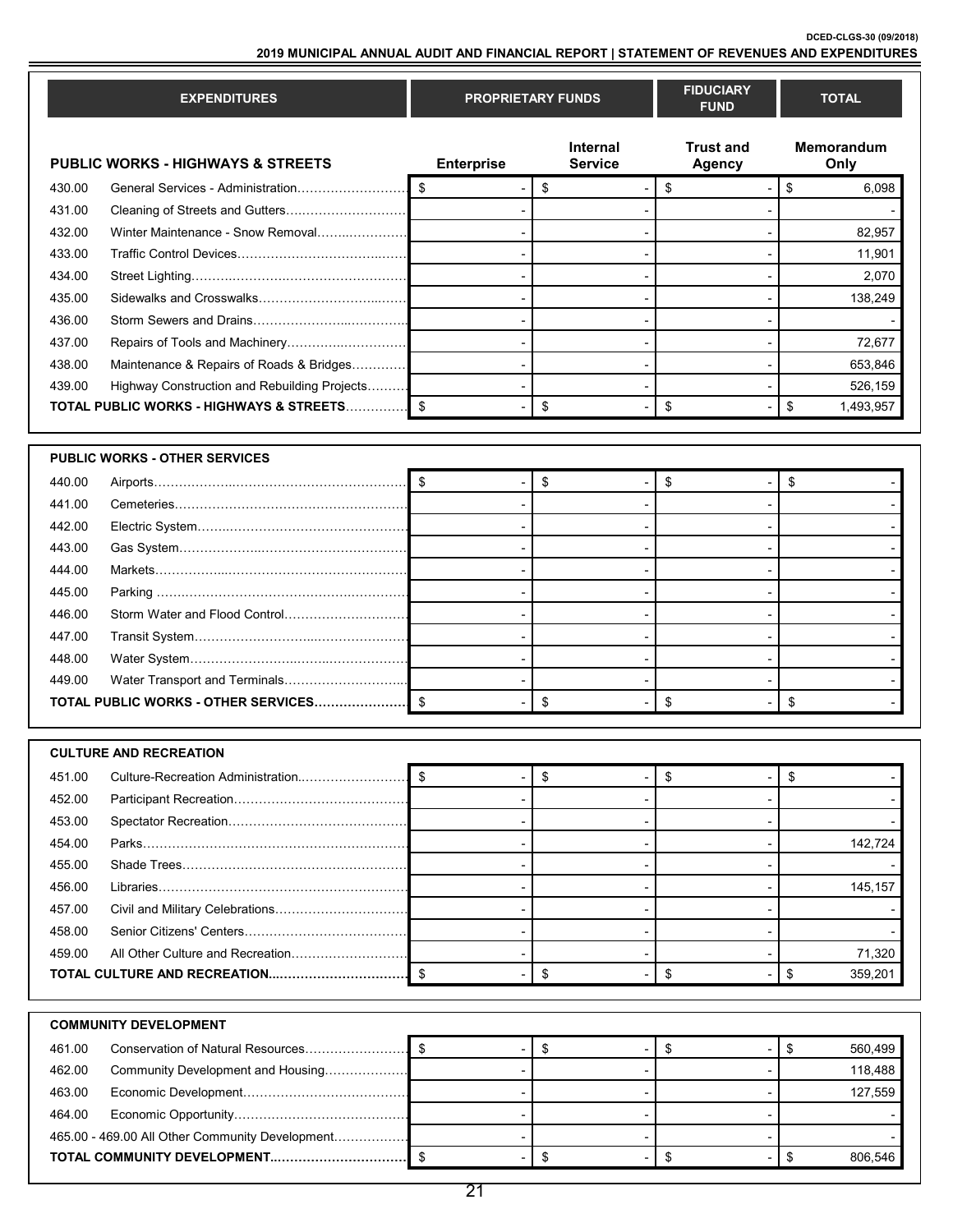#### **DCED-CLGS-30 (09/2018) 2019 MUNICIPAL ANNUAL AUDIT AND FINANCIAL REPORT | STATEMENT OF REVENUES AND EXPENDITURES**

|                  | <b>EXPENDITURES</b>                                   |                   |                     |                            | <b>GOVERNMENTAL FUNDS</b>                                          |            |                            |                     |
|------------------|-------------------------------------------------------|-------------------|---------------------|----------------------------|--------------------------------------------------------------------|------------|----------------------------|---------------------|
|                  | <b>DEBT SERVICE</b>                                   |                   | <b>General Fund</b> |                            | <b>Special Revenue</b><br>(Including State<br><b>Liquid Fuels)</b> |            | Capital<br><b>Projects</b> | <b>Debt Service</b> |
| 471.00           | Debt Principal (short-term and long-term)             | \$                |                     | \$                         | 300,000                                                            | \$         |                            | \$                  |
| 472.00           | Debt Interest (short-term and long-term)              |                   |                     |                            | 132,935                                                            |            |                            |                     |
| 475.00           |                                                       |                   |                     |                            |                                                                    |            |                            |                     |
|                  |                                                       | \$                |                     | \$                         | 432,935                                                            | -\$        |                            | \$                  |
|                  |                                                       |                   |                     |                            |                                                                    |            |                            |                     |
|                  | <b>EMPLOYER PAID BENEFITS &amp; WITHHOLDING ITEMS</b> |                   |                     |                            |                                                                    |            |                            |                     |
| 481.00           | <b>Employer Paid Withholding Taxes</b>                |                   | 170,010             | \$                         |                                                                    | \$         |                            | \$                  |
| 482.00           |                                                       |                   | 458,034             |                            |                                                                    |            |                            |                     |
| 483.00           | Pension/Retirement Fund Contributions                 |                   | 216,358             |                            |                                                                    |            |                            |                     |
| 484.00           | Worker Compensation Insurance                         |                   | 131,692             |                            |                                                                    |            |                            |                     |
| 487.00           | Group Insurance and Other Benefits                    |                   | 354,551             |                            |                                                                    |            |                            |                     |
|                  | <b>EMPLOYER PAID BENEFITS &amp; WITHHOLDING ITEMS</b> | \$                | 1,330,645           | \$                         |                                                                    | \$         |                            | \$                  |
|                  |                                                       |                   |                     |                            |                                                                    |            |                            |                     |
| <b>INSURANCE</b> |                                                       |                   |                     |                            |                                                                    |            |                            |                     |
| 486.00           |                                                       |                   | 90.531              | \$                         |                                                                    | \$         |                            | \$                  |
|                  | UNCLASSIFIED OPERATING EXPENDITURES                   |                   |                     |                            |                                                                    |            |                            |                     |
| 488.00           | Fiduciary Fund Benefits and Refunds Paid              |                   |                     |                            |                                                                    |            |                            |                     |
| 489.00           | All Other Unclassified Expenditures***                | \$                | 37,713              | \$                         |                                                                    | \$         | 27,633                     | \$                  |
|                  | TOTAL UNCLASSIFIED OPERATING EXPENDITURES             | \$                | 37,713              | \$                         |                                                                    | \$         | 27,633                     | \$                  |
|                  |                                                       |                   |                     |                            |                                                                    |            |                            |                     |
|                  | <b>OTHER FINANCING USES</b>                           |                   |                     |                            |                                                                    |            |                            |                     |
| 491.00           | Refund of Prior Year Revenues                         | \$                |                     | \$                         |                                                                    | \$         |                            | \$                  |
| 492.00           | Interfund Operating Transfers**                       |                   | 1,266,789           |                            | 488,000                                                            |            | 104,350                    |                     |
| 493.00           |                                                       |                   |                     |                            |                                                                    |            |                            |                     |
|                  |                                                       | $\boldsymbol{\$}$ | 1,266,789           | $\boldsymbol{\mathsf{\$}}$ | 488,000                                                            | \$         | 104,350                    | \$                  |
|                  |                                                       |                   |                     |                            |                                                                    |            |                            |                     |
|                  |                                                       | $\sqrt{3}$        | 7,621,044           | \$                         | $2,113,081$ \$                                                     |            | 577,933 \$                 |                     |
|                  |                                                       |                   |                     |                            |                                                                    |            |                            |                     |
|                  |                                                       |                   |                     |                            |                                                                    |            |                            |                     |
|                  | <b>EXCESS/DEFICIT OF REVENUES</b>                     |                   |                     |                            |                                                                    |            |                            |                     |
|                  |                                                       | $\sqrt{2}$        | $(1, 102, 793)$ \$  |                            | 137,137                                                            | $\sqrt{3}$ | 128,783 \$                 |                     |

*\*\* The total of line 492.00 must match the total of line 392.00*

\*\*\* *This amount cannot be greater than 1% of "TOTAL EXPENDITURES" in each of the funds.*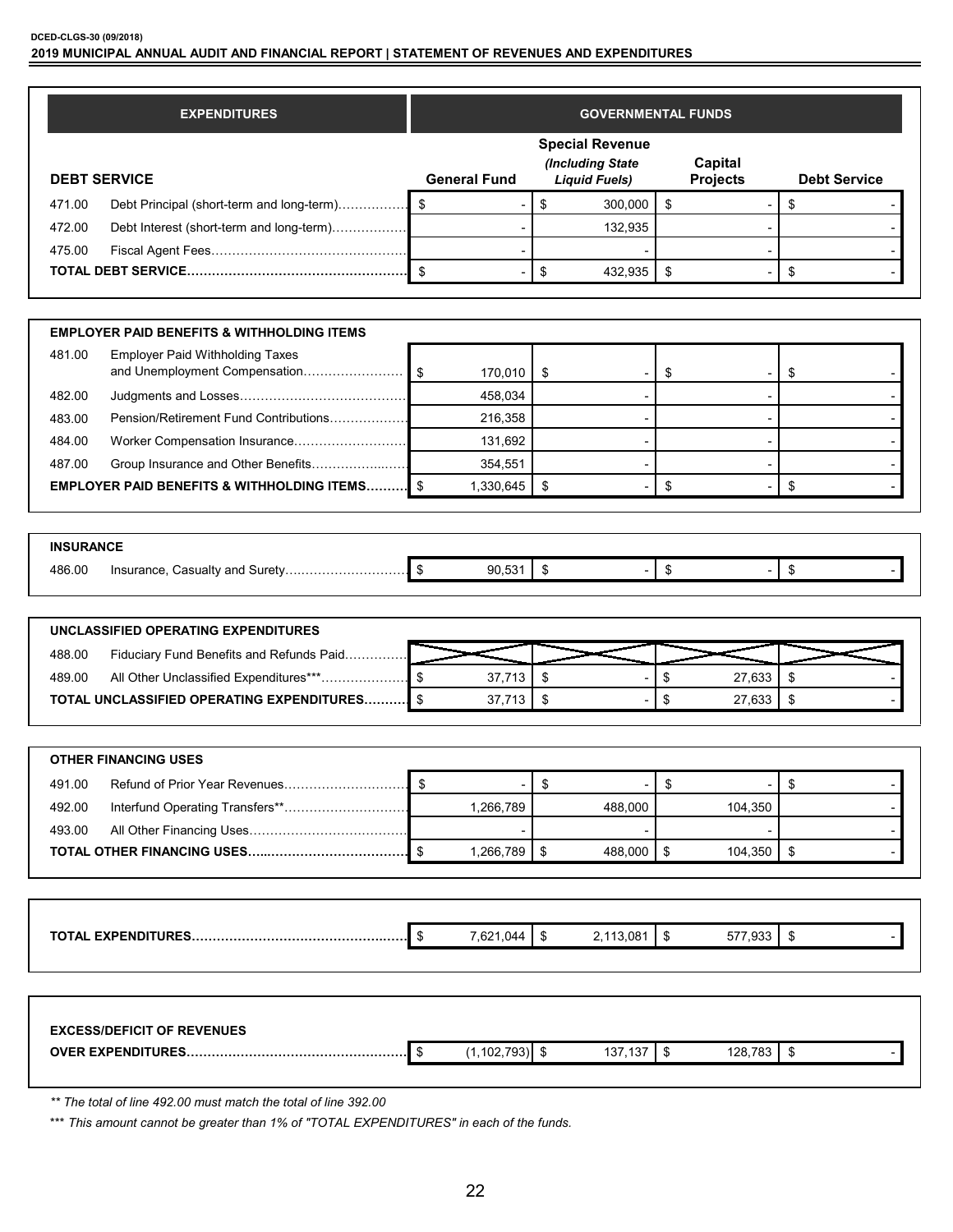**2019 MUNICIPAL ANNUAL AUDIT AND FINANCIAL REPORT | STATEMENT OF REVENUES AND EXPENDITURES**

| <b>EXPENDITURES</b>                                   |                            | <b>PROPRIETARY FUNDS</b>          | <b>FIDUCIARY</b><br><b>FUND</b>   | <b>TOTAL</b>                                            |  |
|-------------------------------------------------------|----------------------------|-----------------------------------|-----------------------------------|---------------------------------------------------------|--|
| <b>DEBT SERVICE</b>                                   | <b>Enterprise</b>          | <b>Internal</b><br><b>Service</b> | <b>Trust and</b><br><b>Agency</b> | Memorandum<br>Only                                      |  |
| 471.00<br>Debt Principal (short-term and long-term)   | - \$                       | \$                                | \$                                | \$<br>300,000                                           |  |
| 472.00<br>Debt Interest (short-term and long-term)    |                            |                                   |                                   | 132,935                                                 |  |
| 475.00                                                |                            |                                   |                                   |                                                         |  |
|                                                       | $\mathfrak{s}$             | \$                                | \$                                | \$<br>432,935                                           |  |
|                                                       |                            |                                   |                                   |                                                         |  |
| <b>EMPLOYER PAID BENEFITS &amp; WITHHOLDING ITEMS</b> |                            |                                   |                                   |                                                         |  |
| 481.00<br><b>Employer Paid Withholding Taxes</b>      |                            | \$                                | \$                                | \$<br>170,010                                           |  |
| 482.00                                                |                            |                                   |                                   | 458,034                                                 |  |
| Pension/Retirement Fund Contributions<br>483.00       |                            |                                   |                                   | 216,358                                                 |  |
| 484.00<br>Worker Compensation Insurance               |                            |                                   |                                   | 131,692                                                 |  |
| 487.00<br>Group Insurance and Other Benefits          |                            |                                   |                                   | 354,551                                                 |  |
| <b>EMPLOYER PAID BENEFITS &amp; WITHHOLDING ITEMS</b> | \$                         | \$                                | \$                                | \$<br>1,330,645                                         |  |
|                                                       |                            |                                   |                                   |                                                         |  |
|                                                       |                            |                                   |                                   |                                                         |  |
| <b>INSURANCE</b>                                      |                            |                                   |                                   |                                                         |  |
| 486.00<br>Insurance, Casualty and Surety              | $\sqrt{3}$                 | \$                                | \$                                | \$<br>90,531                                            |  |
|                                                       |                            |                                   |                                   |                                                         |  |
| UNCLASSIFIED OPERATING EXPENDITURES                   |                            |                                   |                                   |                                                         |  |
| 488.00<br>Fiduciary Fund Benefits and Refunds Paid    |                            |                                   |                                   |                                                         |  |
| All Other Unclassified Expenditures***<br>489.00      | \$                         | \$                                | \$                                | \$<br>65,346                                            |  |
| TOTAL UNCLASSIFIED OPERATING EXPENDITURES             | \$                         | \$                                | \$                                | \$<br>65,346                                            |  |
|                                                       |                            |                                   |                                   |                                                         |  |
| <b>OTHER FINANCING USES</b>                           |                            |                                   |                                   |                                                         |  |
| 491.00 Refund of Prior Year Revenues                  | \$                         | \$                                | \$                                | \$                                                      |  |
| Interfund Operating Transfers**<br>492.00             | 100,000                    |                                   |                                   | 1,959,139                                               |  |
| 493.00                                                |                            |                                   |                                   |                                                         |  |
|                                                       | $\mathfrak{S}$<br>100,000  | $\sqrt[6]{\frac{1}{2}}$           | \$                                | \$<br>1,959,139                                         |  |
|                                                       |                            |                                   |                                   |                                                         |  |
|                                                       |                            |                                   |                                   |                                                         |  |
|                                                       |                            |                                   |                                   |                                                         |  |
|                                                       | $\sqrt[6]{3}$<br>1,693,641 | $\,$                              | \$                                | $\, \, \raisebox{12pt}{$\scriptstyle \$}$<br>12,005,699 |  |
|                                                       |                            |                                   |                                   |                                                         |  |
|                                                       |                            |                                   |                                   |                                                         |  |
|                                                       |                            |                                   |                                   |                                                         |  |
| <b>EXCESS/DEFICIT OF REVENUES</b>                     | $\sqrt{3}$<br>950,172      | \$                                | \$                                | $\boldsymbol{\mathsf{\$}}$<br>113,299                   |  |
|                                                       |                            |                                   |                                   |                                                         |  |

*\*\* The total of line 492.00 must match the total of line 392.00*

\*\*\* *This amount cannot be greater than 1% of "TOTAL EXPENDITURES" in each of the funds.*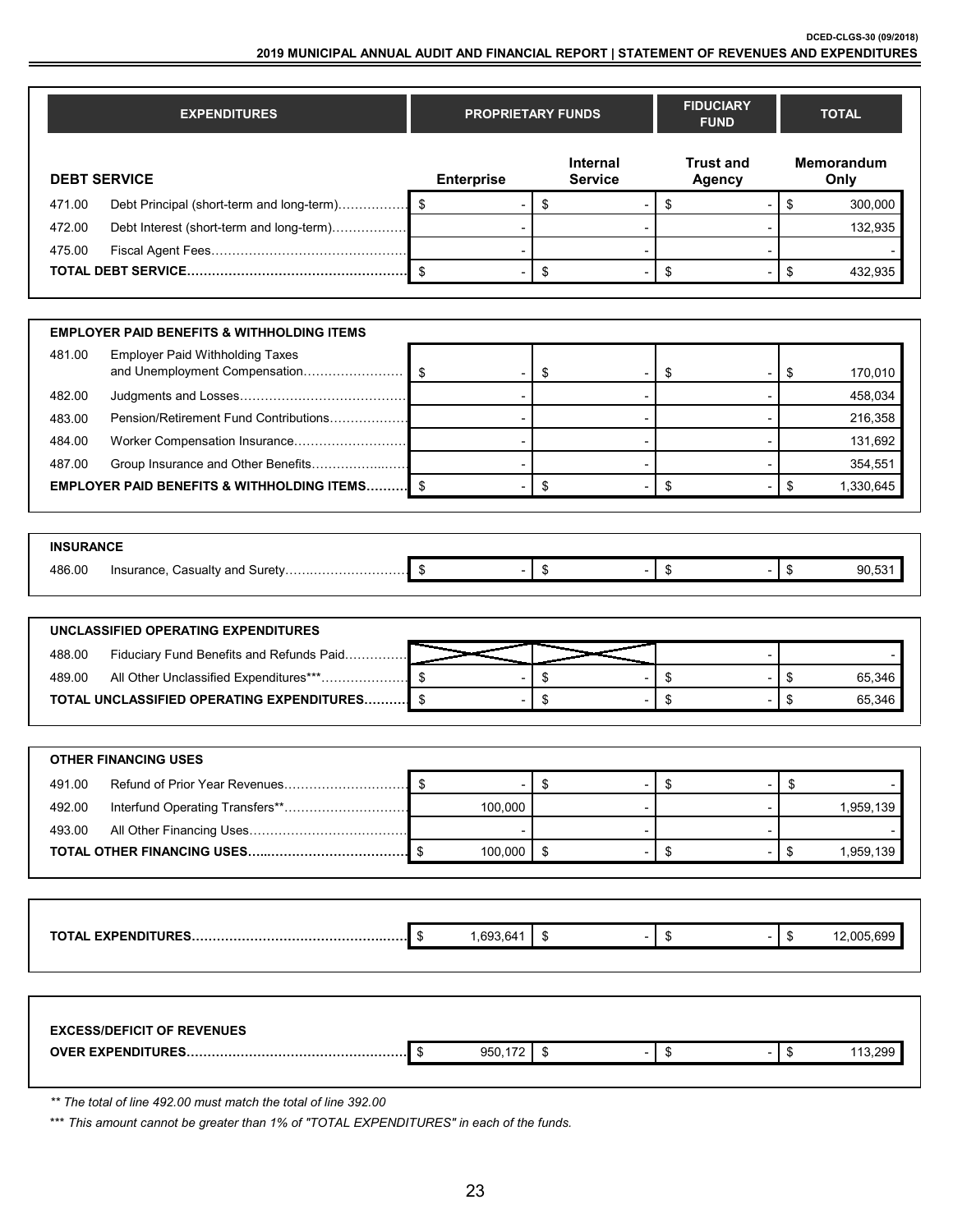#### **DEBT STATEMENT**

| Purpose                                   | Bond (B)<br>Note (N) | (year) | <b>Issue Date Maturity</b><br>Date (year) | <b>Original Amount</b><br>of Issue | Outstanding<br><b>Beginning of</b><br>Year | Principal<br><b>Incurred This</b><br>Year (Additions) | <b>Principal Paid</b><br><b>This Year</b> | <b>Current Year</b><br><b>Accretion of</b><br><b>Compound Interest Bonds</b> | Outstanding<br>Year End | Plus (less)<br><b>Unamortized</b><br><b>Premium (Discount)</b> | <b>Total Balance</b>                   |
|-------------------------------------------|----------------------|--------|-------------------------------------------|------------------------------------|--------------------------------------------|-------------------------------------------------------|-------------------------------------------|------------------------------------------------------------------------------|-------------------------|----------------------------------------------------------------|----------------------------------------|
| <b>GENERAL OBLIGATION BONDS AND NOTES</b> |                      |        |                                           |                                    |                                            |                                                       |                                           |                                                                              |                         |                                                                |                                        |
| Note - Series 2018                        | N                    | 2018   | 2028                                      | \$3,129,309.00                     | $$3,129,309.00$ \\$                        | $\blacksquare$                                        | $$300,000.00$ \$                          | $\blacksquare$                                                               | \$2,829,309.00          | ۰                                                              | $\boldsymbol{\mathsf{S}}$<br>2,829,309 |
|                                           |                      |        |                                           |                                    |                                            |                                                       |                                           |                                                                              |                         |                                                                |                                        |
|                                           |                      |        |                                           |                                    |                                            |                                                       |                                           |                                                                              |                         |                                                                |                                        |
|                                           |                      |        |                                           |                                    |                                            |                                                       |                                           |                                                                              |                         |                                                                |                                        |
|                                           |                      |        |                                           |                                    |                                            |                                                       |                                           |                                                                              |                         |                                                                |                                        |
|                                           |                      |        |                                           |                                    |                                            |                                                       |                                           |                                                                              |                         |                                                                |                                        |
|                                           |                      |        |                                           |                                    |                                            |                                                       |                                           |                                                                              |                         |                                                                |                                        |
|                                           |                      |        |                                           |                                    |                                            |                                                       |                                           |                                                                              |                         |                                                                |                                        |
|                                           |                      |        |                                           |                                    |                                            |                                                       |                                           |                                                                              |                         |                                                                |                                        |
| <b>REVENUE BONDS AND NOTES</b>            |                      |        |                                           |                                    |                                            |                                                       |                                           |                                                                              |                         |                                                                |                                        |
|                                           |                      |        |                                           |                                    |                                            |                                                       |                                           |                                                                              |                         |                                                                |                                        |
|                                           |                      |        |                                           |                                    |                                            |                                                       |                                           |                                                                              |                         |                                                                |                                        |
|                                           |                      |        |                                           |                                    |                                            |                                                       |                                           |                                                                              |                         |                                                                |                                        |
| 24                                        |                      |        |                                           |                                    |                                            |                                                       |                                           |                                                                              |                         |                                                                |                                        |
|                                           |                      |        |                                           |                                    |                                            |                                                       |                                           |                                                                              |                         |                                                                |                                        |
| LEASE RENTAL DEBT/GENERAL LEASES          |                      |        |                                           |                                    |                                            |                                                       |                                           |                                                                              |                         |                                                                |                                        |
|                                           |                      |        |                                           |                                    |                                            |                                                       |                                           |                                                                              |                         |                                                                |                                        |
|                                           |                      |        |                                           |                                    |                                            |                                                       |                                           |                                                                              |                         |                                                                |                                        |
|                                           |                      |        |                                           |                                    |                                            |                                                       |                                           |                                                                              |                         |                                                                |                                        |
|                                           |                      |        |                                           |                                    |                                            |                                                       |                                           |                                                                              |                         |                                                                |                                        |
|                                           |                      |        |                                           |                                    |                                            |                                                       |                                           |                                                                              |                         |                                                                |                                        |
| <b>OTHER</b>                              |                      |        |                                           |                                    |                                            |                                                       |                                           |                                                                              |                         |                                                                |                                        |
|                                           |                      |        |                                           |                                    |                                            |                                                       |                                           |                                                                              |                         |                                                                |                                        |
|                                           |                      |        |                                           |                                    |                                            |                                                       |                                           |                                                                              |                         |                                                                |                                        |
|                                           |                      |        |                                           |                                    |                                            |                                                       |                                           |                                                                              |                         |                                                                |                                        |
|                                           |                      |        |                                           |                                    |                                            |                                                       |                                           |                                                                              |                         |                                                                |                                        |
|                                           |                      |        |                                           |                                    |                                            | $\sqrt[6]{2}$                                         | 2,829,309                                 |                                                                              |                         |                                                                |                                        |
|                                           |                      |        |                                           |                                    |                                            |                                                       |                                           |                                                                              |                         |                                                                |                                        |
|                                           |                      |        |                                           |                                    |                                            |                                                       |                                           |                                                                              |                         |                                                                |                                        |

TOTAL OUTSTANDING DEBT……………..……………………..….…

DCED-CLGS-30 (09/2018)<br>2019 MIUNICIPAL ANNUAL AUDIT AND FINANCIAL REPORT | DEBT STATEMENT **2019 MUNICIPAL ANNUAL AUDIT AND FINANCIAL REPORT | DEBT STATEMENT**

**DCED-CLGS-30 (09/2018)**

2,829,309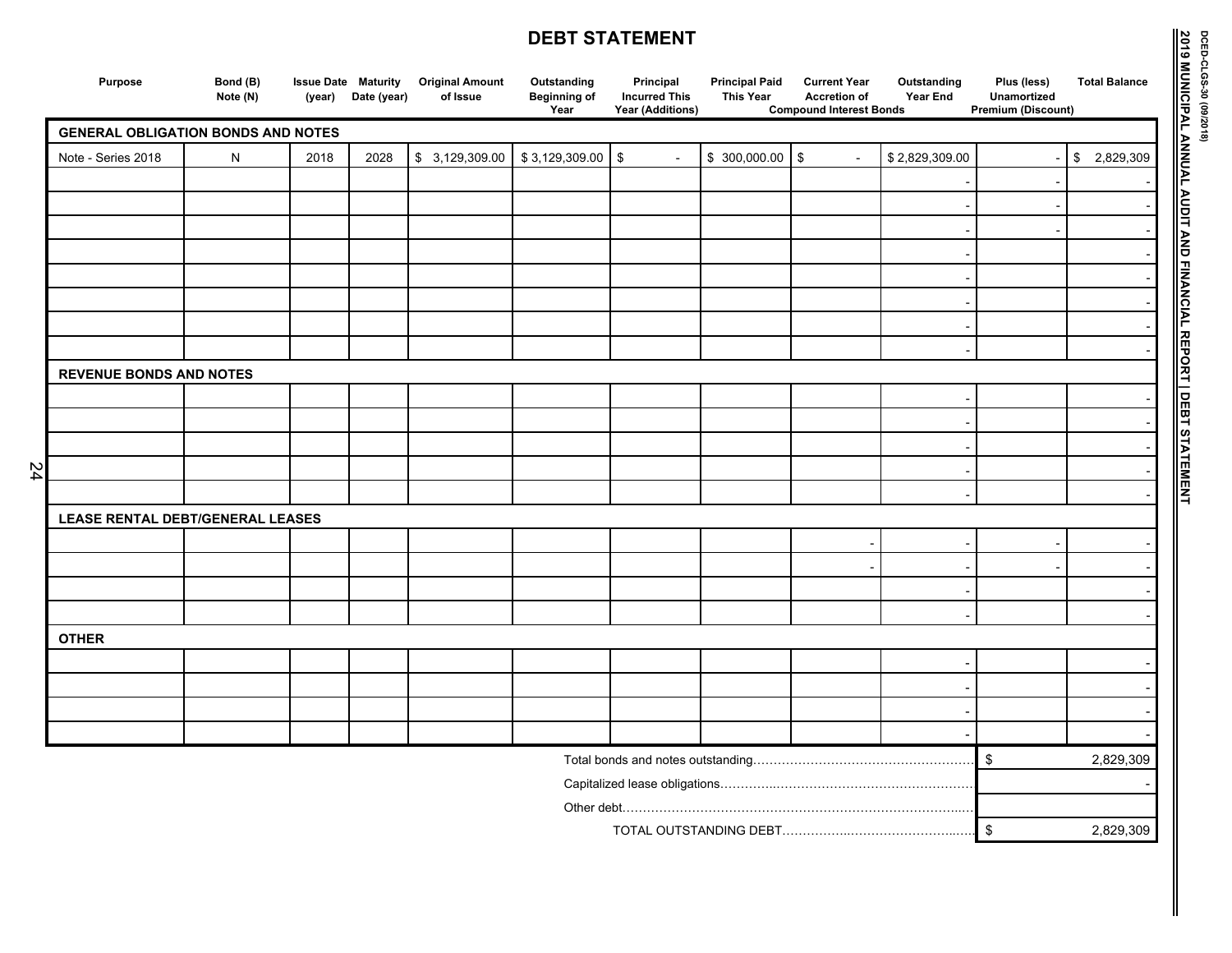**2019 MUNICIPAL ANNUAL AUDIT AND FINANCIAL REPORT | STATEMENT OF CAPITAL EXPENDITURES | EMPLOYEE COMPENSATION**

#### **STATEMENT OF CAPITAL EXPENDITURES**

| <b>CATEGORY:</b>       | Capital<br><b>Purchases</b> | Capital<br>Construction | <b>Total</b>                         |
|------------------------|-----------------------------|-------------------------|--------------------------------------|
|                        |                             |                         |                                      |
| Community Development  |                             | \$<br>111,062           | $\boldsymbol{\mathsf{S}}$<br>111,062 |
|                        |                             |                         |                                      |
|                        |                             |                         |                                      |
|                        |                             |                         |                                      |
|                        |                             |                         |                                      |
|                        |                             |                         |                                      |
|                        |                             |                         |                                      |
|                        |                             |                         |                                      |
|                        |                             |                         |                                      |
|                        |                             |                         |                                      |
|                        | $\sqrt[6]{3}$<br>45,268     |                         | 45,268                               |
|                        |                             | 224,528                 | 224,528                              |
|                        |                             |                         |                                      |
|                        |                             |                         |                                      |
|                        |                             | 728,848                 | 728,848                              |
|                        |                             |                         |                                      |
| Other (Please specify) |                             |                         |                                      |
|                        |                             |                         |                                      |
|                        |                             |                         |                                      |
|                        |                             |                         |                                      |
|                        |                             |                         |                                      |
|                        |                             |                         |                                      |
|                        |                             |                         |                                      |
|                        |                             |                         |                                      |
|                        |                             |                         |                                      |
|                        |                             |                         |                                      |
|                        |                             |                         |                                      |
|                        |                             |                         |                                      |

\**Capital expenditures are generally considered to be those which result in additions to the value of fixed assets (land, buildings and other structures, machinery and equipment)* .

#### **EMPLOYEE COMPENSATION**

| Total salaries, wages, commissions, etc. paid this year |           |
|---------------------------------------------------------|-----------|
|                                                         | 2,038,642 |
|                                                         |           |

\*\**Use income from box 16 of the W-3 Statement*